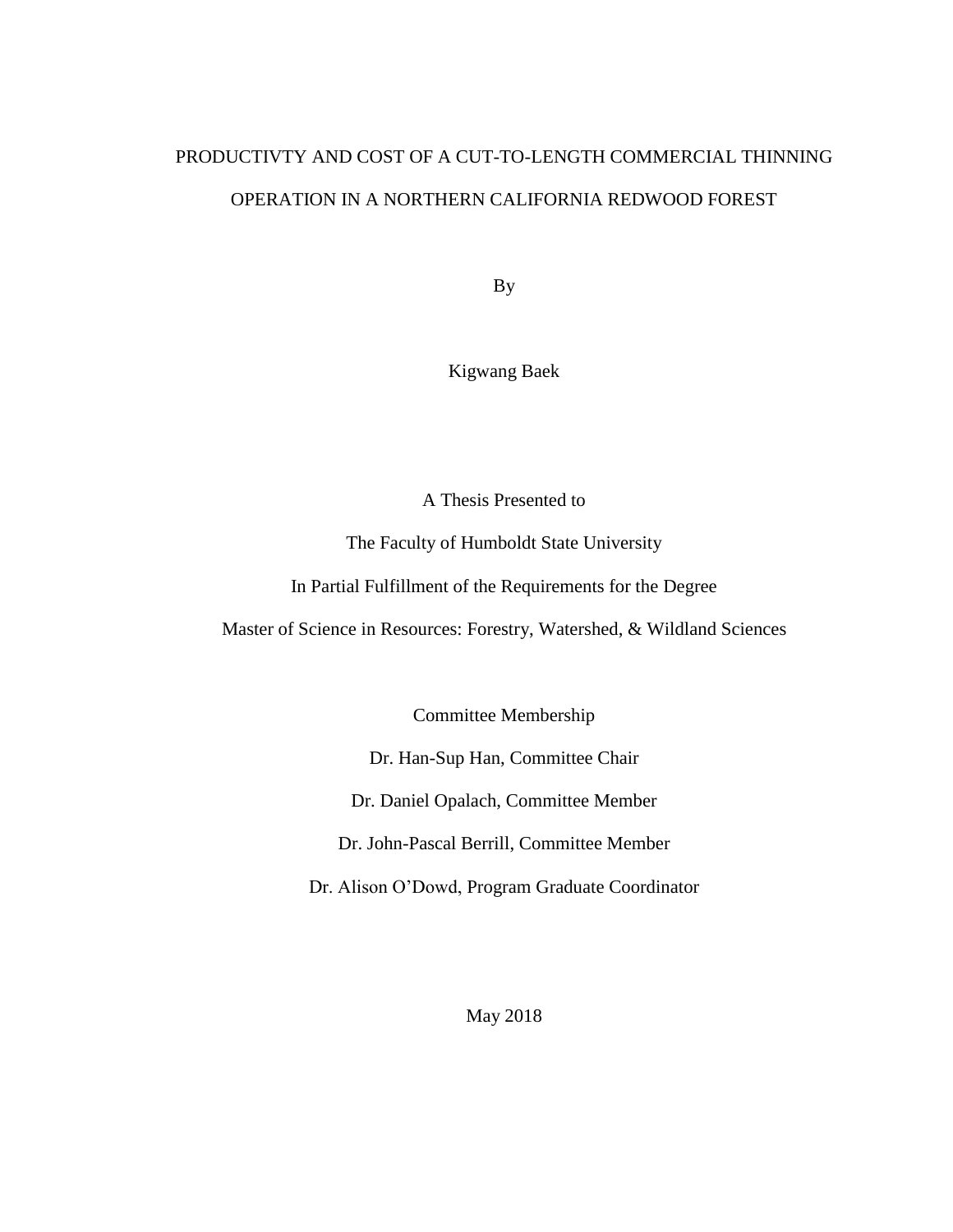## ABSTRACT

# <span id="page-1-0"></span>PRODUCTIVTY AND COST OF A CUT-TO-LENGTH COMMERCIAL THINNING OPERATION IN A NORTHERN CALIFORNIA REDWOOD FOREST

#### Kigwang Baek

Cut-to-length (CTL) harvesting systems have recently been introduced to the redwood forests of California's north coast. These machines are being used to commercially thin dense redwood (*Sequoia sempervirens*) stands which tend to form clumps of stems that vigorously sprout from stumps after a harvest. One of the challenges is to avoid damaging residual trees which can decrease productivity, increase costs, and lower the market value of trees. The goal of this study was to evaluate the productivity and costs associated with CTL systems used in a redwood forests and use that data to develop equations for predictions. Time and motion study methods were used to calculate the productivity of a harvester and forwarder used during the winter and summer seasons. Regression equations for each machine were developed to predict delay-free cycle (DFC) times. Key factors that influenced productivity for the harvesters was tree diameter and distance between harvested trees. Productivity for the harvesting ranged from 28.8 to 35.6  $m<sup>3</sup>$  per productive machine hour (PMH). For the forwarders, the number of logs per load and travel distance were important factors affecting productivity. Forwarder productivity ranged from 22.4 to 23.3  $m<sup>3</sup>$  per PMH. Total stump-to-truck costs for CTL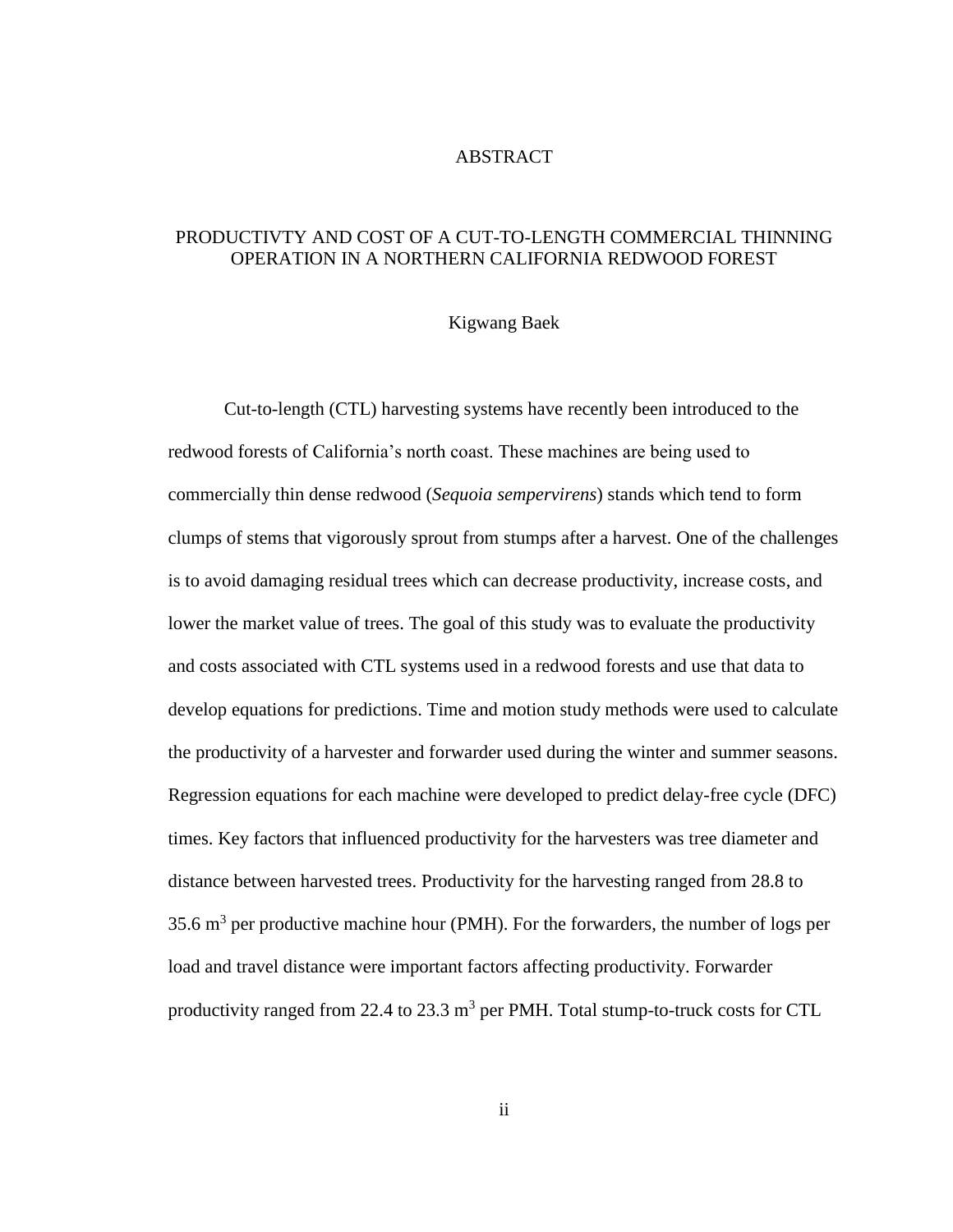harvesting system ranged from US\$17.1 to \$22.8 per  $m^3$ .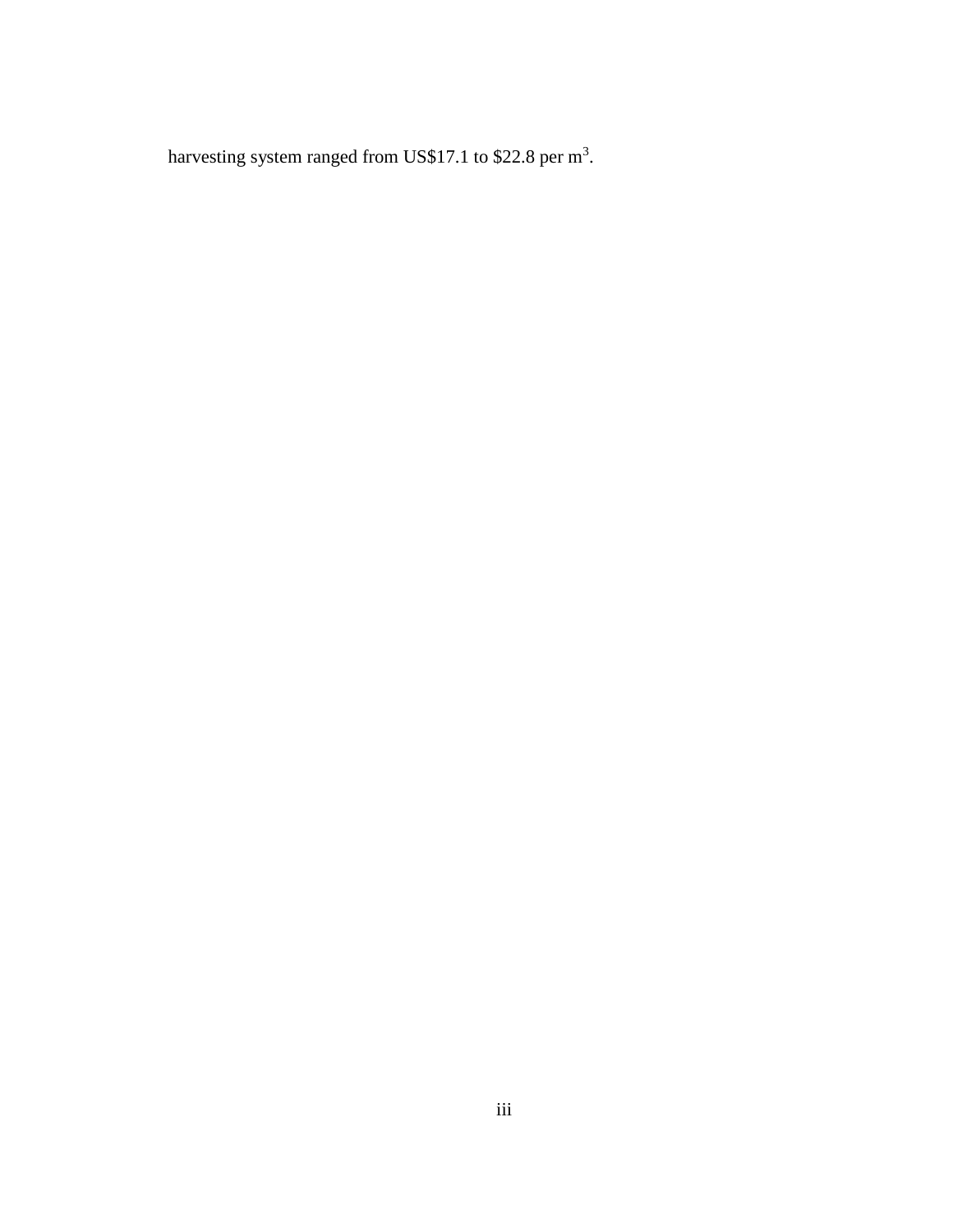#### ACKNOWLEDGEMENTS

<span id="page-3-0"></span>I would like to thank my major professor, Dr. Han-Sup Han for his help in organizing study ideas and developing my technical writing skills. I also would like to thank Dr. Pascal Berrill and Dr. Dan Opalach for their advice and guidance as members of my graduate committee. I wish to thank stockroom manager, George Pease for letting me use study equipment during the study and my colleagues, Joel Bisson, Andrew Mueller, Jacqueline Garcia, Garrett Larue, Marinna Gomes, and Kevin Soland for helping me to collect field data.

I wish to thank Green Diamond Resource Company, especially Mike Carroll for using their forest for the study and Miller logging company and machine operators, Darrold, George, and Jose for letting me conduct research during their harvesting operations. This project was funded by the Agricultural Research Institute, California State University: Award number 17-06-004.

Finally, I want to thank my family and girlfriend Sun-hwa Park for their support, love, and encouragement during my time at the Humboldt State University. I would like to thank my friends in Humboldt county and South Korea for their support.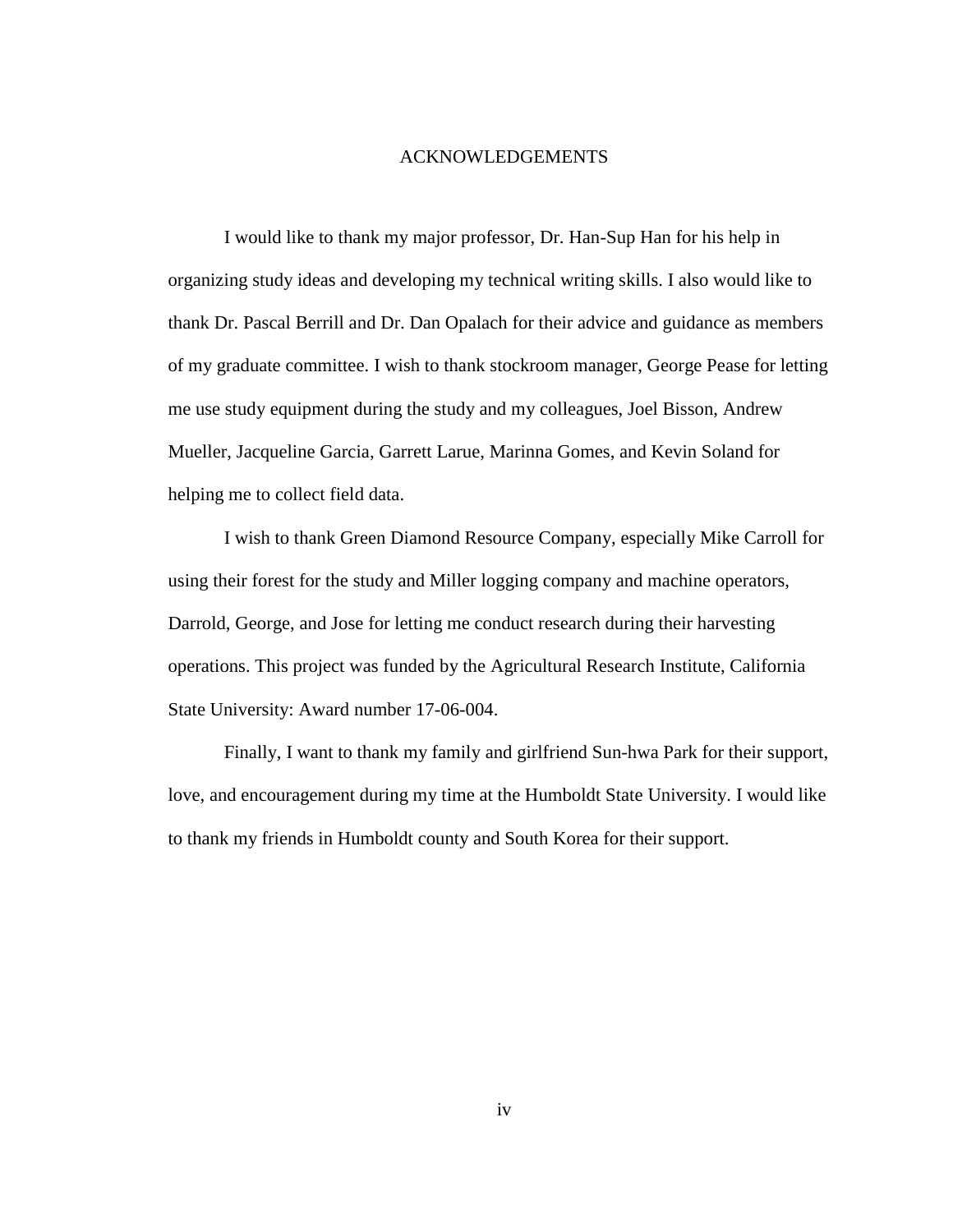# TABLE OF CONTENTS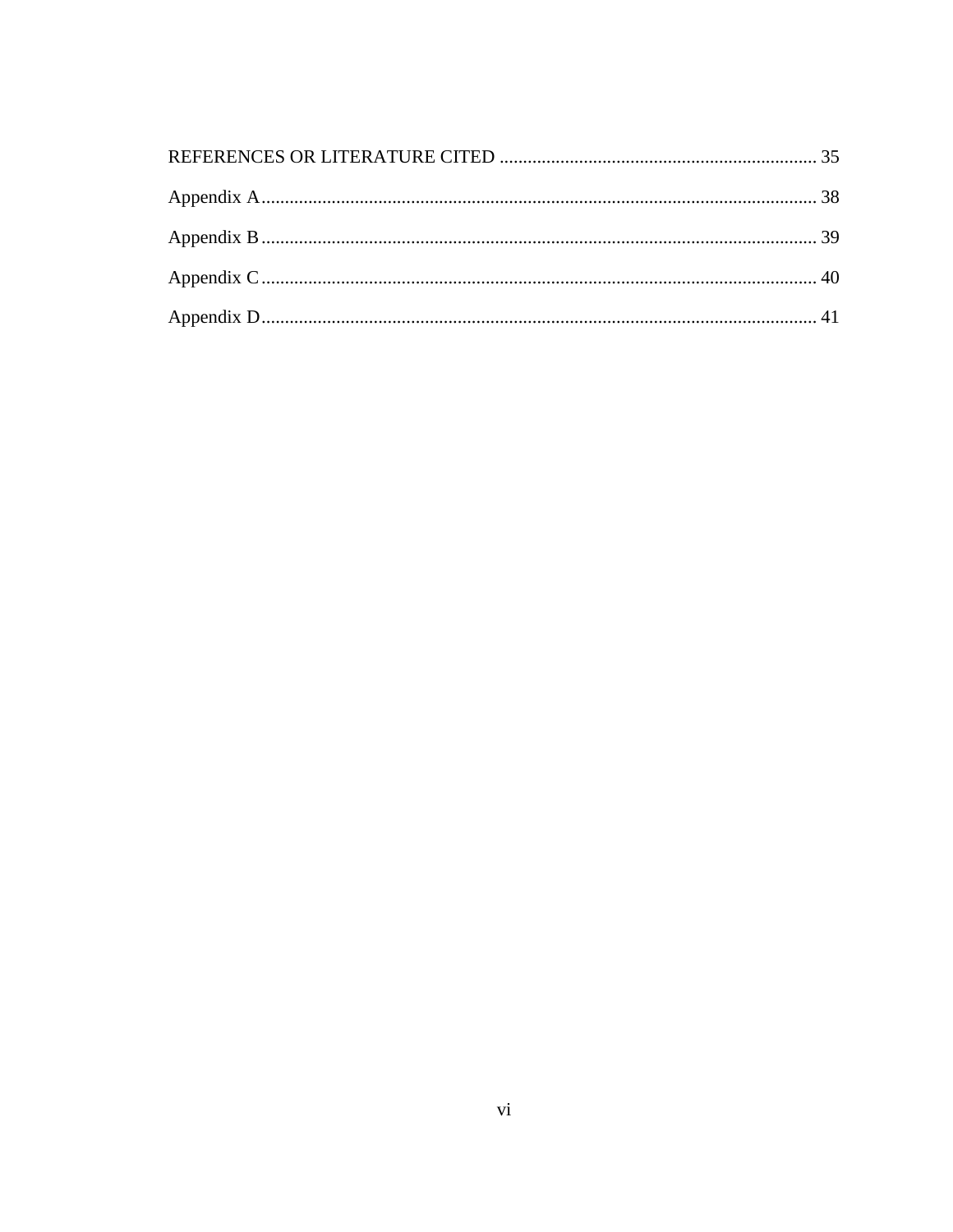# LIST OF TABLES

<span id="page-6-0"></span>

| Table 1. Pre-and post-thinning descriptions of stand characteristics at Crannell sites,                                                                                            |
|------------------------------------------------------------------------------------------------------------------------------------------------------------------------------------|
| Table 2. Felling/processing and forwarding elements, delays and their descriptions.  10                                                                                            |
| Table 3. Input values and assumptions used for calculation of hourly machine cost                                                                                                  |
| Table 4. Summary of average felling/processing cycle elements and independent<br>variables that were collected to evaluate the productivity of harvester used in a cut-to-         |
| Table 5. Summary of average forwarding cycle elements and independent variables that<br>were collected to evaluate the productivity of forwarder used in a cut-to-length thinning. |
| Table 6. Summary of delays and utilization rates for CTL harvesting machines 19                                                                                                    |
| Table 7. Average (standard deviation) of delay-free cycle times and harvesting<br>productivity $(m^3/PMH)$ observed for a cut-to-length thinning in redwood forests.  20           |
| Table 8. Productivity equations developed for predicting delay-free cycle time of a cut-                                                                                           |
| Table 9. Stump-to-truck cost $(\frac{m^3}{2})$ of cut-to-length thinning in a young redwood stand in                                                                               |
| Total 10 Storehousling de folling lange agains formerating and loading and strump to study                                                                                         |

Table 10. Standardized<sup>a</sup> felling/processing, forwarding and loading, and stump-to-stuck cost  $(\frac{2}{m^3})$  of cut-to-length thinning for young redwood stand in northern California.... 23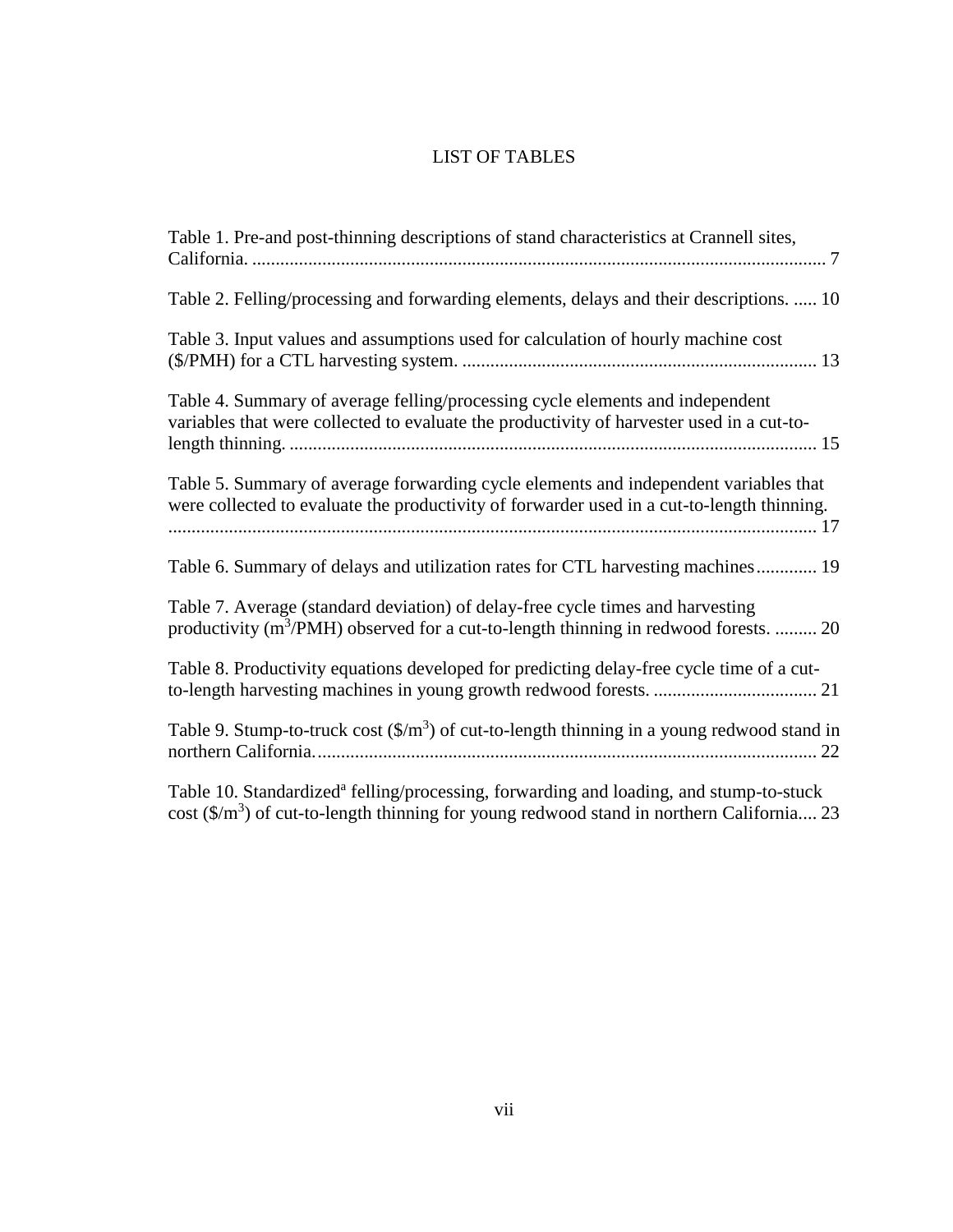# LIST OF FIGURES

<span id="page-7-0"></span>

| Figure 1. Study site boundary and forwarder trail at Unit A (10.1-ha) and Unit B (12.1-         |  |
|-------------------------------------------------------------------------------------------------|--|
| Figure 2. Predicted thinning productivity ( $m^3$ /PMH) of the harvester relate to tree size in |  |
| Figure 3. Predicted thinning productivity ( $m^3$ /PMH) of the harvester relate to tree size in |  |
| Figure 4. Predicted thinning productivity $(m^3/PMH)$ of the forwarder relate to travel         |  |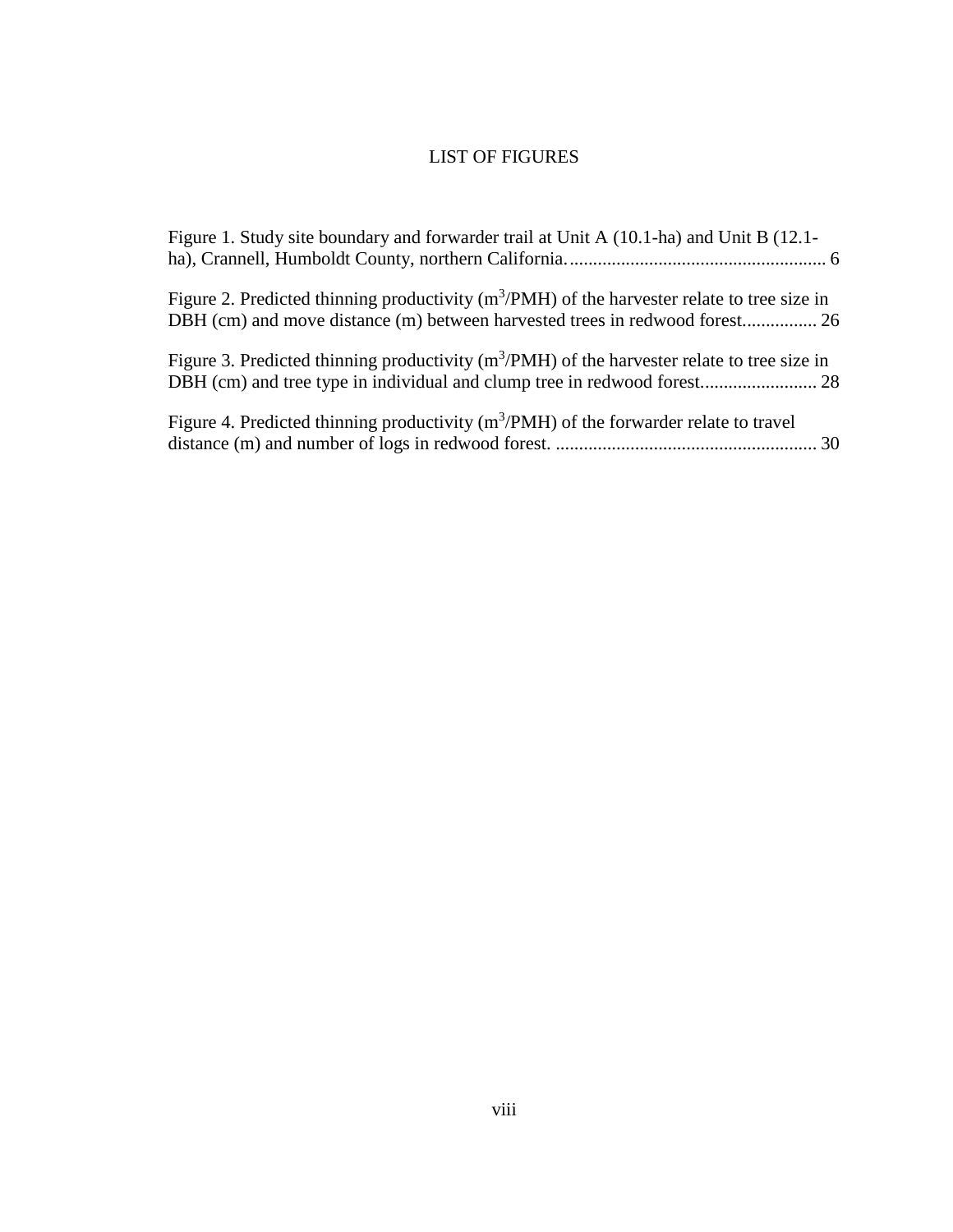#### LIST OF APPENDICES

<span id="page-8-0"></span>[Appendix A: Summary of average harvester cycle](#page-46-1) elements and independent variables [that were collected in individual stand and clump stand in Unit A redwood forest.](#page-46-1) ........ 38

Appendix [B: Summary of average harvester cycle elements and independent variables](#page-47-1)  [that were collected in individual stand and clump stand in Unit B redwood forest.](#page-47-1) ........ 39

[Appendix C: Relative importance to the total cycle time for each of variables that are](#page-48-1)  [included in the regression models for harvester and forwarder........................................](#page-48-1) 40

[Appendix D: Goodness of fit in terms of Akaike's Information Criterion for small](#page-49-1)  [samples\(AICc\), square root of the mean squared error \(RMSE\), and the adjusted R2 \(R2](#page-49-1)  [adj.\) of linear models predicting delay-free cycle time in Unit B. The global model](#page-49-1)  [included dummy variables for move versus stay \(Move\), number of logs to truck \(Logs to](#page-49-1)  [truck\), and number of logs from deck to bunk \(Logs to truck\). n = 15 cycles.](#page-49-1) ................ 41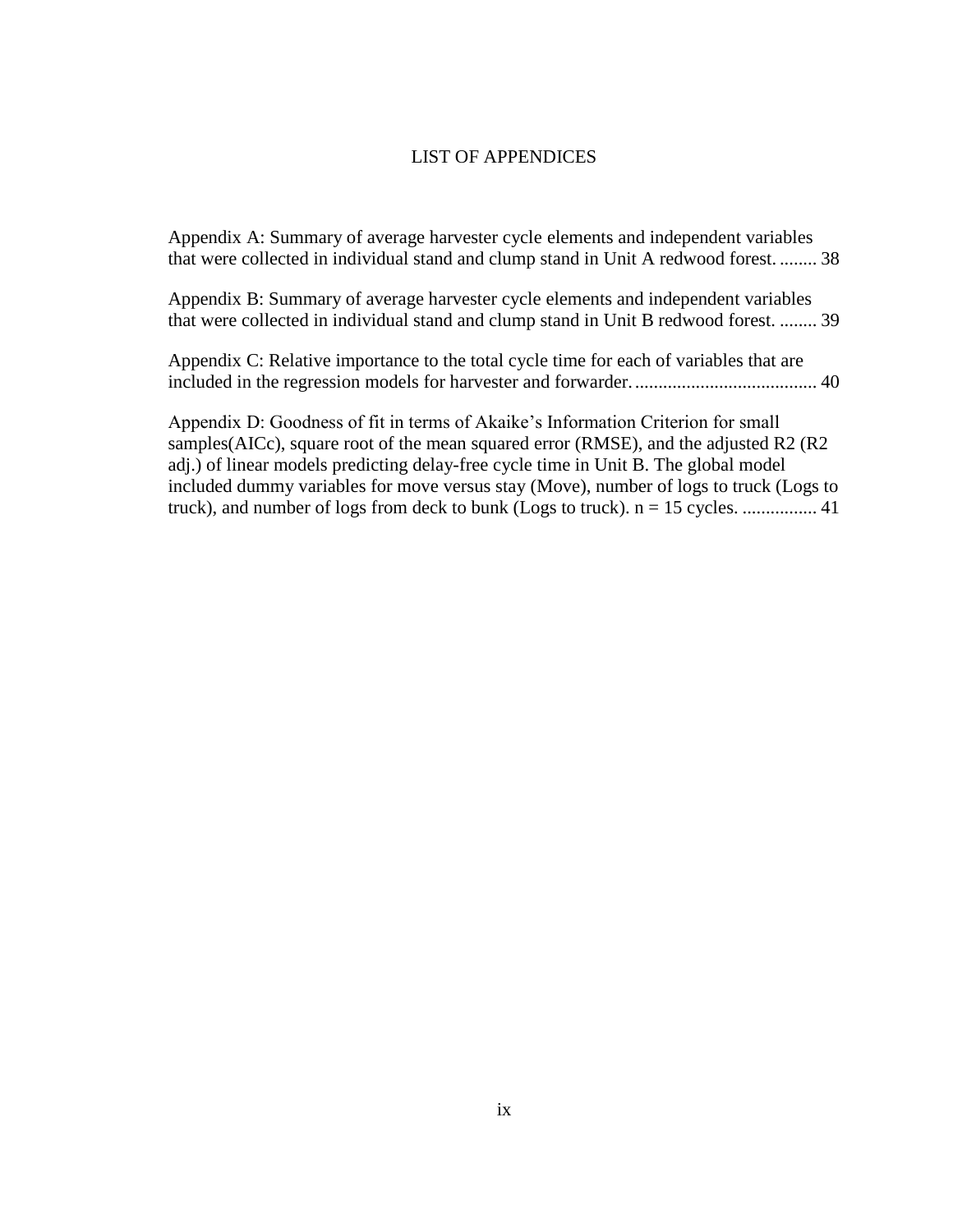#### INTRODUCTION

<span id="page-9-0"></span>The interest in cost effective mechanized harvesting systems has increased throughout the Pacific Northwest. Small size stands, with an average diameter of <50 cm, increasingly contribute to the timber supply (Kellogg et al. 1992). These systems provide consistent and high-quality merchantable logs, smaller crew sizes, and a safer work environment compared to traditional harvesting methods (Jarmer and Kellogg 1991). Cut-to-Length harvesting systems, which comprise of a harvester and forwarder, have been increasingly used for thinning stands on gentle terrain in the Pacific Northwest. They handle small-diameter stems very efficiently, provide a safe and enclosed working environment plus they consistently produce high-quality end products at a reasonable cost (Kellogg et al. 1992). These systems differ from conventional mechanized methods like the whole-tree harvesting method. The harvester fells, processes and bucks the stems at the stump while the forwarder transports the processed logs to the landing area (Bettinger and Kellogg 1993). Residual limbs and tops produced from the delimbing process will eventually decay and provide nutrients to the site, and adverse soil impacts will be minimized due to the mat of deposited residual material between the machines and the ground (Hartsough et al. 1997). In addition, CTL requires less labor, road construction, and fewer landing areas (Kellogg and Bettinger 1994).

Cut-to-Length harvesting productivity and cost are affected by stand and harvesting variables, such as tree size and extraction distance (Kellogg and Spong 2004). Many previous studies confirm that tree size is the most significant variable affecting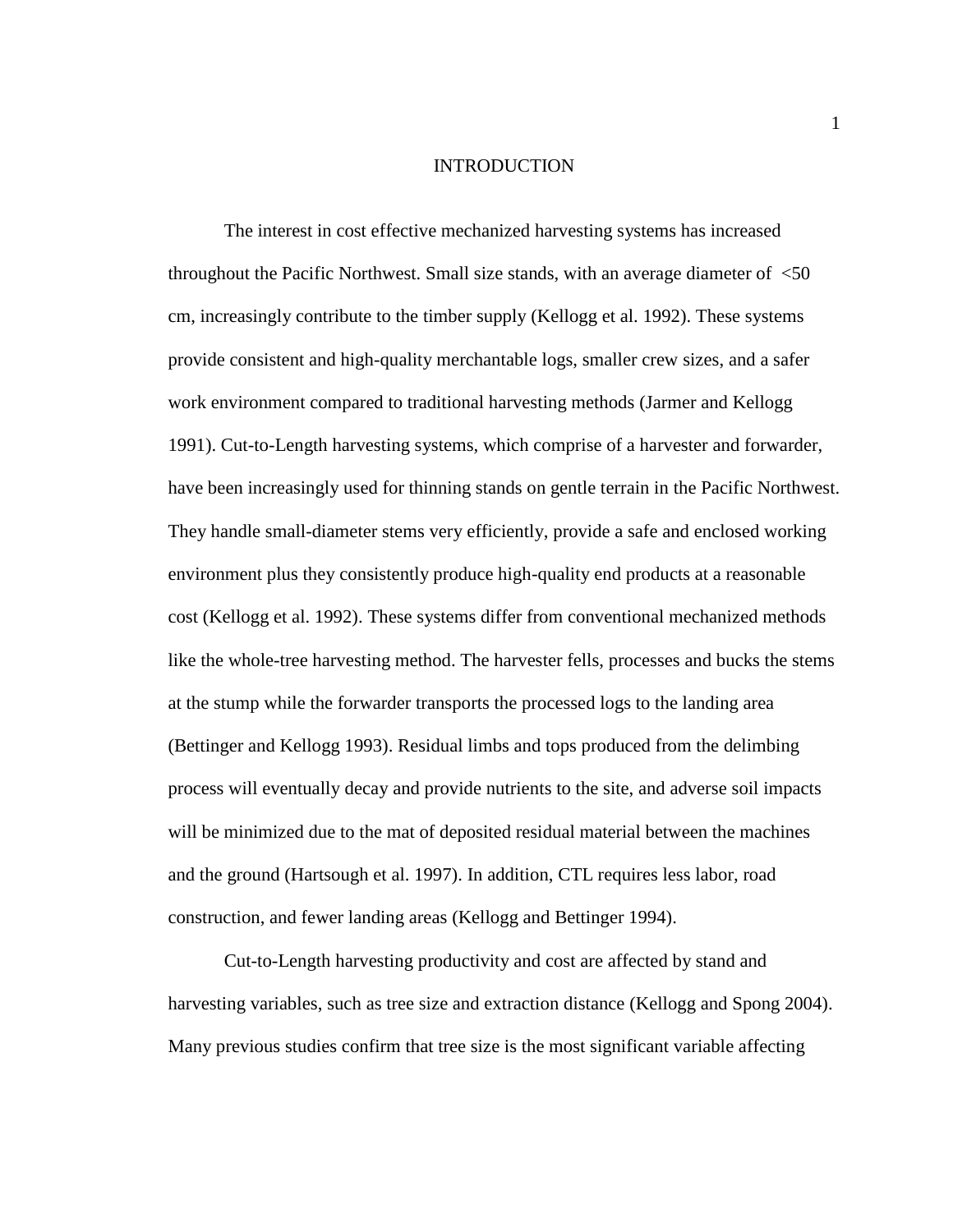felling productivity (Kellogg and Bettinger 1994; Kellogg and Spong 2004; Adebayo et al. 2007). The average diameter at breast height (DBH) significantly affects the felling and bunching time per tree, which influence the productivity (Lanford and Stokes 1995). The bigger the tree sizes, the more time for felling and processing. One study found that the productivity of felling machines increase as the tree size increases and decrease as the distance between harvested trees increases (Li et al. 2006).

Extraction cycle time differs significantly among machines and extraction distances; extraction productivity increases as the pay load size increase and decreases as the average extraction distance increases (Li et al. 2006). Nurminen et al. (2006) found that timber volume at the loading stop explains nearly 60% of the variation in the time consumption. Loading stop represents the point where a forwarder stops to load additional logs on the bunk. Another study found that load size did not affect travel time, thus there was no difference in the amount of time if the forwarder was traveling empty or traveling loaded (Lanford and Stokes 1995).

Felling coast redwoods (*Sequoia sempervirens*) are a challenge for harvesting operations in the Pacific Northwest. Generally, redwoods regenerate by numerously and vigorously sprouting from stumps and root crowns after harvesting which makes it a relatively unique species among the conifers (Olson et al. 1990). This ability to sprout from the stump is typically observed in the young-growth redwood forest over many thousands of acres in the redwood region (California Department of Forestry and Fire Protection 1990). Sprout clumps self-thin over time, so there will be more stems in clumps thinned at earlier ages (O'Hara and Berrill 2010). These clumps could impede the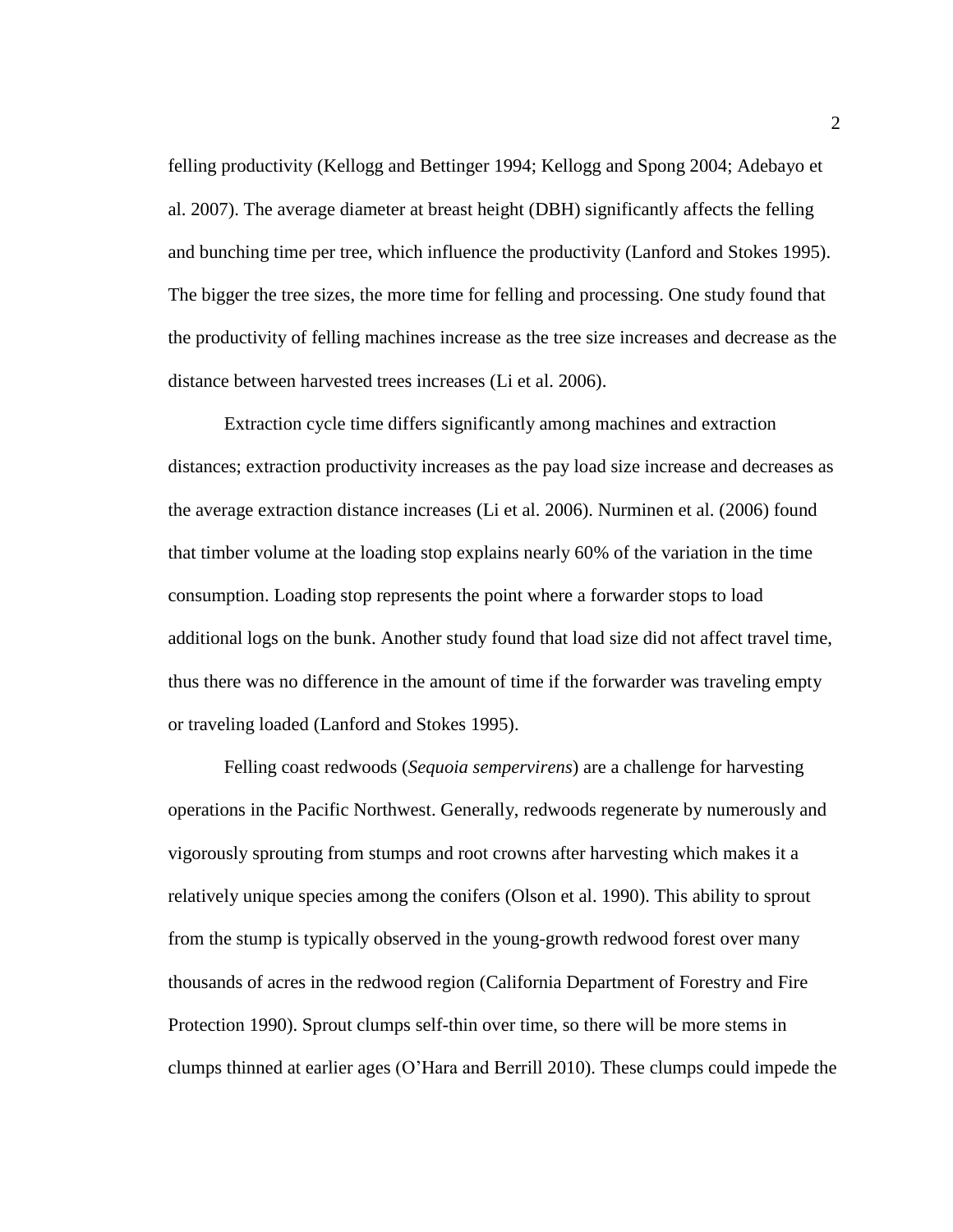ability of the harvester head to grab and position a stem. At the same time, harvester should avoid damaging the residual clump to ensure the highest future returns.

On gentle ground, the many local redwood forest managers use a ground-based system that includes a feller-buncher and shovel loader. Instead of using a skidder or tractor to extract the logs, they prefer to use shovel loader because it has a wider track which minimizes soil disturbance and compaction. Moreover, a change in federal policy and land use management, which criticize for the potential impact to water quality and aquatic resources, increased the interest of alternative harvesting systems in the redwood forests of northern California. To optimize the economic return and reduce impacts on the environment, forest managers are using CTL systems in the redwood forests of Humboldt County for the first time. In many previous studies, productivity and costs of CTL systems have been studied for other conifer plantations such as Douglas-fir (*Pseudotsuga menziesii*), lodgepole pine (*Pinus contorta*), and Norway spruce (*Picea abies*) (Kellogg and Bettinger 1994; Eriksson and Lindroos 2014; Apăfăian et al. 2017). No attempt has been made to study redwood species with CTL system. Evaluation of the productivity and costs of the new harvesting system will be important to land managers to ensure the highest rate of return of their timber.

This study provide basic information on the productivity and cost of a CTL system applied in thinning of young-growth redwood forests in northern California. *The hypothesis is that thinning redwood clump could affect productivity and cost of CTL system. The objectives of this study are to 1) determine productivity (m<sup>3</sup>/hour) and costs (\$/m<sup>3</sup> ) of CTL systems for thinning operations, 2) evaluate key harvesting and stand*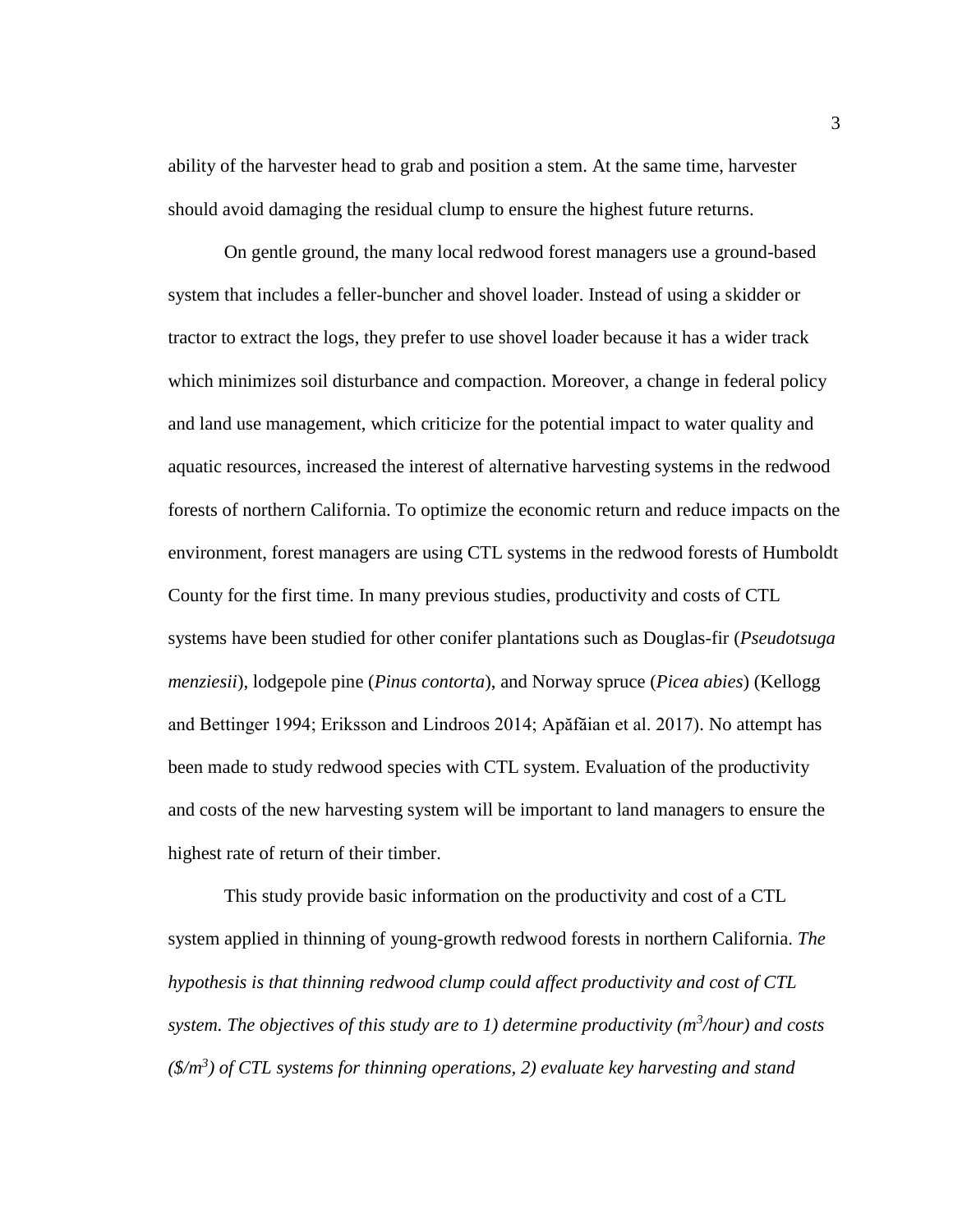*variables affecting thinning operations in redwood forests, and 3) develop predictive regression equations for CTL systems and use them to assess similar conditions in thirdgrowth redwood forests.*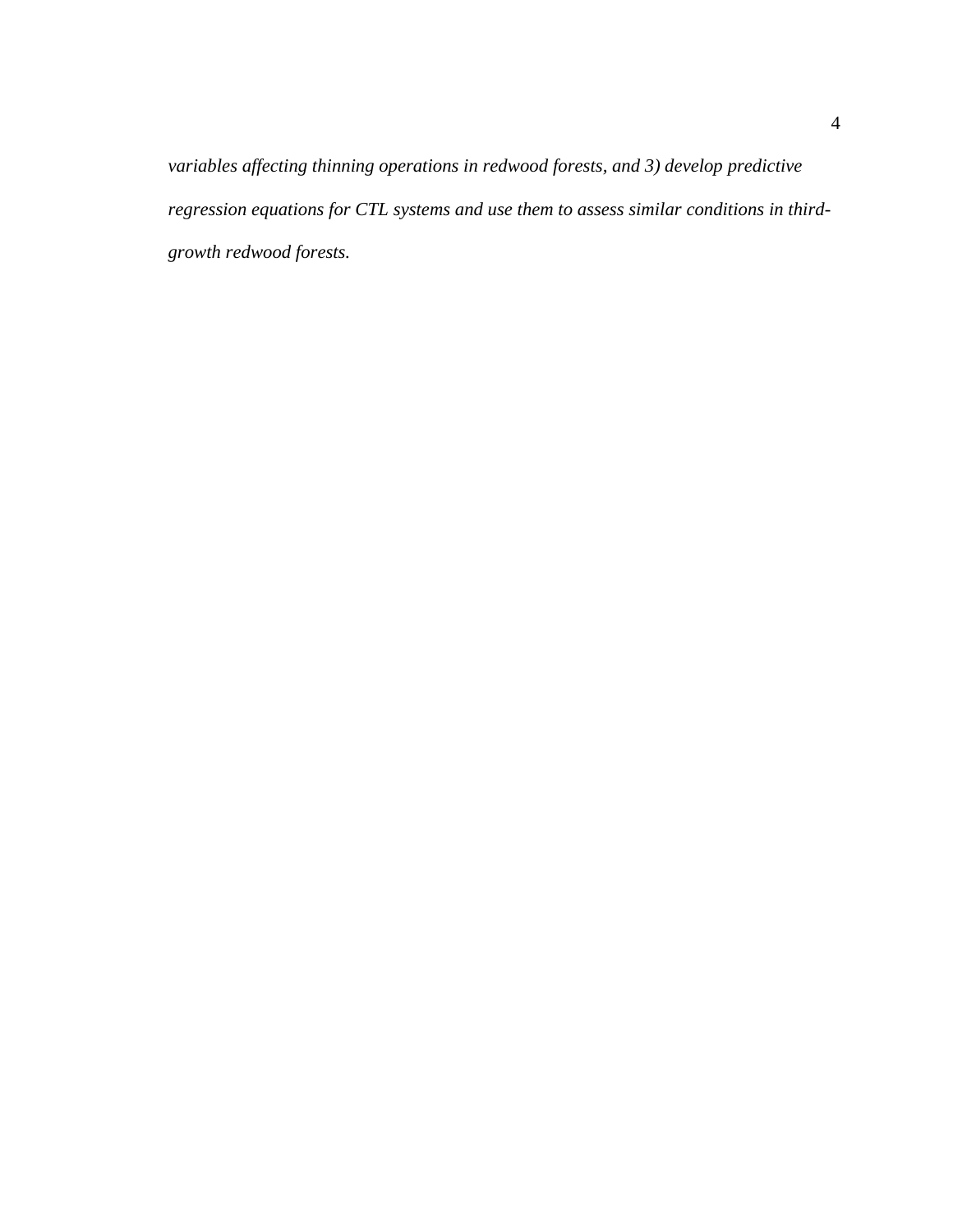## MATERIALS AND METHODS

#### Study area description and thinning treatments

<span id="page-13-1"></span><span id="page-13-0"></span>The study sites were located on commercial timberlands near the former settlement town of Crannell, California (**[Figure 1](#page-14-0)**). Two study units were characterized as third-growth (25-35 years-old) stands of redwood trees which naturally sprouted from stumps from the previous even-aged harvest that had been clear-cut during the mid-1980s. The dominant species was redwood with small components of coast Douglas-fir (*Pseudotsuga menziesii* var. *menziesii*), red alder (*Alnus rubra*), and Sitka spruce (*Picea sitchensis*). To collect pre-harvesting stand inventory data, 25 to 30 circular sampling plots were laid out in each unit before harvesting operations begun. From each plot, species, DBH, tree height, number of clumps, and the percent slope were recorded to estimate the average stand characteristics. Plot centers were flagged with ribbon and recorded with a global positioning system (GPS), and the plot boundaries were sprayed with paint. This method allowed for re-measurement of the same plots for post-harvesting inventory data after all operations were completed. The two study units were relatively similar in their stand characteristics (**[Table 1](#page-15-2)**). The stand of Unit A was a 10.1-ha with an average DBH of 20.3 cm. The stand of Unit B was a 12.1-ha with an average DBH of 20.9 cm. The average value of DBH in the two units was statistically different  $(p<0.05)$ . The average slope was  $1^{\circ}$  (1%) for Unit A and  $5^{\circ}$  (8%) for Unit B. The objective of stand prescription in Unit A was to reduce fuel continuity and increase quadratic mean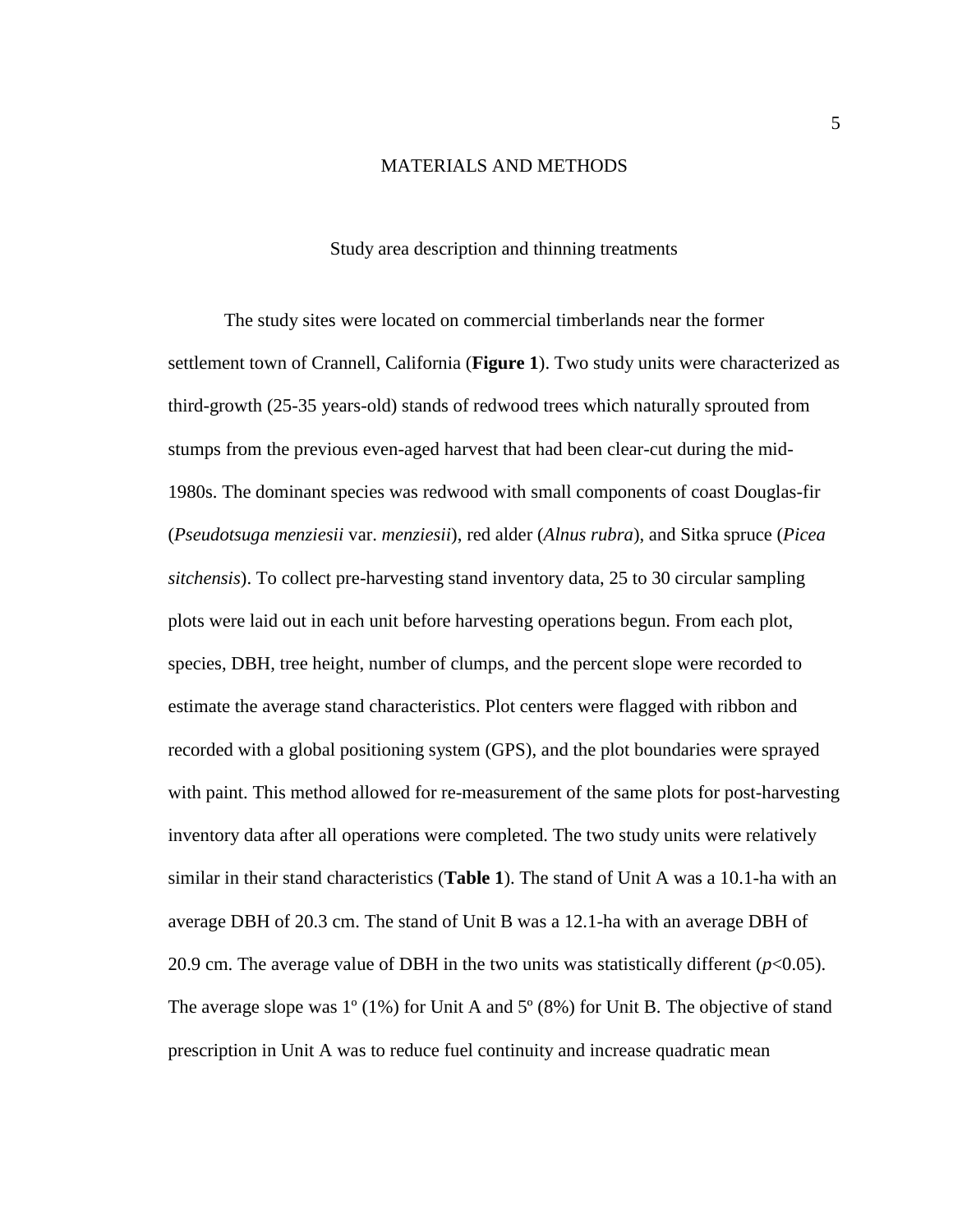diameter in the remaining stand. The objective of commercial thinning in Unit B was to retain high quality crop trees, and harvest the trees that are impeding the growth of these retained crop trees.



<span id="page-14-0"></span>Figure 1. Study site boundary and forwarder trail at Unit A (10.1-ha) and Unit B (12.1ha), Crannell, Humboldt County, northern California.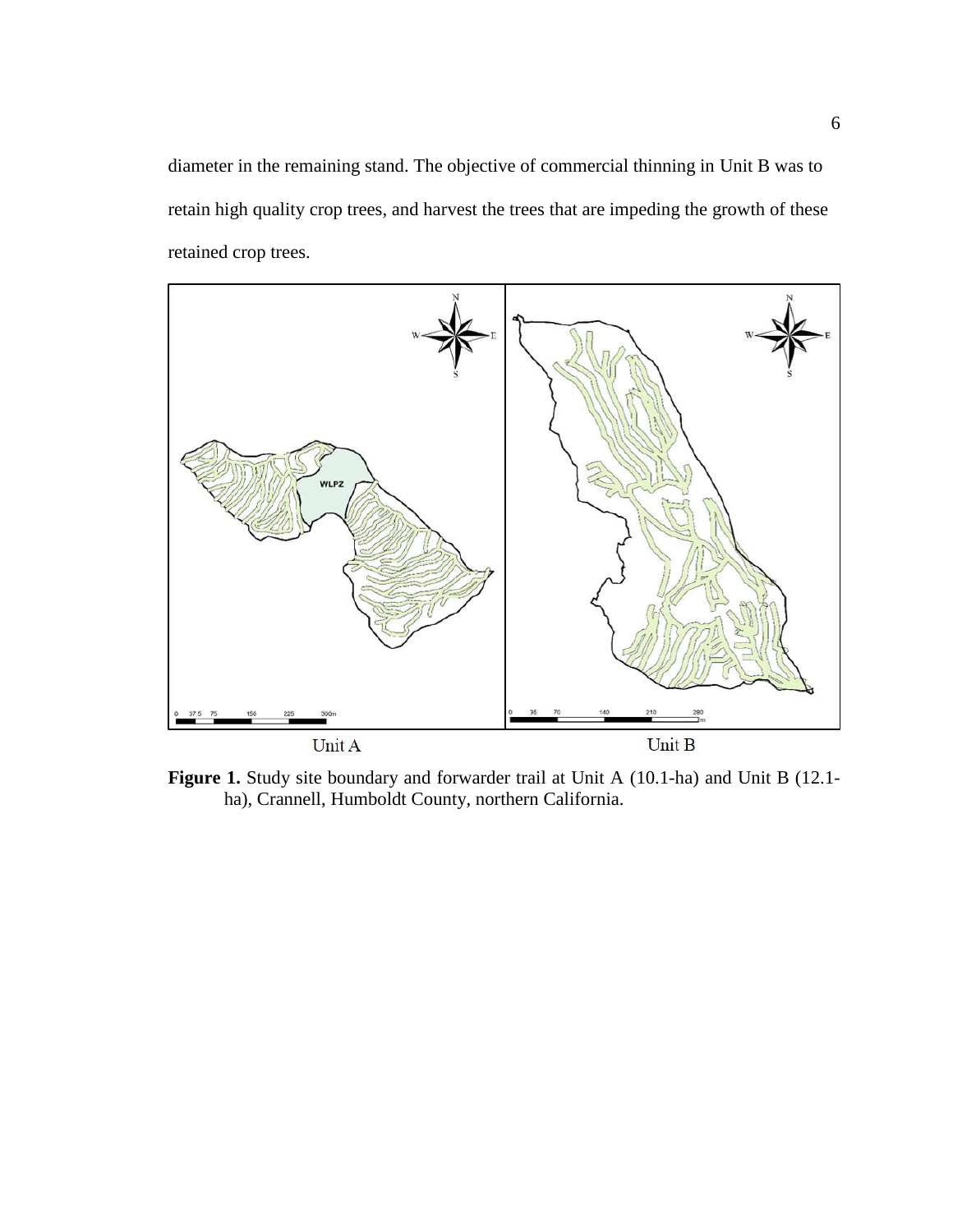|                                | Unit A          |                                                       | Unit B    |                |
|--------------------------------|-----------------|-------------------------------------------------------|-----------|----------------|
| Characteristics                |                 | Pre-thinning Post-thinning Pre-thinning Post-thinning |           |                |
| Average $DBHa$ (cm)            | 20              | 23                                                    | 21        | 28             |
| Average height (m)             | 20              | 19                                                    | 19        | 19             |
| Average # of stems per clump   | 6               | 3                                                     | 6         | $\overline{2}$ |
| Average basal area $(m^2/ha.)$ | 99              | 40                                                    | 92        | 40             |
| Trees per ha                   | 2393            | 769                                                   | 1970      | 509            |
| Species composition (%)        |                 |                                                       |           |                |
| redwood                        | 77 $(1850)^{b}$ | 79 (606)                                              | 61 (1198) | 73 (371)       |
| red alder                      | 17 (394)        | 15(113)                                               | 17 (336)  | 11 (54)        |
| Douglas-fir                    | 5(114)          | 4(34)                                                 | 10(188)   | 9(48)          |
| Sitka spruce                   | 1(14)           | 2(17)                                                 | 13 (248)  | 7 (37)         |

<span id="page-15-2"></span>**Table 1.** Pre-and post-thinning descriptions of stand characteristics at Crannell sites, California.

<sup>a</sup>diameter at breast height.

<span id="page-15-0"></span><sup>b</sup>trees per ha.

# Thinning treatment prescription in redwood stand

The objective in Unit A was to reduce the vertical continuity of vegetative fuels and the horizontal continuity of tree crowns and to retain the most healthy and vigorous dominant and codominant trees to achieve 490 or less trees per ha. This prescription kept the slash height on the ground below 46 cm which was generated by the harvester's processing. The Unit A study was conducted during the winter season (January– February, 2017). The objective in Unit B was to retain high quality residual trees and harvest the trees that are impeding the growth of these retained crop trees. This reduced stand density and will promote the growth of residual trees in the post-harvest stand. Unit B operation was performed during the summer (June–July, 2017).

<span id="page-15-1"></span>Harvesting system and operations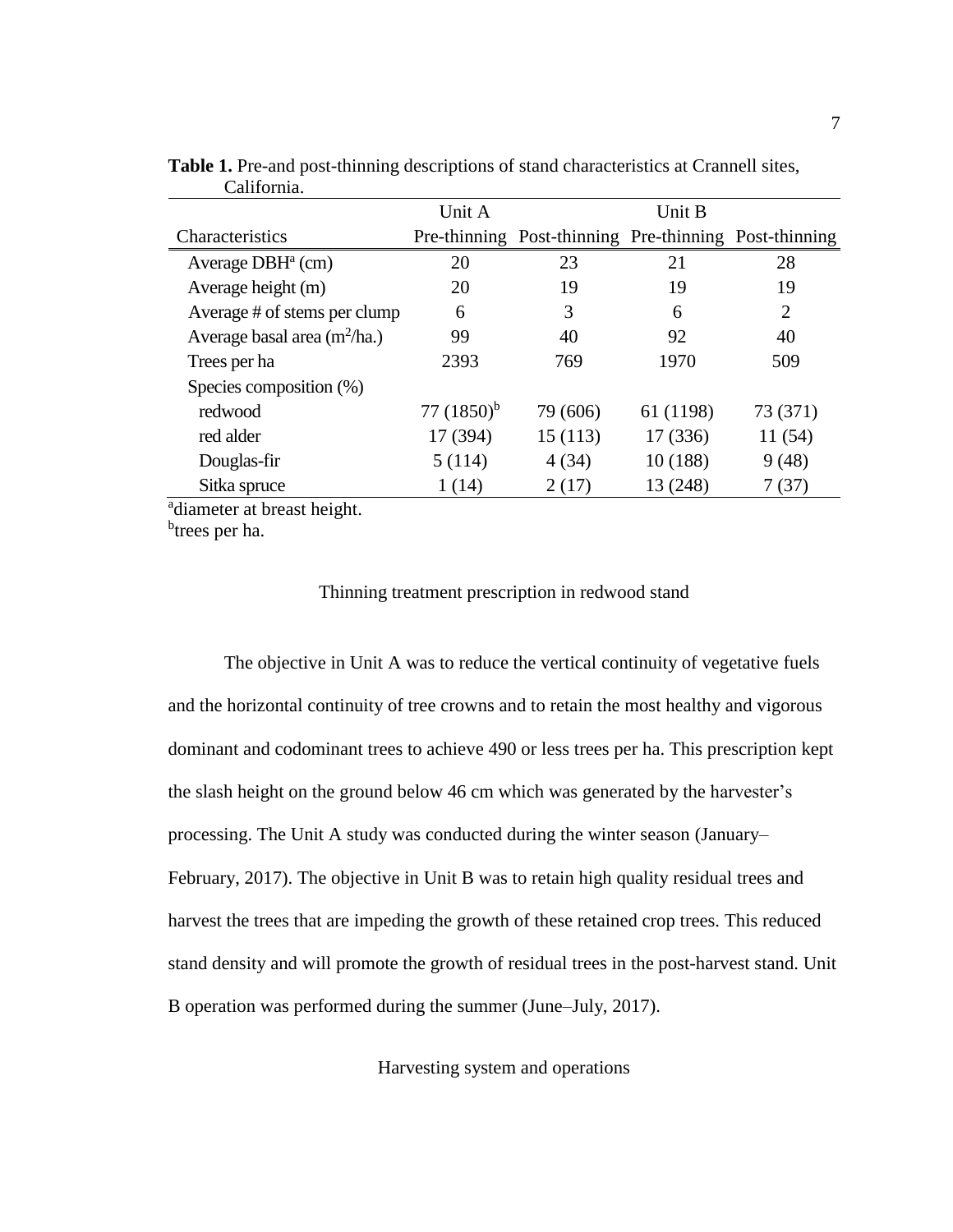In Unit A, a single-grip harvester (Ponsse Bear 8-wheel) with a H8 processing head, which has a maximum cutting diameter of 80 cm, was used to fell, delimb, and buck the trees. This harvester has a 240-kW engine and a total weight of 240kN [24 tonnes]. The eight-wheeled forwarder (Ponsse Buffalo 8-wheel) was used for forwarding the logs to the landing area and loading logs onto the truck, instead of adding another loader. The total load capacity for the forwarder is 147kN (15 tonnes) with balanced bogies. All the machines used in both units were fitted with bogie tracks on the front and rear tires while they operated. The operation had a two-day gap between the harvester and the forwarder activities to provide a safe working environment and to optimize the production rate for each machine.

The forwarding and loading operations were decoupled; once the forwarder piled a sufficient amount of logs on the landing site over two to three days, then the forwarder stopped forwarding and loaded the logs onto three trucks over one day. These trucks hauled the logs to the mill. The harvester operator had driven different harvester models, which was made by a different manufacturer, and had over 20 years of experience working with the Ponsse Bear in redwood forests. He felled the trees based on the prescription and his judgement. The forwarder operator had six months of experience. The harvester produced logs length between 3.05 m and 8.13 m with average of 5.83 m plus trim allowance (15 cm) for fence wood.

In Unit B, a different single-grip harvester (Ponsse Ergo 8W) with a H7 head model, which has maximum cutting diameter of 72 cm, was used by a different operator. This machine has a 205-kW engine and a typical weight of 210kN (21 tonnes). The same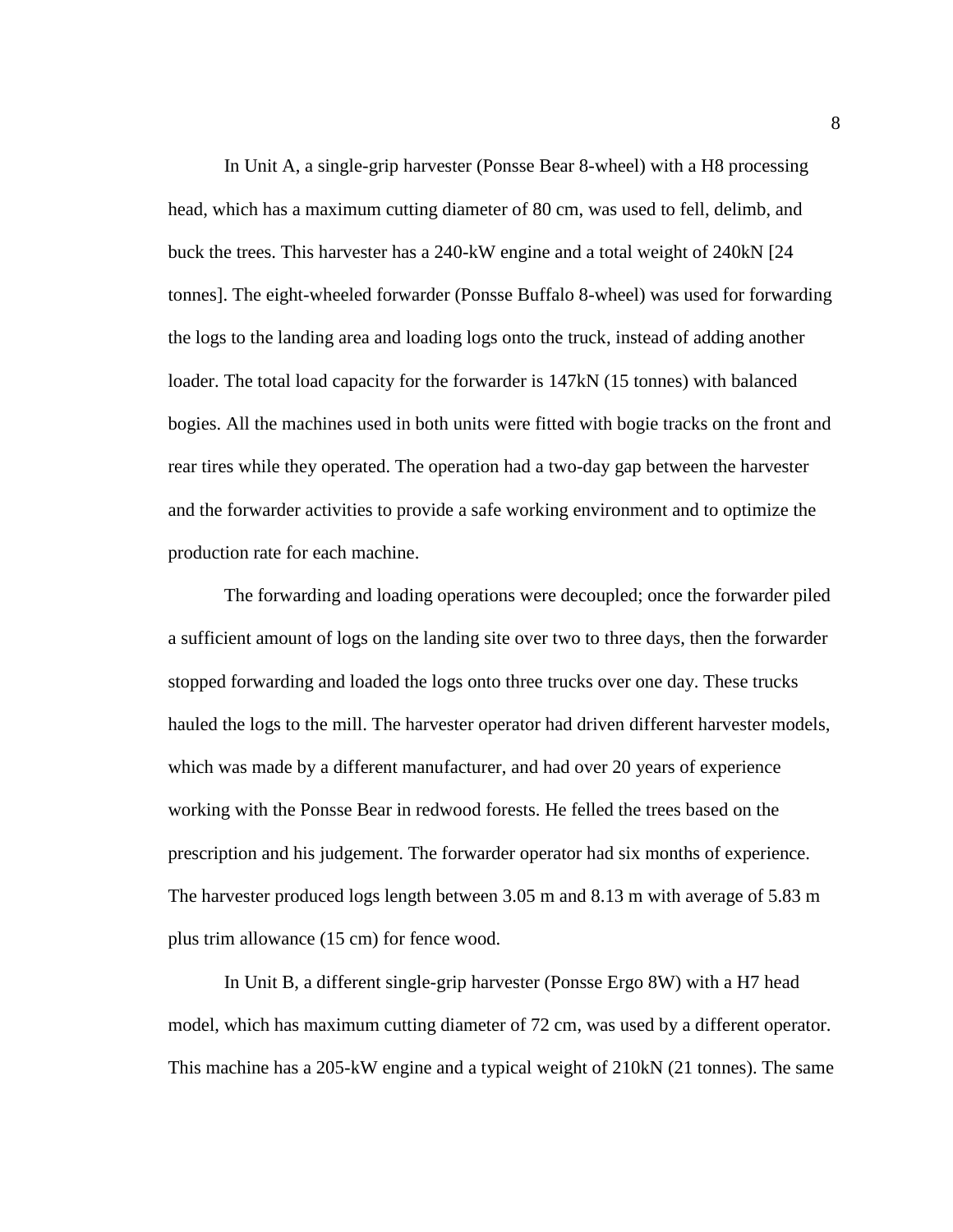operator and forwarder models were used in Unit B. The forwarding and loading operations were coupled; when the forwarder saw the truck coming, or radio communicated with the hauling truck driver, the forwarder stopped forwarding, moved to the landing site, and started loading logs onto the truck. In this unit, one truck was used to haul the logs. The harvester operator had five years of experience with a different harvester and two months of experience working in redwood forests. The forwarder operator had 10 months of experience in similar terrain. The log lengths produced by the harvester were between 3.17 m and 8.11 m with average of 5.72 m with trim allowance (15 cm).

This study was observational in nature as opposed to a replicated research study. Therefore, Units A and B had different stand conditions, thinning treatments, and felling/processing methods.

# Data collection and analysis

<span id="page-17-0"></span>A time study was conducted to determine felling, processing, forwarding, and loading productivity. All activities associated with the harvester and forwarder operations was divided into defined time elements (**[Table 2](#page-18-0)**) and recorded in centi-minutes using a stopwatch. The cycle activity for the harvester was considered as felling and processing one tree to merchantable logs. In Unit A and B, 300 and 350 trees, respectively, were randomly selected. These trees were numbered with tape and DBH, species, height, and number of trees in the clump were recorded before the felling operation began. The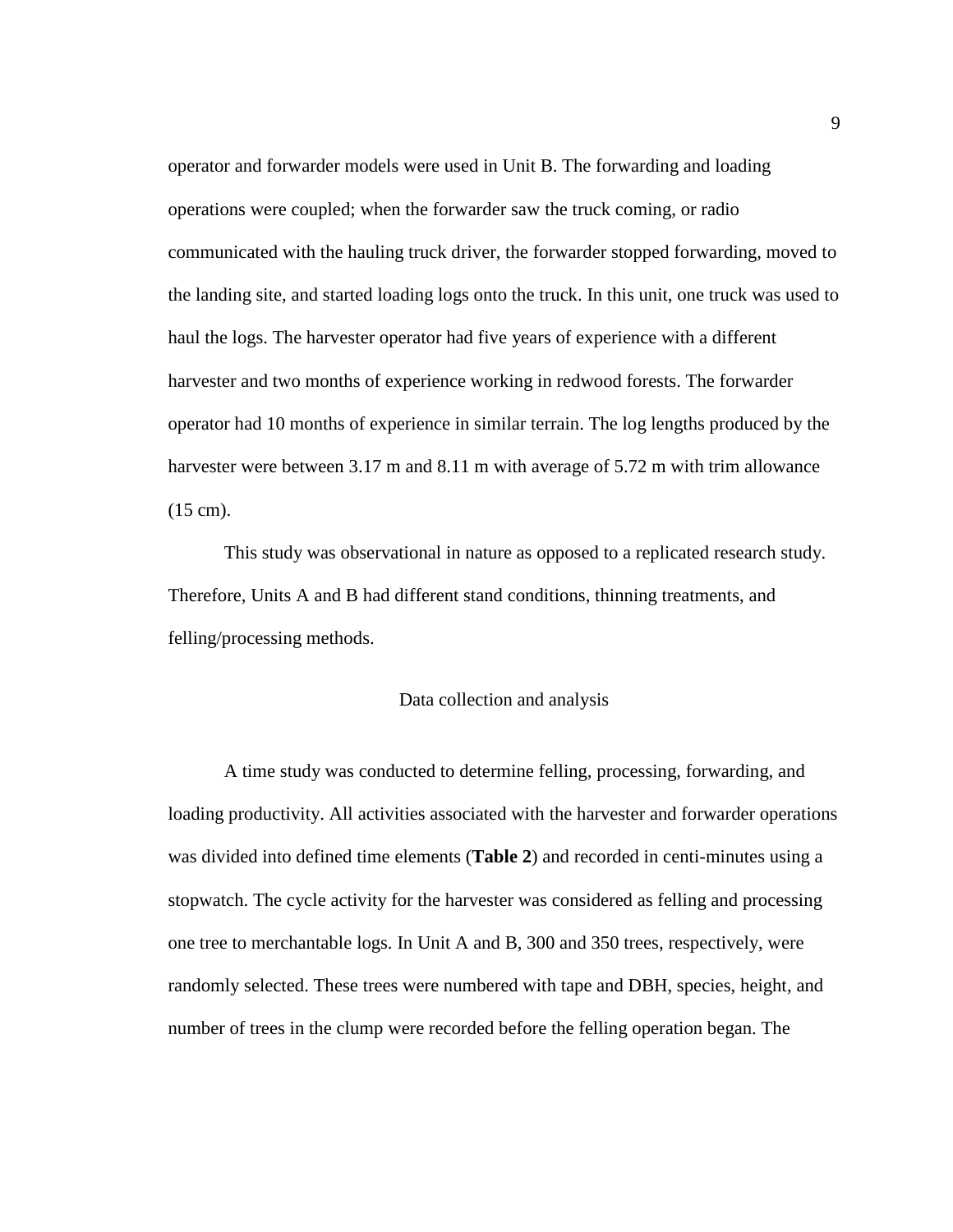harvester cycle time and independent variables were recorded by one person riding in the

cab.

<span id="page-18-0"></span>**Table 2.** Felling/processing and forwarding elements, delays and their descriptions.

| Elements              | Definition                                                                                                                                                                                 |
|-----------------------|--------------------------------------------------------------------------------------------------------------------------------------------------------------------------------------------|
| <b>Harvester</b>      |                                                                                                                                                                                            |
| Move                  | Starts when the harvester begins traveling to its desired position.<br>The time ends when the harvester stops traveling and begins moving<br>the head.                                     |
| Fell                  | Starts when the boom moves and grabs the tree and cut. Ends when<br>treetop hits the ground.                                                                                               |
| Process               | Starts when the head starts to process the tree, and ends when the<br>tree has been completely processed.                                                                                  |
| Top bucking           | Starts when the head saw bucks the unmerchantable tree-top and<br>ends when the operator is ready to begin the next task.                                                                  |
| <b>Brushing</b>       | Starts when head saw cuts and processes saplings to produce slash<br>on the trail. This does not make merchantable logs.                                                                   |
| <b>Forwarder</b>      |                                                                                                                                                                                            |
| Travel empty          | Starts when the forwarder begins traveling with empty bunk, and<br>ends when the forwarder stops traveling and begins moving the<br>crane.                                                 |
| Loading               | Starts when the forwarder begins moving crane, and ends when the<br>forwarder loads the logs into the bunk.                                                                                |
| <b>Travel loading</b> | Starts when the forwarder begins traveling with loaded bunk. Ends<br>when the forwarder stops traveling and begins moving the crane.                                                       |
| Arrangement           | Starts when the grapple lets the logs, and ends when the grapple<br>begins next moving.                                                                                                    |
| Travel full           | Starts when the forwarder fixes the crane on the fully loaded logs<br>and begins traveling with fully loaded bunk, and ends when the<br>forwarder stops traveling and begins moving crane. |
| Bunk to deck          | Starts when the forwarder begins moving crane, and ends when the<br>forwarder unloads the logs from the bunk to the deck.                                                                  |
| <b>Delays</b>         |                                                                                                                                                                                            |
| Mechanical            | Non-harvesting time occurring because of the machine                                                                                                                                       |
| Personal              | Non-harvesting time associated with the operator                                                                                                                                           |
| Operational           | Non-harvesting time occurring because of operational influences to<br>the production system.                                                                                               |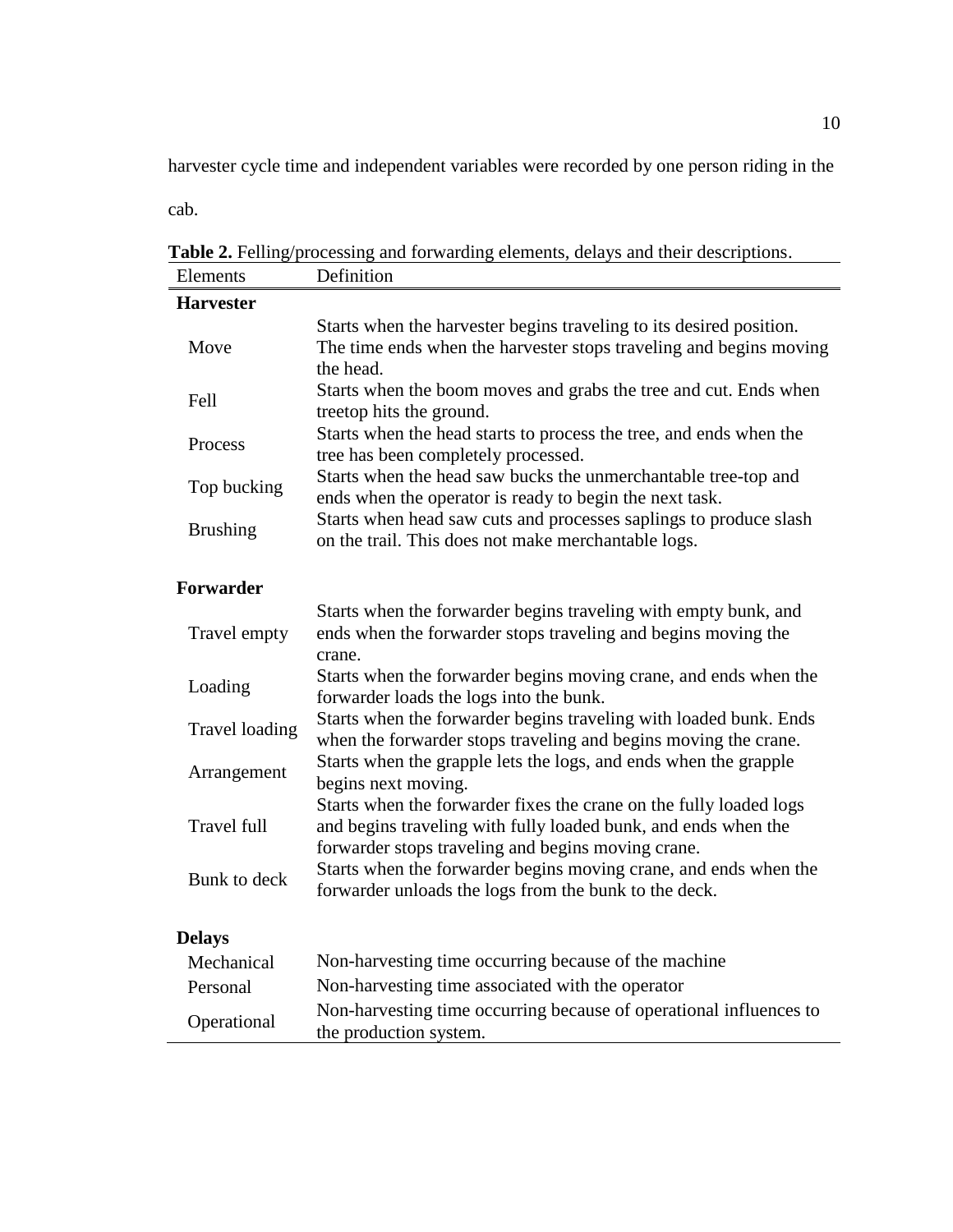Log scaling was conducted with Smalian's formula to get an average log volume  $(m<sup>3</sup>)$  for estimating hourly thinning productivity of the harvester and forwarder. The forwarder used the trails that were made during the harvester operation. Before forwarding operation began, the trails were divided into 10 m lengths and painted on stumps and residual trees. The forwarding and loading cycle time and independent variables were collected by one person from a safe distance.

All the collected time study data were entered in Microsoft Excel. Multiple linear regression analysis was performed using R program (R Core Team 2014) using the MASS (Venables and Ripley 2013) and car (Fox and Weisberg 2011) packages to develop equations for predicting delay free cycle (DFC) time for thinning operations. Dummy variables were used for representing species and clump existence. To assure the assumptions of the Ordinary Least Squares regression, normality and homogeneous variance of residuals, Durbin-Watson test, and variance inflation factor (VIF) were used. Several models were transformed to meet assumptions. Multi-collinearity between independent variables was tested using a threshold of VIF less than 10. Final models were selected using the backward elimination method. To validate the developed regression equations, the original data was randomly partitioned into k equal folds; each fold was retained as the reserved data; k-1 folds were used as trained data. Then, the model was tested to predict the cycle time for one reserved fold. The process was repeated k times; each of the folds were used once as the validated data. Ten-fold crossvalidation was used in this study, which is generally used, except loader for the 3-fold method because of the lack of data.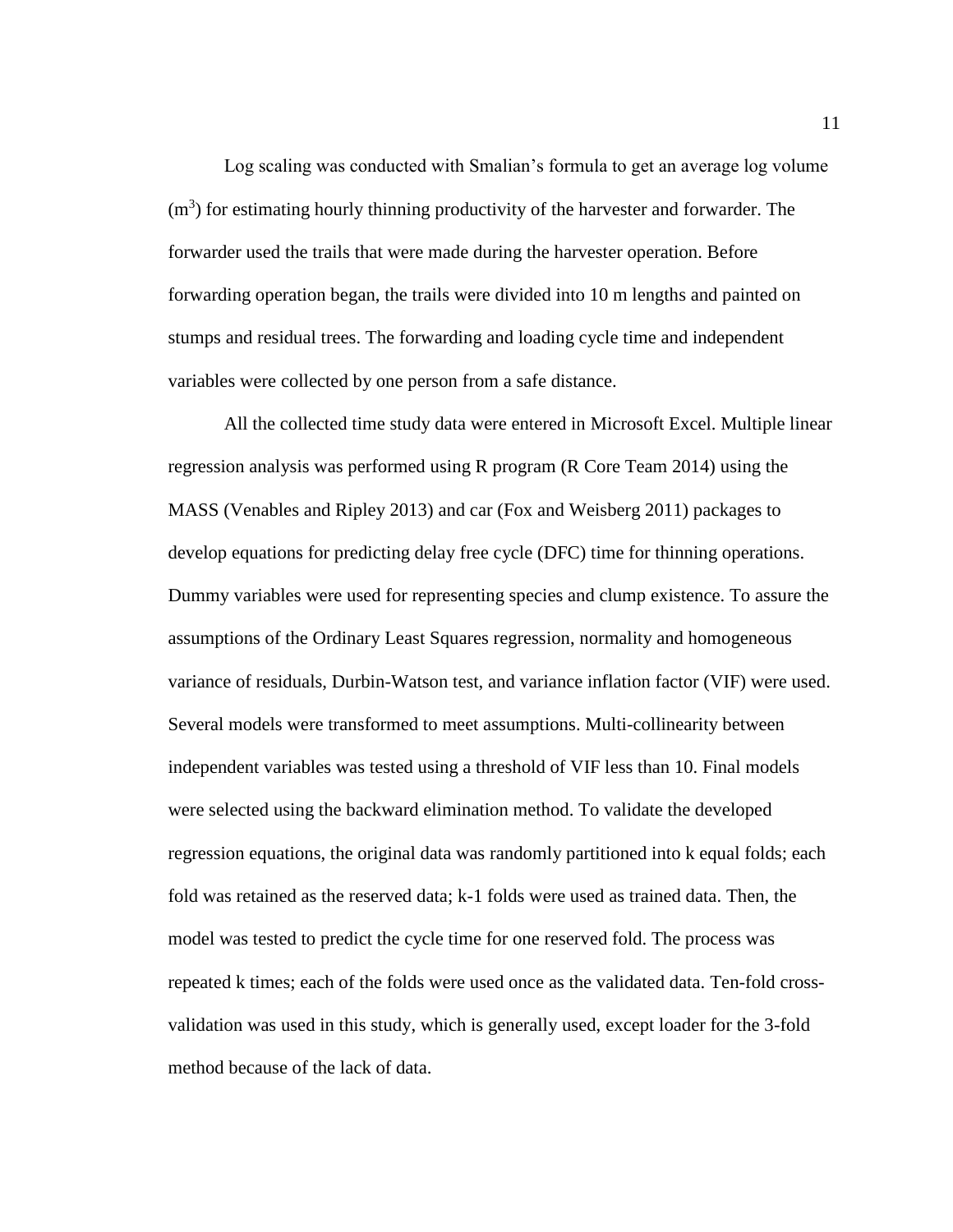The standard machine rate calculation method (Miyata 1980) was used to estimate hourly machine costs in US dollars per scheduled machine hour (\$/SMH; **[Table 3](#page-21-0)**). Machine purchase price, economic life, wages and benefits of the workers were collected from the dealer and contractor. Operator wage was set at \$26.00 per hour for harvester and \$24.00 per hour for the forwarder with 32% in fringe benefits. All machinery was set to a 5-years economic lifespan with 2,000 SMH per year. Salvage value, interest, insurance, maintenance, repair, and lubrication were assumed based on a study of Brinker et al. (1989). The salvage value and interest was set at 20% and 8%, respectively. Hourly fuel consumption was calculated based on machine engine power. Diesel price was estimated from the local market price during the study. Because of different initial prices of the harvesters, hourly machine costs of Unit A were higher than those of Unit B.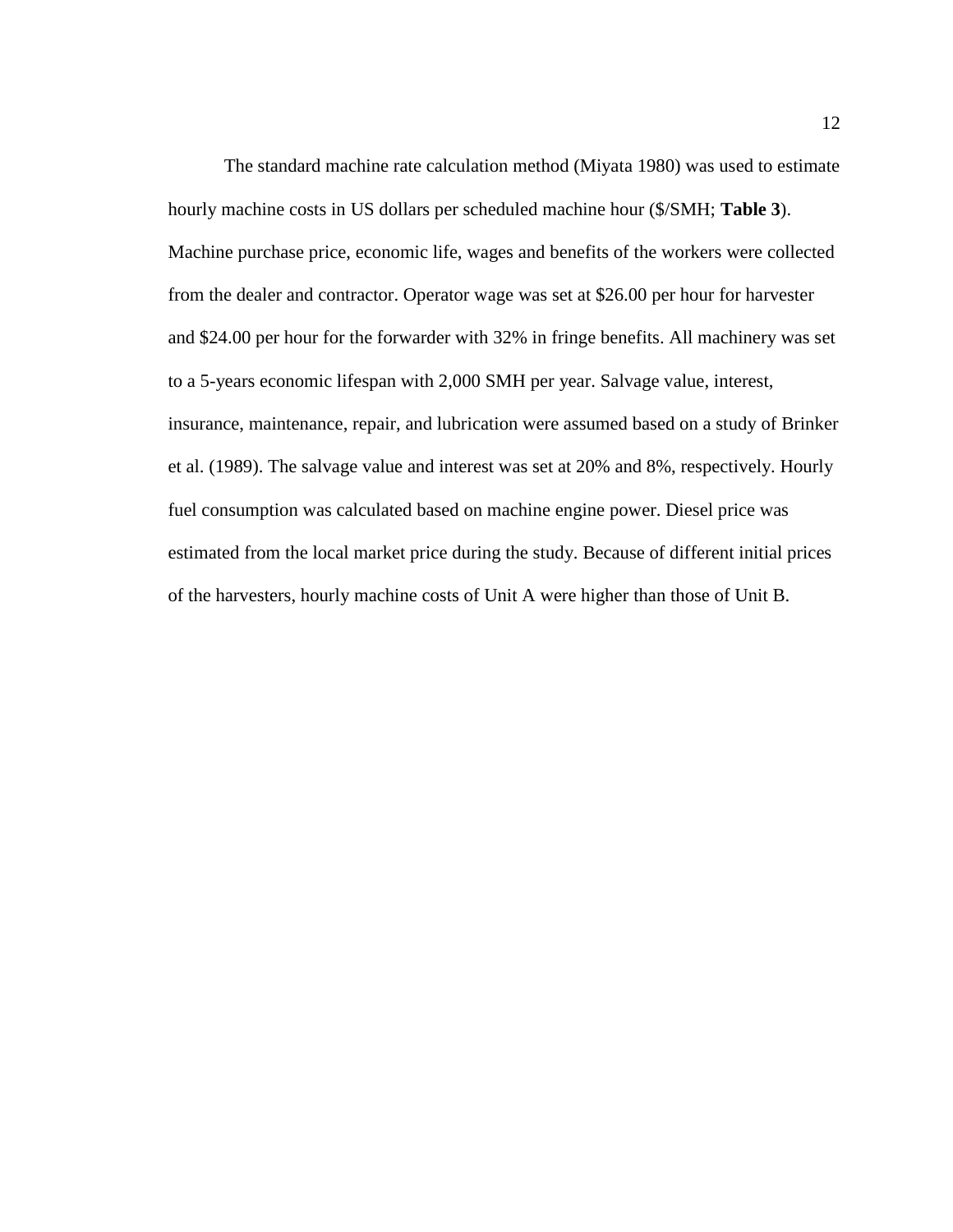| $(\phi/FNIT)$ for a $\cup$ i $\bot$ harvesting system. |                |                                       |                                  |
|--------------------------------------------------------|----------------|---------------------------------------|----------------------------------|
| Machine Input                                          |                | Harvester (Unit A) Harvester (Unit B) | Forwarder                        |
| Model                                                  | Ponsse Bear 8W |                                       | Ponsse Ergo 8W Ponsse Buffalo 8W |
| Purchase Price (\$USD)                                 | 750,000        | 550,000                               | 490,000                          |
| Salvage Value (%)                                      | 20             | 20                                    | 20                               |
| Economic life (years)                                  | 5              | 5                                     | 5                                |
| Hours per year (SMH <sup>a</sup> /year)                | 2,000          | 2,000                                 | 2,000                            |
| Interest $(\% )$                                       | 10             | 10                                    | 10                               |
| Insurance $(\%)$                                       | $\overline{4}$ | $\overline{4}$                        | 4                                |
| Taxes $(\%)$                                           | $\overline{2}$ | $\overline{2}$                        | $\overline{2}$                   |
| Horse power                                            | 322            | 275                                   | 275                              |
| Fuel use rate $(gal/PMHb)$                             | 11.9           | 10.2                                  | 10.2                             |
| Lube cost (% of fuel cost)                             | 36.8           | 36.8                                  | 36.8                             |
| Maint. & Repair $(\%)$                                 | 100            | 100                                   | 100                              |
| Wages (\$USD/hr)                                       | 26             | 26                                    | 23.75                            |
| Fringe benefits (%)                                    | 32             | 32                                    | 32                               |
| Utilization $(\% )^c$                                  | 80             | 80                                    | 80                               |
| Hourly cost (\$/SMH)                                   | 232.7          | 183.6                                 | 164.2                            |
| Hourly cost (\$/PMH)                                   | 290.8          | 229.5                                 | 205.3                            |

<span id="page-21-0"></span>**Table 3.** Input values and assumptions used for calculation of hourly machine cost (\$/PMH) for a CTL harvesting system.  $\overline{a}$ 

a scheduled machine hour.

<sup>b</sup>productive machine hour.

c referenced from Brinker et al. (1989).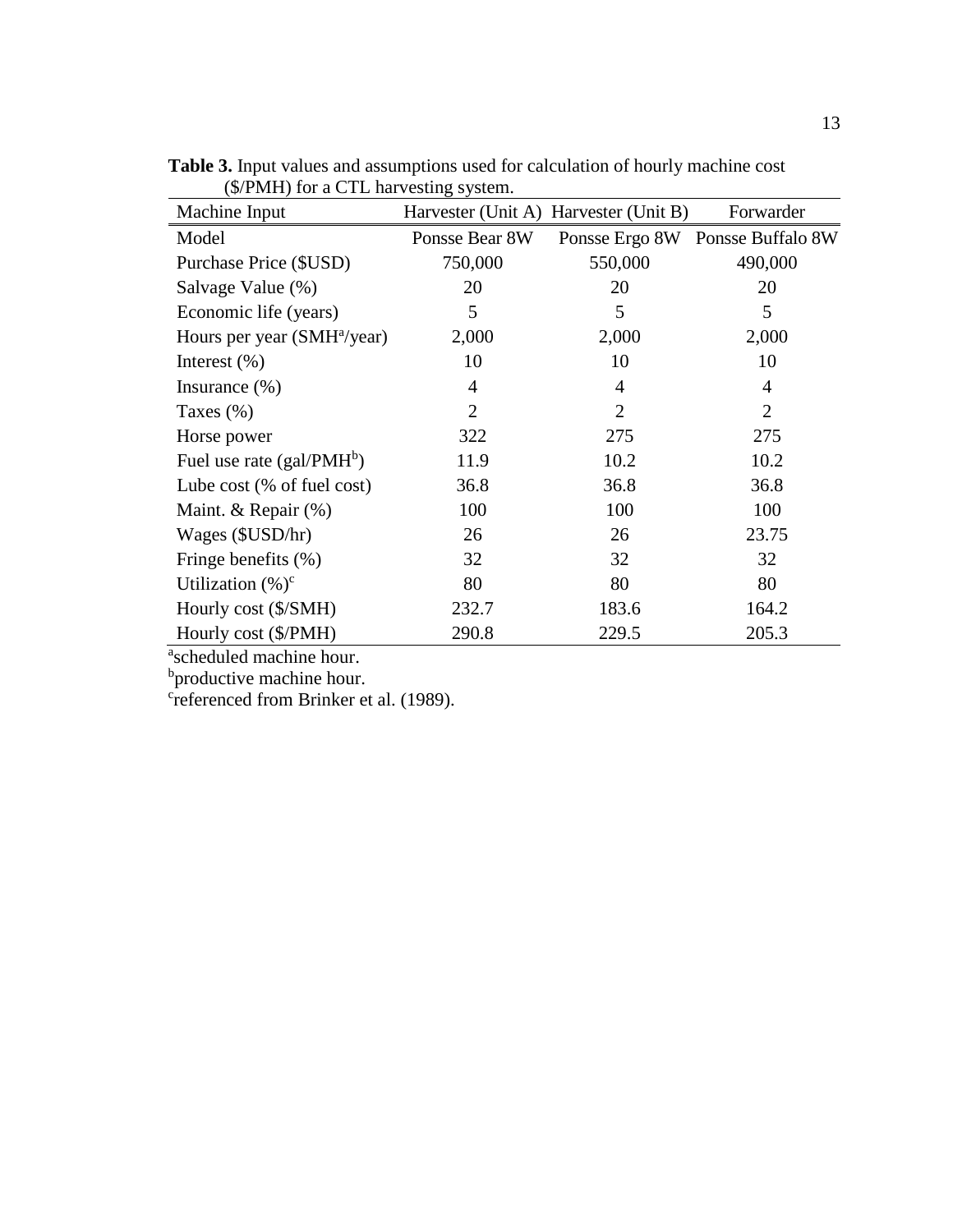# RESULTS

# Felling and processing productivity

<span id="page-22-1"></span><span id="page-22-0"></span>In Unit A, a total 1,132 trees were felled and processed by the harvester and were analyzed to summarize descriptive statistics for the variables and cycle element times (**[Table 4](#page-23-0)**). The average DFC time was 57.9 seconds per tree, resulting in an average productivity of 28.8 m<sup>3</sup> per PMH ([Table 7](#page-28-1)). Average DBH for the harvested trees was 24.5 cm. The average produced volume per tree was  $0.46 \text{ m}^3$  and ranged from  $0.12$  to  $1.04 \text{ m}^3$ , excluding the volume of the tree-tops. The most time-consuming elements were felling and processing, requiring approximately 58% of the total DFC time. The proportion of time for brushing was 23%. Distance moved between harvested trees averaged 1.9 m; moving accounted for a small proportion (9%) of the total DFC time because felling and processing for several trees occurs at one stop.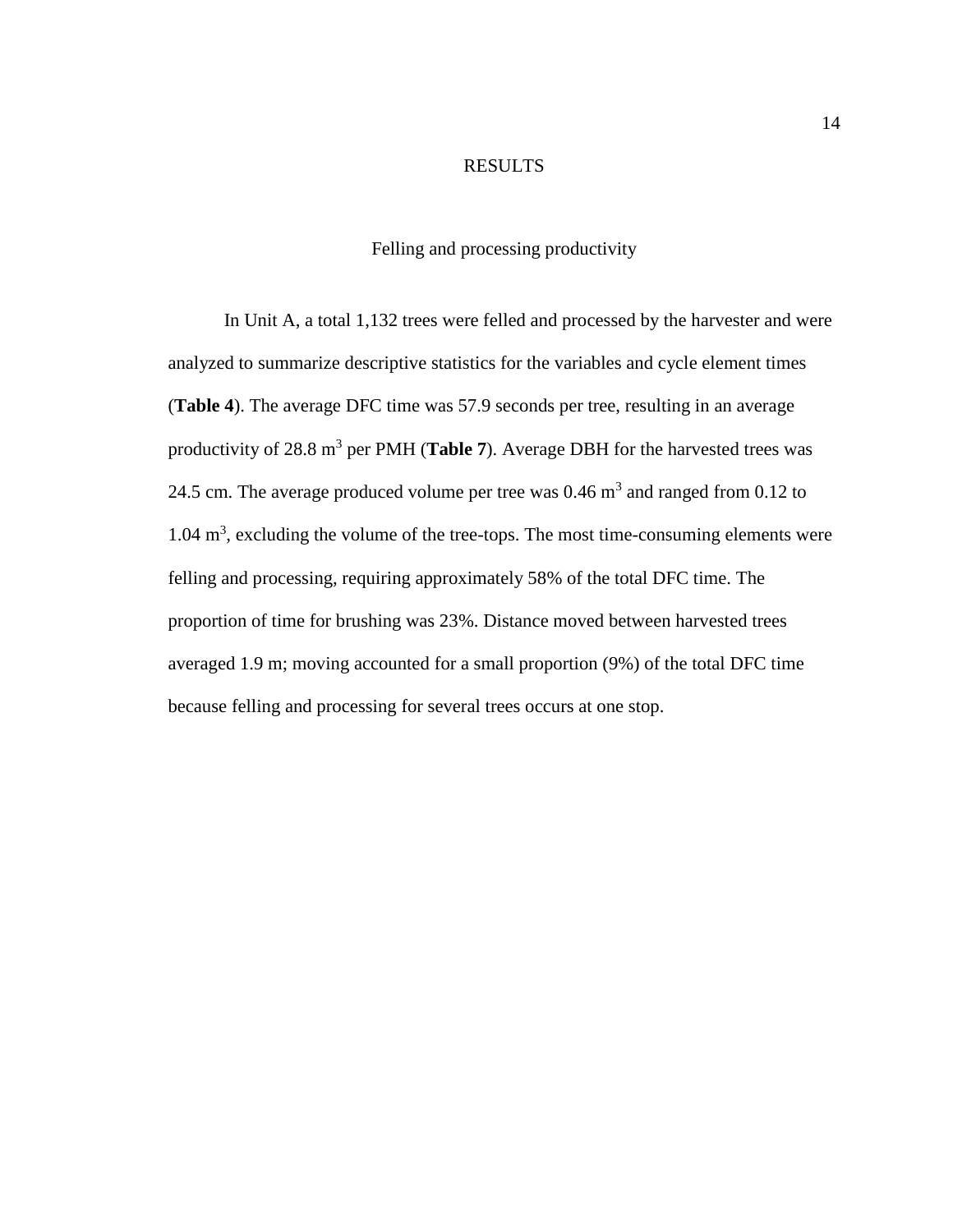|                       | Unit $A^a$   | Unit $B^b$ |              |           |  |
|-----------------------|--------------|------------|--------------|-----------|--|
| Felling/processing    | Average time | Percent    | Average time | Percent   |  |
| Cycle elements        | (seconds)    | (% )       | (seconds)    | $(\%)$    |  |
| Move                  | $5.0(8.4)^c$ | 8.7        | 3.9(11.4)    | 6.7       |  |
| Fell                  | 17.9(7.6)    | 30.9       | 16.8(8.0)    | 28.4      |  |
| Process               | 15.7(10.2)   | 27.1       | 22.1(23.1)   | 37.3      |  |
| Top                   | 5.8(2.5)     | 10.0       | 5.0(2.8)     | 8.5       |  |
| <b>Brush</b>          | 13.5(21.3)   | 23.3       | 11.3(21.7)   | 19.1      |  |
| Delays                | 9.1(25.9)    |            | 8.6(37.4)    |           |  |
| Average DFC           | 57.9 (27.6)  | 100.0      | 59.2 (36.9)  | 100.0     |  |
|                       |              |            |              |           |  |
| Independent variables | Average      | Range      | Average      | Range     |  |
| Distance $(m)$        | 1.9(3.8)     | $0 - 64$   | 1.5(6.1)     | $0 - 156$ |  |
| Species <sup>d</sup>  | $1.2*$       | $0 - 4$    | $1.9*$       | $0 - 4$   |  |
| $DBHe$ (cm)           | 24.5(7.1)    | $15 - 56$  | 24.1(7.0)    | $10 - 64$ |  |
| Clump <sup>f</sup>    | 0.8          | $0 - 1$    | 0.5          | $0 - 1$   |  |
| $#$ of logs           | $1.6(0.6)*$  | $1 - 3$    | 1.9(0.7)     | $1 - 5$   |  |
| # of top cuts         | 2.1(1.1)     | $0 - 6$    | 1.5(1.0)     | $0 - 6$   |  |

<span id="page-23-0"></span>**Table 4.** Summary of average felling/processing cycle elements and independent variables that were collected to evaluate the productivity of harvester used in a cut-to-length thinning.

<sup>a</sup>sample size =  $1132$  trees.

<sup>b</sup>sample size = 1486 trees.

c values in ( ) indicate standard deviation.

 $d_1$  = redwood, 2 = red alder, 3 = Douglas-fir, 4 = Sitka spruce.

<sup>e</sup>diameter at breast height.

 $f_1$  = clump tree, 0 = individual tree.

\* not a significant variable.

Most of the observed delays (50%) were operational delays such as tree hang-ups,

obstacle removal, and log arrangement (**[Table 6](#page-27-0)**). Mechanical delays, such as chain and

bar problem and machine maintenance, accounted for 22% of observed delays. The

remainder of the delay times were personal delays, such as lunch and restroom breaks.

Utilization (87%) was estimated based on observed small delay times less than 15

minutes during the study.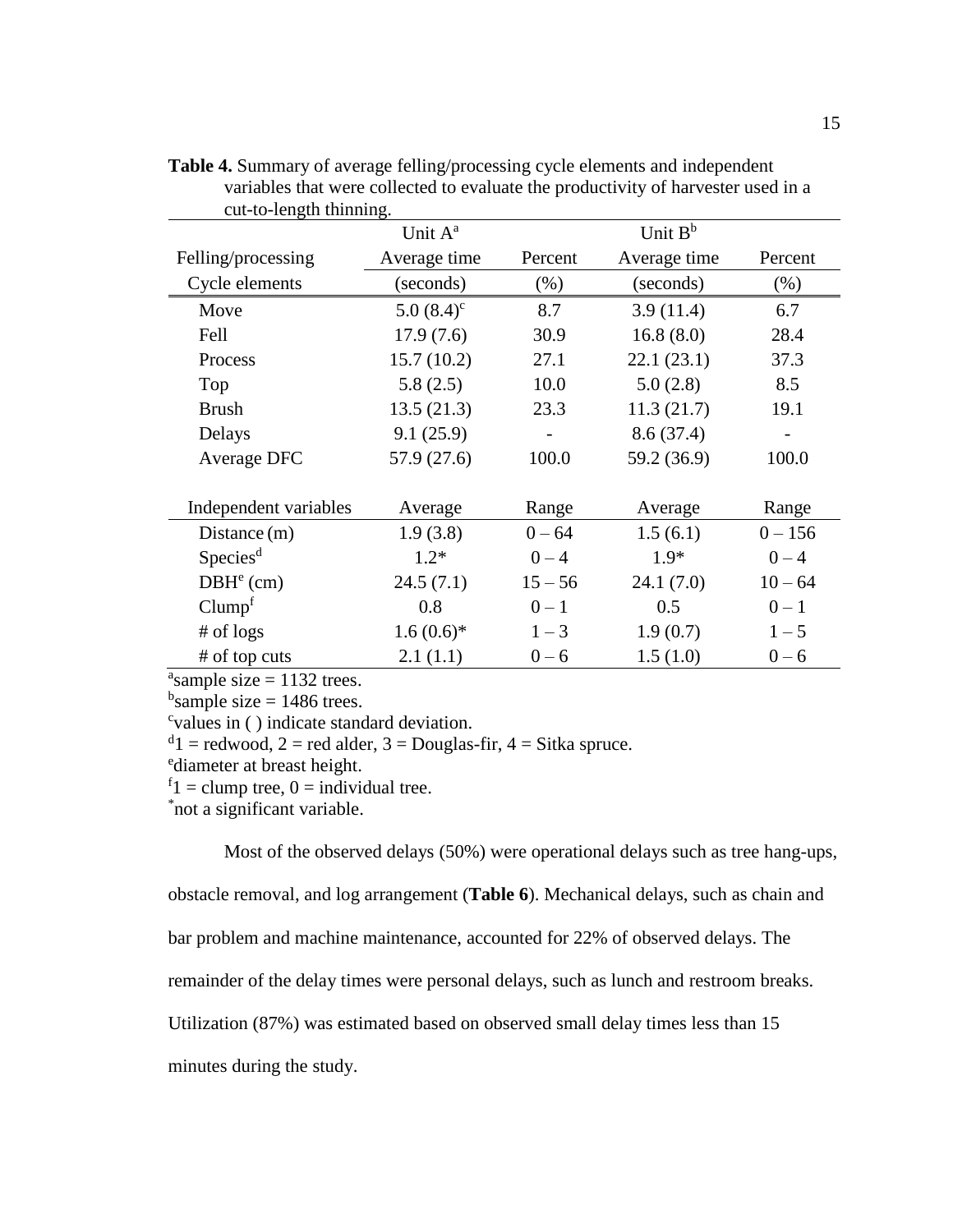In Unit B, a total of 1,486 trees were felled and processed by the harvester. The harvester had an average completion time of 59.2 seconds per tree, resulting in an average productivity of 35.6 m<sup>3</sup> per PMH. Average DBH for the harvested trees was 24.1 cm. The average log volume per tree was  $0.59 \text{ m}^3$  and ranged from  $0.12 \text{ to } 1.51 \text{ m}^3$ , excluding the volume of the tree-tops. Felling and processing accounted for 66% of the total DFC time. The harvester consumed 19% of the total DFC time for brushing. A small portion of total DFC time accounted for moving, with an average distance of 1.5 m.

The proportion of observed delays for operational delays was 52% of the total time. A substantial portion was attributed to mechanical delays (32%). Personal delays constituted a small proportion (16%) of the total observed delays. Utilization percentage for the harvester was 87%.

# Forwarding and loading productivity

<span id="page-24-0"></span>In Unit A, a total of 27 forwarding cycles and 13 loading observation cycles were recorded during the study (**[Table 5](#page-25-0)**). The average forwarding DFC time per load was 55.4 minutes. Loading was the most (50%) time consuming element of the forwarding cycle time. The average number of logs produced per cycle was 78 and varied from 56 to 157. The forwarder extracted an average of 28.6  $m^3$  per cycle and produced 22.4  $m^3$  per PMH. The loader loaded an average of 104 logs onto the truck over an averaged productivity of 58.9  $m<sup>3</sup>$  per PMH; and took 30.8 minutes of DFC time to complete.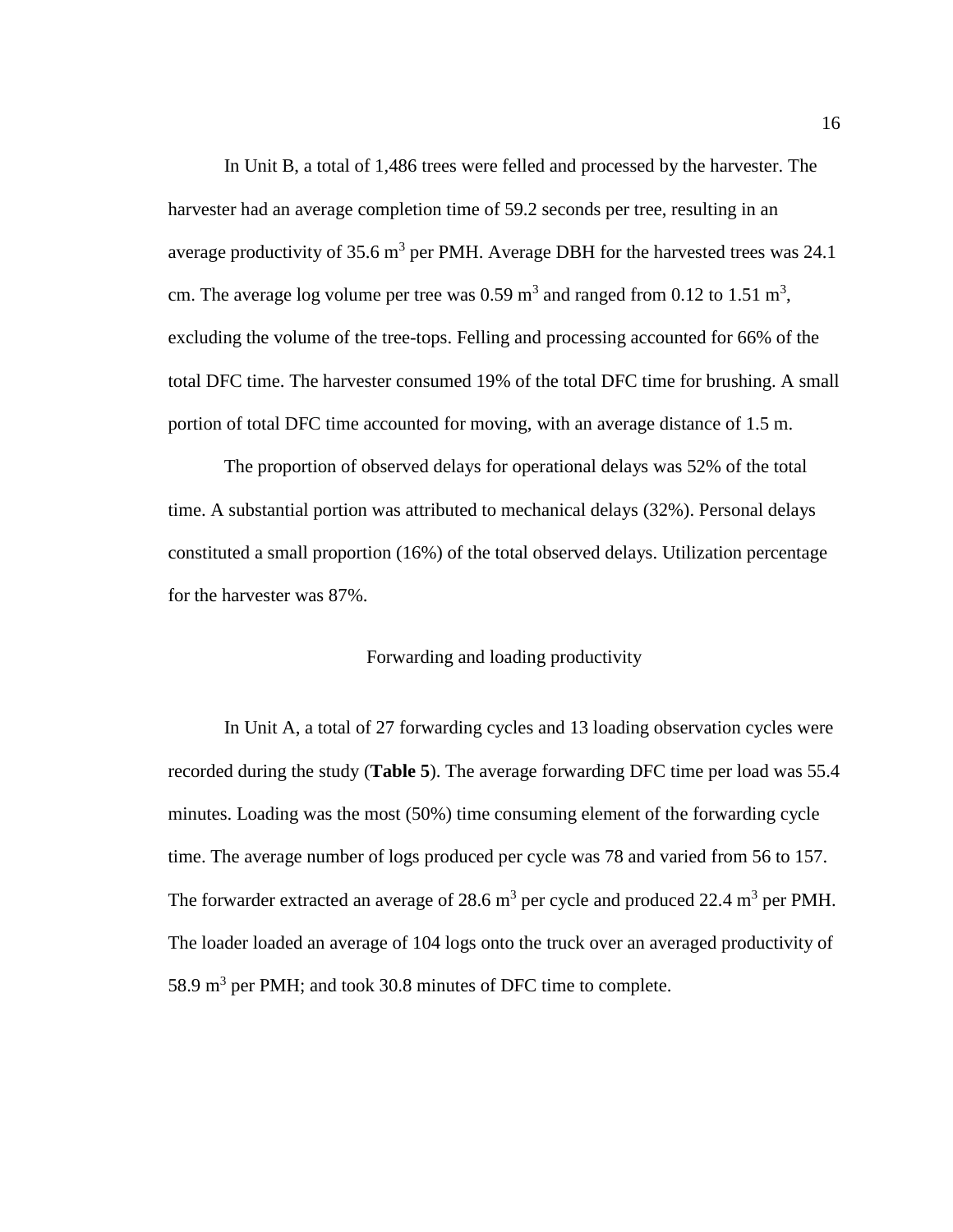The proportion of observed delays for personal delays was 68%, operational delays 22%, and mechanical delays 11%. Utilization percentage for the forwarder was 91% at Unit A.

| thinning.             |                     |                   |                     |                          |
|-----------------------|---------------------|-------------------|---------------------|--------------------------|
|                       | Unit A <sup>a</sup> |                   | Unit B <sup>b</sup> |                          |
| Forwarding            | Average time        | Percent           | Average time        | Percent                  |
| Cycle elements        | (minutes)           | $(\% )$           | (minutes)           | $(\% )$                  |
| Travel empty          | $2.7(2.2)^{c}$      | 4.9               | 2.6(2.7)            | 7.4                      |
| Load                  | 27.5(7.4)           | 49.6              | 14.2(5.7)           | 40.5                     |
| Arrangement           | 8.2(6.8)            | 14.8              | 4.7(2.9)            | 13.1                     |
| Travel loading        | 6.5(3.9)            | 11.8              | 6.7(3.6)            | 19.0                     |
| Travel full           | 2.5(1.4)            | 4.5               | 2.3(1.8)            | 6.4                      |
| Unloading             | 8.0(3.0)            | 14.4              | 5.2(2.4)            | 13.6                     |
| Delays                | 4.4(3.7)            | $\qquad \qquad -$ | 3.9(6.8)            | $\overline{\phantom{0}}$ |
| Average DFC           | 55.4 (19.5)         | 100.0             | 35.1(12.1)          | 100.0                    |
|                       |                     |                   |                     |                          |
| Independent variables | Average             | Range             | Average             | Range                    |
| EDT <sup>d</sup> (m)  | $96.4(64.7)*$       | $20 - 280$        | $92.8(89.0)*$       | $6 - 459$                |
| LDT <sup>e</sup> (m)  | 133.6(86.1)         | $26 - 378$        | $166.4(106.5)*$     | $9 - 470$                |
| FDT <sup>f</sup> (m)  | $88.2(56.0)^*$      | $8 - 197$         | 74.4 (61.2)         | $6 - 233$                |
| $#$ of logs           | 78.1 (19.6)         | $56 - 157$        | 51.8(22.9)          | $9 - 102$                |

<span id="page-25-0"></span>Table 5. Summary of average forwarding cycle elements and independent variables that were collected to evaluate the productivity of forwarder used in a cut-to-length

 $a$ Sample size = 27 and 13 observations for forwarding and loading, respectively.

<sup>b</sup>Sample size = 39 and 15 observations for forwarding and loading, respectively. c values in ( ) indicate standard deviation.

dempty moving distance.

<sup>e</sup>loaded moving distance.

f fully loaded moving distance.

\* not a significant variable.

In Unit B, a total of 39 cycles for forwarding and 13 cycles for loading

observations were recorded (**[Table 5](#page-25-0)**). The average DFC time per load was 35.1 minutes

and accounted for most (41%) of the forwarding delay-free time. The forwarder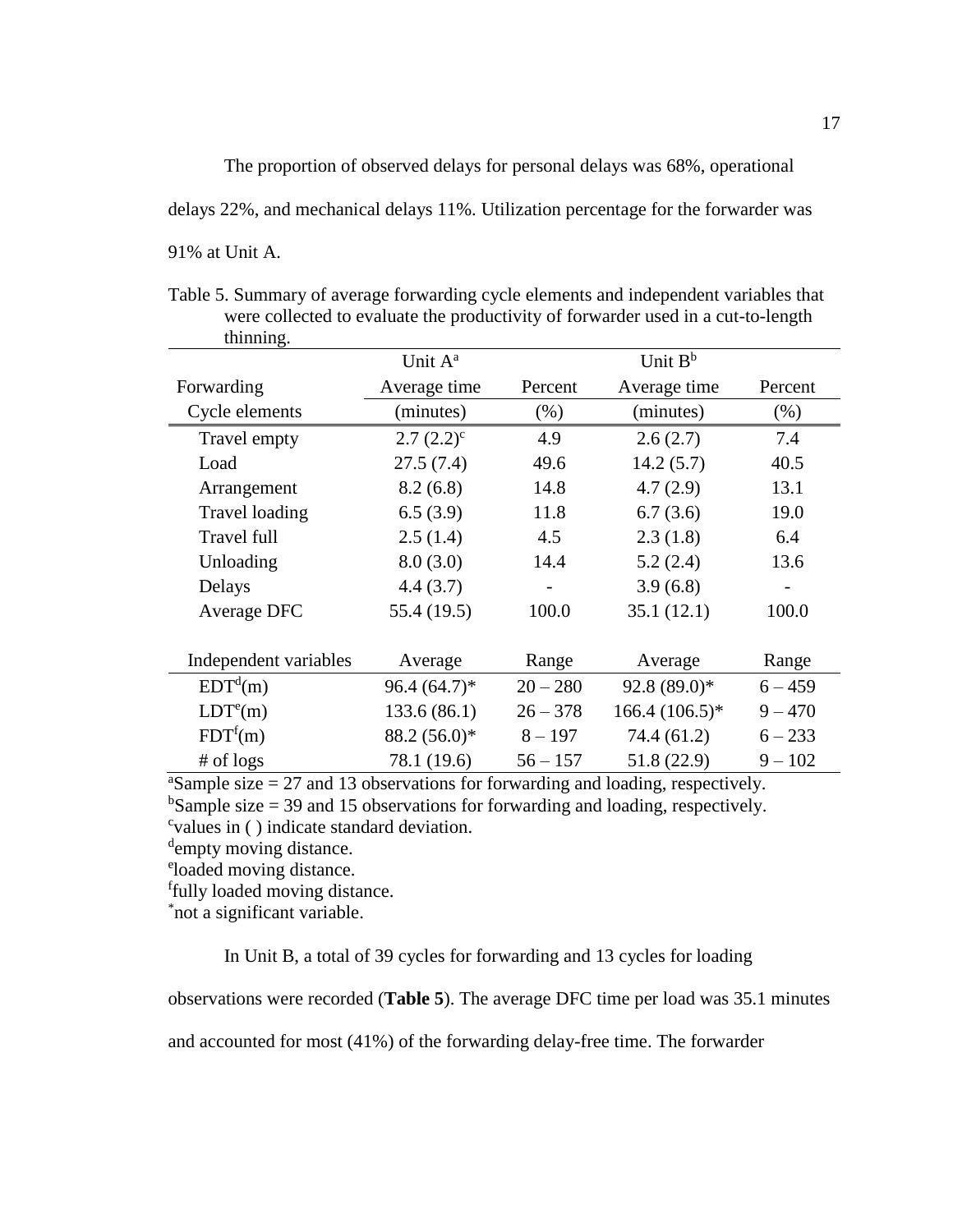forwarded an average of 13.6  $m^3$  per cycle; the average number of logs produced per cycle was 50 and ranged from 9 to 102. The forwarder produced  $23.3 \text{ m}^3$  per PMH. The loader averaged 99 logs loaded onto the truck over an average time of 25 minutes. This loader produced 72.9 m<sup>3</sup> per PMH.

The largest delays were operational delays (38%), and the substantial proportion of total delay times was mechanical delays (36%). Personal delays (27%) accounted for the rest of the total delay time at Unit B. Percent utilization of the forwarder was 90% based on observed small delays.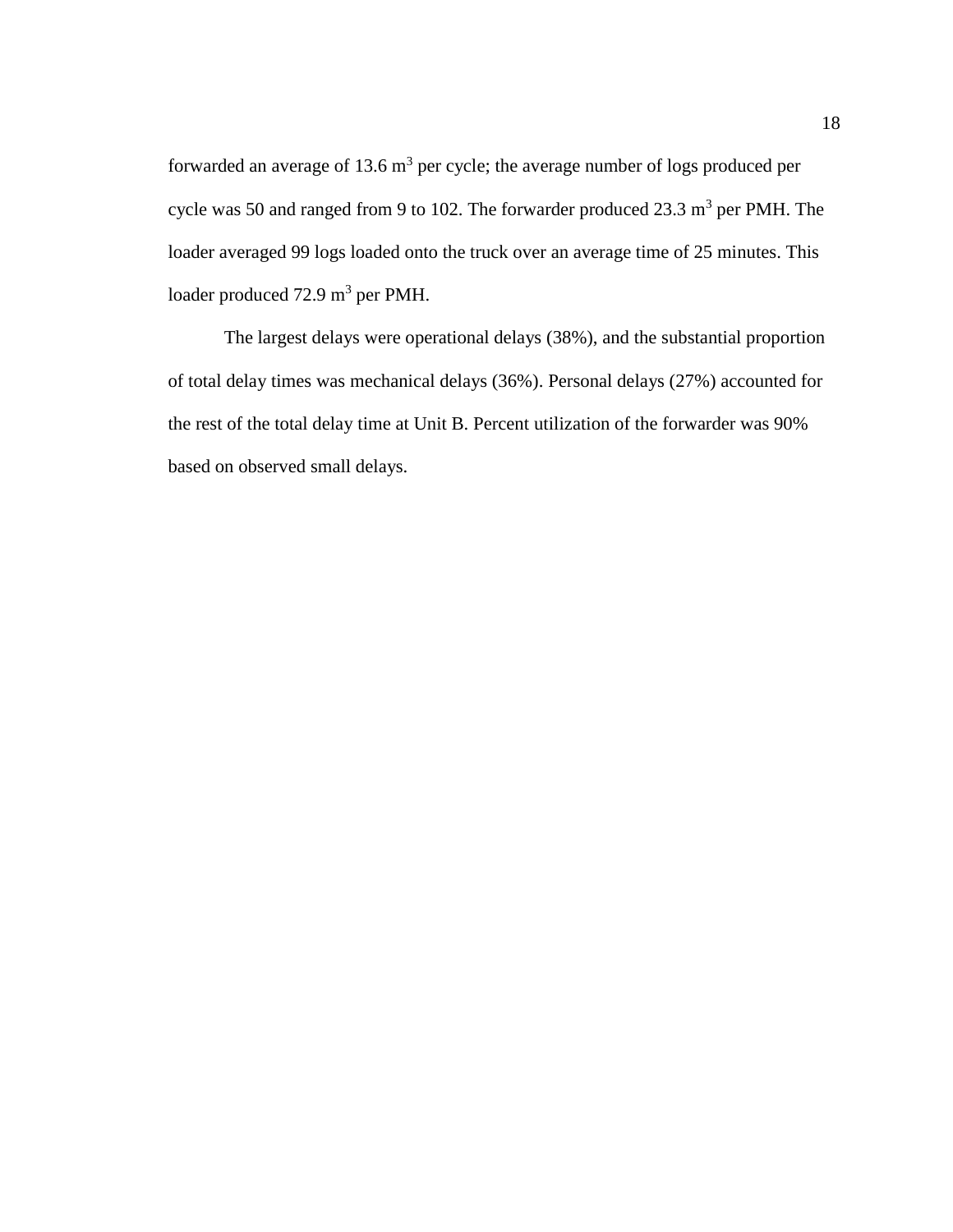|                            |           | Unit A    |                      |                | Unit B    |         |
|----------------------------|-----------|-----------|----------------------|----------------|-----------|---------|
|                            |           | Average   |                      |                | Average   |         |
|                            | Frequency | time      | Percent <sup>a</sup> | Frequency      | time      | Percent |
| Machine/delay type         | (n)       | (minutes) | (% )                 | (n)            | (minutes) | $(\% )$ |
| Harvester                  |           |           |                      |                |           |         |
| Mechanical <sup>b</sup>    | 26        | 2.17      | 22.2                 | 47             | 2.48      | 32.4    |
| Operational <sup>c</sup>   | 526       | 0.24      | 49.1                 | 608            | 0.31      | 51.7    |
| Personal <sup>d</sup>      | 83        | 0.88      | 28.7                 | 125            | 0.45      | 15.8    |
| % utilization <sup>e</sup> |           |           | 86.4                 |                |           | 87.0    |
|                            |           |           |                      |                |           |         |
| Forwarder                  |           |           |                      |                |           |         |
| Mechanical                 | 9         | 2.05      | 15.5                 | 7              | 7.73      | 31.3    |
| Operational                | 82        | 0.45      | 30.8                 | 43             | 1.60      | 46.5    |
| Personal                   | 91        | 0.70      | 53.7                 | 19             | 1.83      | 22.3    |
| % utilization              |           |           | 92.7                 |                |           | 90.2    |
|                            |           |           |                      |                |           |         |
| Loader(forwarder)          |           |           |                      |                |           |         |
| Mechanical                 | 3         | 8.13      | 13.3                 | $\overline{2}$ | 2.53      | 2.5     |
| Operational                | 68        | 2.09      | 76.3                 | 67             | 2.76      | 91.4    |
| Personal                   | 27        | 0.70      | 10.4                 | 21             | 0.59      | 6.1     |
| % utilization              |           |           | 68.6                 |                |           | 65.0    |

<span id="page-27-0"></span>**Table 6.** Summary of delays and utilization rates for CTL harvesting machines

<sup>a</sup>percent of total delay time for a specific machine based on weighted average.

b<sub>mechanical delay includes chain problems, harvester head roller problem, machine</sub> maintenance, and machine break down.

c operational delay includes tree hang-ups, stump removal, brushing, and waiting at the landing (e.g. forwarder waiting for log truck).

dpersonal delays include lunch time, personal time, and talks not relevant to work.

<sup>e</sup> percentage utilization based on delay-free cycle time and observed small delays less than 15 minutes.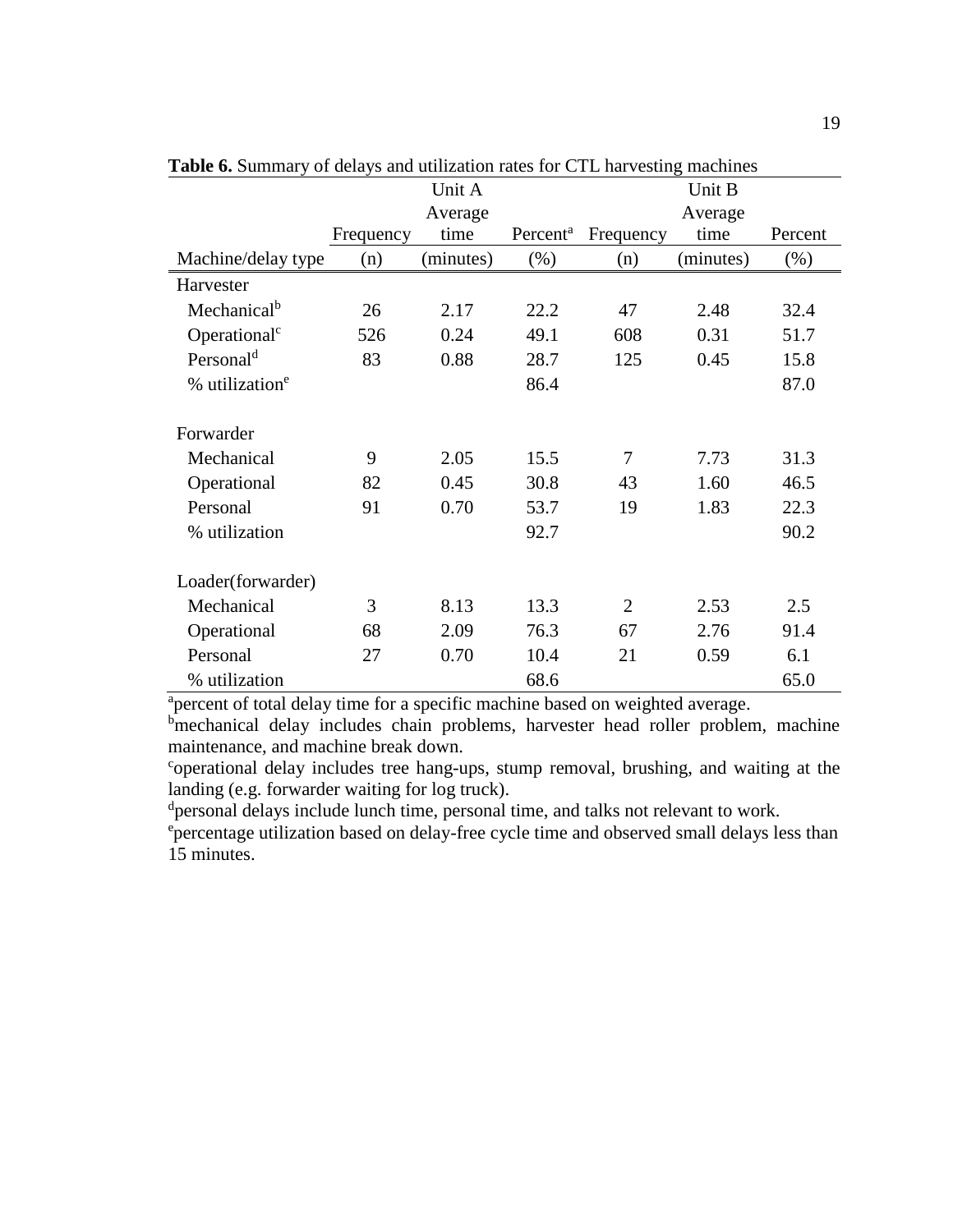|                   |                               |                     |                         | Harvesting    |
|-------------------|-------------------------------|---------------------|-------------------------|---------------|
|                   | Average DFC <sup>a</sup> time | <b>Turn Piece</b>   | Turn size               | productivity  |
| <b>Machines</b>   | (minutes)                     | $(\# pieces/cycle)$ | (m <sup>3</sup> /cycle) | $(m^3/PMH^b)$ |
| Unit A            |                               |                     |                         |               |
| Harvester         | $1.0(0.5)^{b}$                | 2(0.6)              | 0.5(0.2)                | 28.8          |
| Forwarder         | 55.4 (19.5)                   | 78 (21.2)           | 20.7(8.2)               | 22.4          |
| Loader(Forwarder) | 30.8(12.8)                    | 104(11.0)           | 30.2(2.5)               | 58.9          |
| Unit B            |                               |                     |                         |               |
| Harvester         | $1.0 (0.6)^c$                 | 2(0.7)              | 0.6(0.3)                | 35.6          |
| Forwarder         | 35.1(12.1)                    | 49 (22.9)           | 13.6(7.3)               | 23.3          |
| Loader(Forwarder) | 25.0(3.5)                     | 99 (16.2)           | 30.4(3.7)               | 72.9          |

<span id="page-28-1"></span>**Table 7.** Average (standard deviation) of delay-free cycle times and harvesting productivity  $(m^3/PMH)$  observed for a cut-to-length thinning in redwood forests.

adelay-free-cycle.

<sup>b</sup>productive machine hour.

<span id="page-28-0"></span><sup>c</sup>values in () indicate standard deviation.

## Thinning production equations

The productivity equations for all harvesting machines developed based on the time study data over all the associated variables (**[Table 8](#page-29-0)**). Harvester cycle time was influenced by all variables significantly, except species. The number of logs per tree was not found to be significant in determining harvester cycle time at Unit A. The number of logs per forwarding cycle was significant in determining DFC time for forwarder at both units. Travel distance during loading was significant for the forwarder in Unit A. whereas, travel distance while fully loaded was not significant but contributed to a small portion to DFC time for the forwarder in Unit B.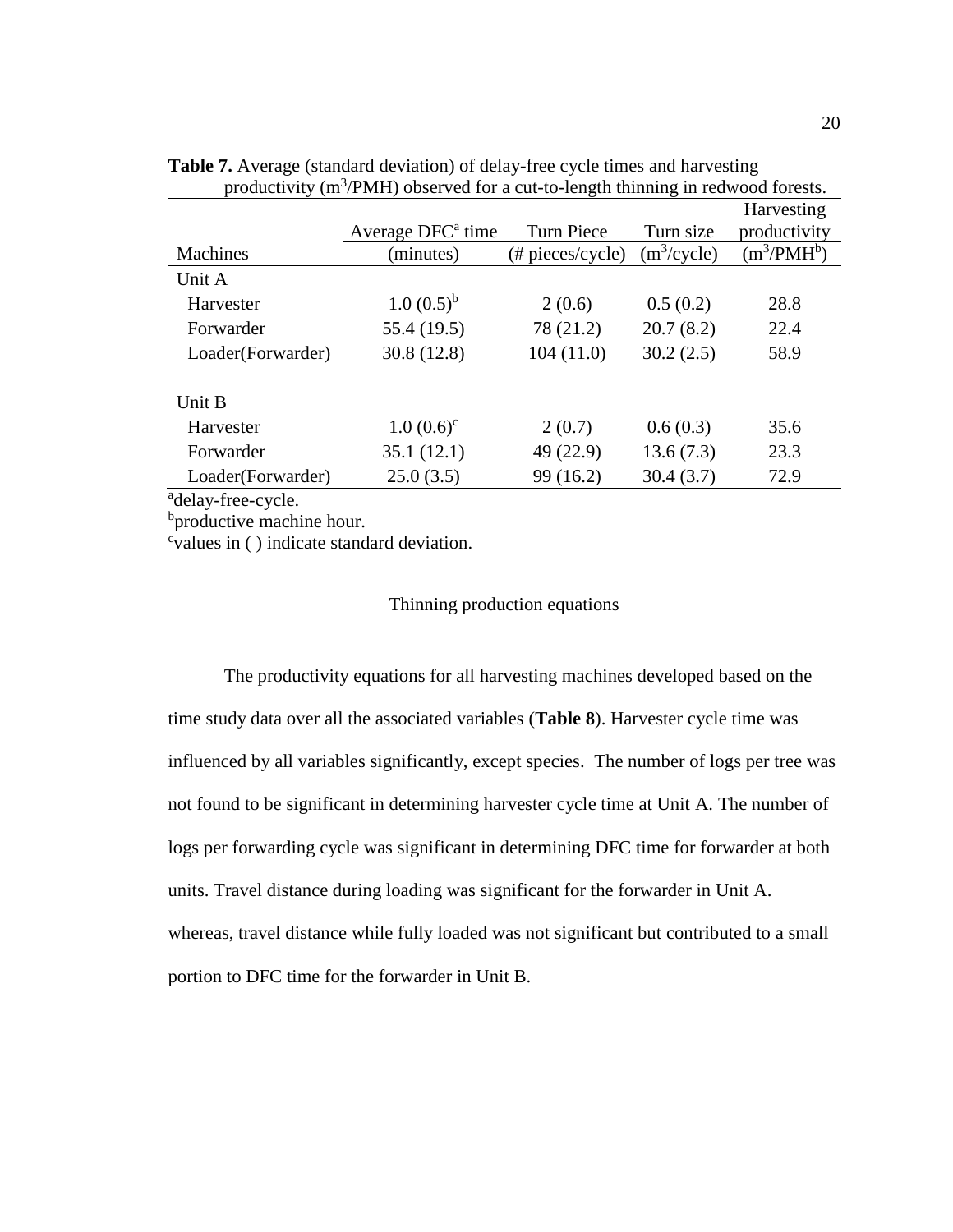|                      |              | to-length narvesting machines in young growth redwood forests.<br>Average cycle time estimator |          | $r^2$ | $r^2$                                                   |      |
|----------------------|--------------|------------------------------------------------------------------------------------------------|----------|-------|---------------------------------------------------------|------|
| Machines             |              | (centi-minutes)                                                                                |          |       | $p$ -value Adjusted <sup>a</sup> Validated <sup>b</sup> | n    |
| Unit A               |              |                                                                                                |          |       |                                                         |      |
| Harvester            | $DFC^{-0.2}$ | $=4.6278E-01$                                                                                  | < 0.0001 | 0.24  | 0.23                                                    | 1128 |
|                      |              | $-5.0899E-03$ * (Distance)                                                                     |          |       |                                                         |      |
|                      |              | $-1.2159E-03*(DBH)$                                                                            |          |       |                                                         |      |
|                      |              | $-8.6847E-03*(Clump)^{c}$                                                                      |          |       |                                                         |      |
|                      |              | $-3.5958E-03$ * (# of top cuts)                                                                |          |       |                                                         |      |
| Forwarder $DFC^{-1}$ |              | $= 3.563E-04$                                                                                  | < 0.05   | 0.75  | 0.63                                                    | 27   |
|                      |              | $-3.177E-07$ * (Loaded travel                                                                  |          |       |                                                         |      |
|                      |              | distance)                                                                                      |          |       |                                                         |      |
|                      |              | $-1.496E-06*(\# of logs)$                                                                      |          |       |                                                         |      |
| Loader               | $DFC^{0.2}$  | $= 0.976198$                                                                                   | < 0.05   | 0.97  | 0.97                                                    | 12   |
| (forwarder)          |              | $+0.357502 * (Move)^{d}$                                                                       |          |       |                                                         |      |
|                      |              | $+0.036627$ * (# of logs)                                                                      |          |       |                                                         |      |
|                      |              |                                                                                                |          |       |                                                         |      |
| Unit B               |              |                                                                                                |          |       |                                                         |      |
|                      |              | Harvester $DFC^{-0.25} = 4.2017E-01$                                                           | < 0.0001 | 0.30  | 0.29                                                    | 1480 |
|                      |              | $-2.9174E-03 * (Distance)$                                                                     |          |       |                                                         |      |
|                      |              | $-2.2850E-03*(DBH)$                                                                            |          |       |                                                         |      |
|                      |              | $-7.4599E-03 * (Clump)$                                                                        |          |       |                                                         |      |
|                      |              | $-7.7407E-03*(\# of logs)$                                                                     |          |       |                                                         |      |
|                      |              | $-7.6267E-03$ * (# of top cuts)                                                                |          |       |                                                         |      |
| Forwarder DFC        |              | $= 978.868$                                                                                    | < 0.0001 | 0.68  | 0.63                                                    | 35   |
|                      |              | $+3.467$ * (Fully travel distance)                                                             |          |       |                                                         |      |
|                      |              | $+41.847*(\text{\# of logs})$                                                                  |          |       |                                                         |      |
| Loader               | <b>DFC</b>   | $= 2499.9$                                                                                     |          |       |                                                         | 15   |
| (forwarder)          |              |                                                                                                |          |       |                                                         |      |
|                      |              |                                                                                                |          |       |                                                         |      |

<span id="page-29-0"></span>**Table 8.** Productivity equations developed for predicting delay-free cycle time of a cutto-length harvesting machines in young growth redwood forests.

<sup>a</sup>adjusted r<sup>2</sup> developed from total observed data.

 $b$ validated  $r^2$  developed from 10-fold cross validation; except loader for 3-fold cross validation due to a small number of samples.

<sup>c</sup>1 if clump tree; otherwise 0.

<sup>d</sup>1 if move; otherwise 0.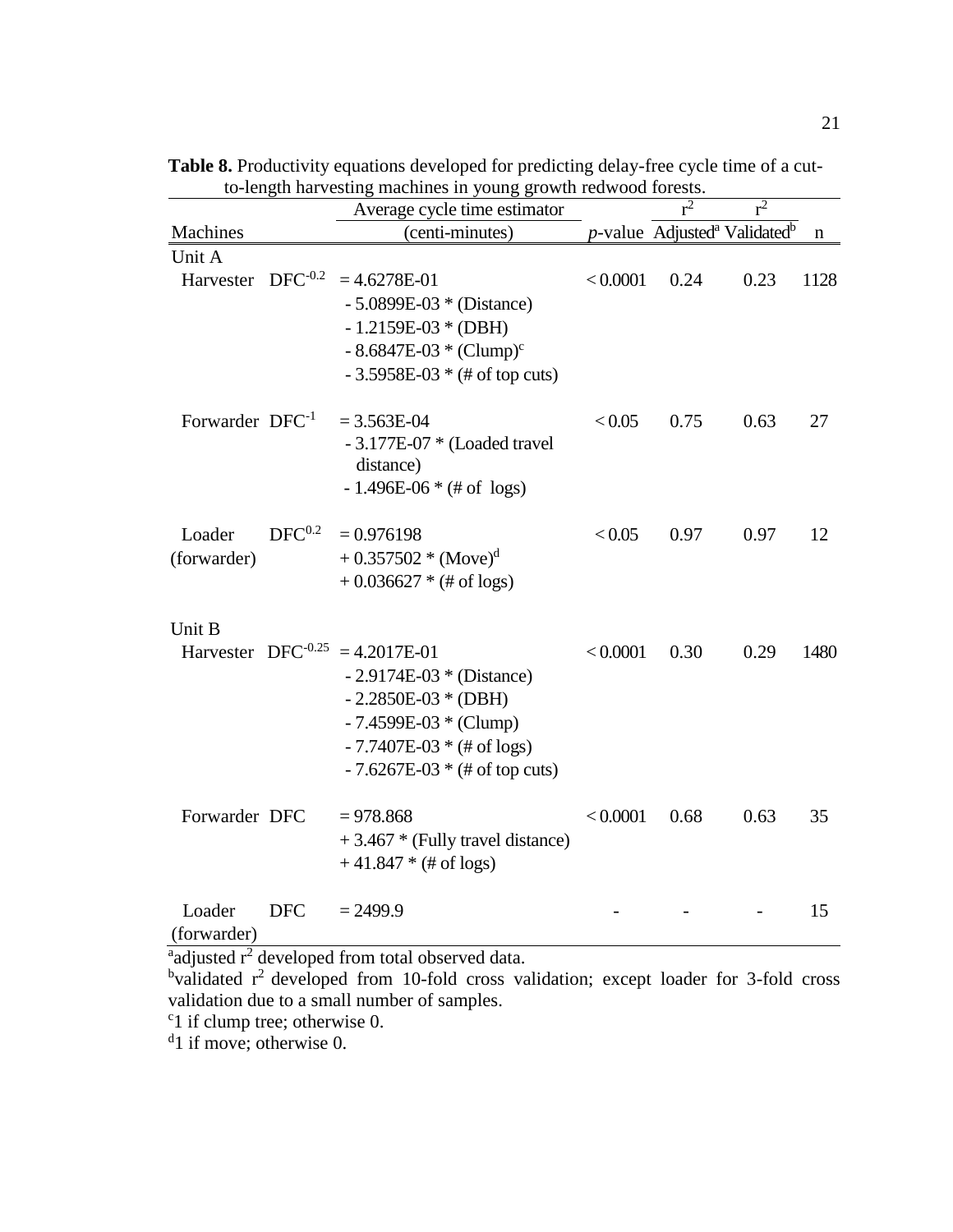#### Stump to truck cost

<span id="page-30-0"></span>The stump-to-truck costs for CTL harvesting was  $$22.80/m<sup>3</sup>$  and  $$17.10/m<sup>3</sup>$  in Unit A and Unit B, respectively (**[Table 9](#page-30-1)**). These costs excluded move-in/out and support vehicle costs, overhead, and profit-and-risk allowance. The harvesting cost for each machine was calculated by dividing the hourly machine cost with hourly production. The felling and processing cost of  $$10.10/m<sup>3</sup>$  contributed large proportion (44%) of the total harvesting cost at Unit A. The primary transportation cost of logs from the stump to landing by the forwarder was  $$8.80/m<sup>3</sup>$  and represented a sizeable proportion (49%) of the total harvesting cost in Unit B.

|                       |             |             |                                 | Machine cost Hourly production Harvesting cost Percent of total cost |  |  |  |
|-----------------------|-------------|-------------|---------------------------------|----------------------------------------------------------------------|--|--|--|
| Machines              | $(S/PMH^a)$ | $(m^3/PMH)$ | $(\frac{\text{S}}{\text{m}^3})$ | (%)                                                                  |  |  |  |
| Unit A                |             |             |                                 |                                                                      |  |  |  |
| Harvester             | 290.8       | 28.8        | 10.1                            | 44.4                                                                 |  |  |  |
| Forwarder             | 205.3       | 22.4        | 9.2                             | 40.3                                                                 |  |  |  |
| Loader<br>(Forwarder) | 205.3       | 58.9        | 3.5                             | 15.3                                                                 |  |  |  |
| Total                 | 701.4       |             | $22.8^{b}$                      | 100.0                                                                |  |  |  |
| Unit B                |             |             |                                 |                                                                      |  |  |  |
| Harvester             | 229.5       | 35.6        | 6.4                             | 35.6                                                                 |  |  |  |
| Forwarder             | 205.3       | 23.3        | 8.8                             | 48.8                                                                 |  |  |  |
| Loader<br>(Forwarder) | 205.3       | 72.9        | 2.8                             | 15.6                                                                 |  |  |  |
| Total                 | 640.1       |             | 17.1                            | 100.0                                                                |  |  |  |

<span id="page-30-1"></span>**Table 9.** Stump-to-truck cost  $(\frac{C}{m^3})$  of cut-to-length thinning in young redwood stand in northern California.

<sup>a</sup>productive machine hour.

<sup>b</sup>these cost does not include move in/out cost, overhead, profit-and-risk allowance.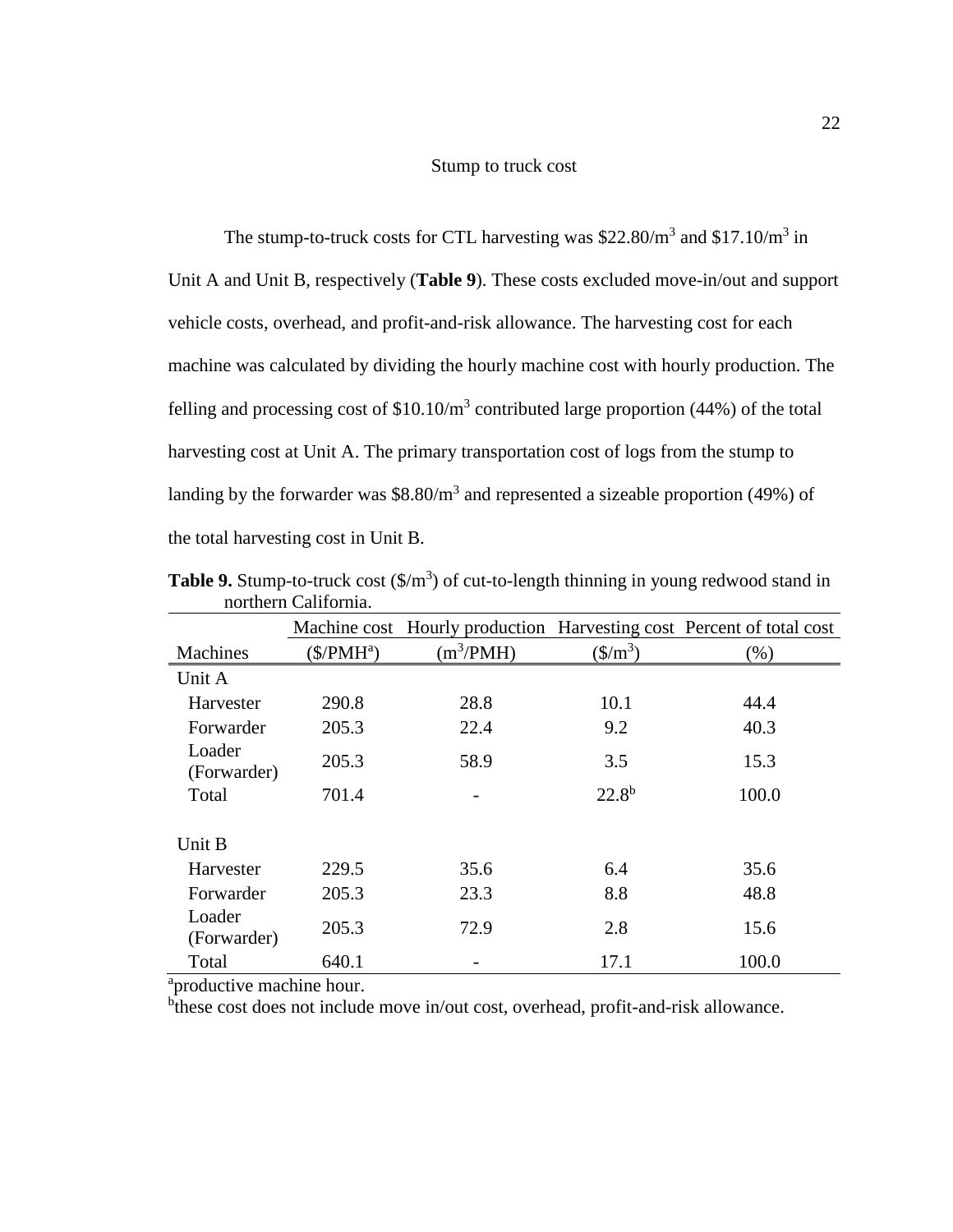#### **Standardization**

<span id="page-31-0"></span>

| To evaluate the harvesting cost for CTL thinning more evenly, standardized                         |
|----------------------------------------------------------------------------------------------------|
| values were used in developed equations from time study and stand data on both units               |
| (Error! Reference source not found.). Values of the variables for the harvester was 1.7 m          |
| for the moving distance, 24.3 cm for DBH, $0.62 \text{ m}^3$ for volume per stem, 1 for clump      |
| trees, 2 logs, and 2 times for top bucking. The forwarder's values of the variables were           |
| 150 m for moving distance while loading, 81.3 m for moving distance with fully loaded,             |
| $0.28$ m <sup>3</sup> for log volume, and 65 logs. The variables for loader with 1 for moving time |
| occurred, $0.28$ m <sup>3</sup> for log volume, and 102 logs were used in the equation for Unit A. |

<span id="page-31-1"></span>Table 10. Standardized<sup>a</sup> felling/processing, forwarding and loading, and stump-to-stuck cost  $(\frac{\pi}{3})$  of cut-to-length thinning for young redwood stand in northern California.

| Site   |     |     |     |      | Harvester Forwarder Loader Stump-to-truck Harvesting cost <sup>b</sup> Difference <sup>c</sup> |          |
|--------|-----|-----|-----|------|------------------------------------------------------------------------------------------------|----------|
| Unit A | 6.9 | 4.6 | 40  | 15.5 | 22.8                                                                                           | -32.0%   |
| Unit B | 5.8 | 75  | 3.O | 16.2 | $-171$                                                                                         | $-5.3\%$ |

<sup>a</sup>standardized values of the varaibles were average of moving distance (1.7 m), DBH (24.3 cm), clump tree, number of logs per stem (2 logs), number of top bucking (2 times), travel loading distance (150 m), travel full distance (81.3 m), number of logs per forwarding cycle (65 logs), loader move occurred, and number of logs per loading cycle (102 logs).

bobserved stump-to-truck costs.

<sup>v</sup>differences in percentage of the observed harvesting cost over the standardized stumpto-truck cost.

The standardization reduced the stump-to-truck costs for CTL thinning in both

units. In Unit A, standardization decreased 32% of the stump-to-truck cost from the

observed average value of \$22.80/ $m^3$  to standardized value of \$15.5/ $m^3$ . Harvester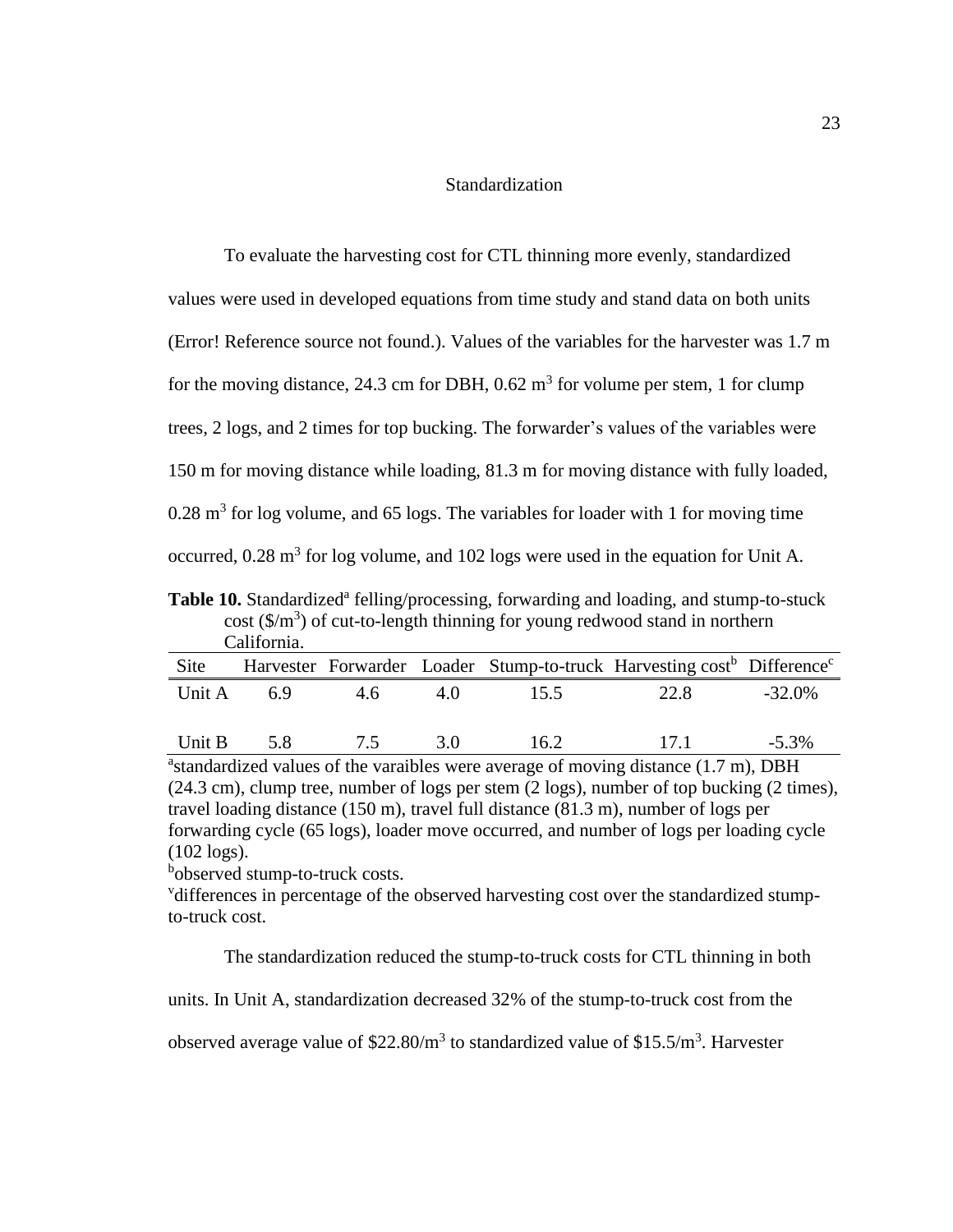thinning cost decreased as moving distance decreased and DBH increased. Forward cost was affected by standardization. In Unit B, stump-to-truck cost was less changed by standardization compared to Unit A. The standardization decreased 5.3% from \$17.10 to \$16.20 per m<sup>3</sup> of stump-to-truck costs. The standard values for harvester, forwarder, and loader were similar to observed average costs.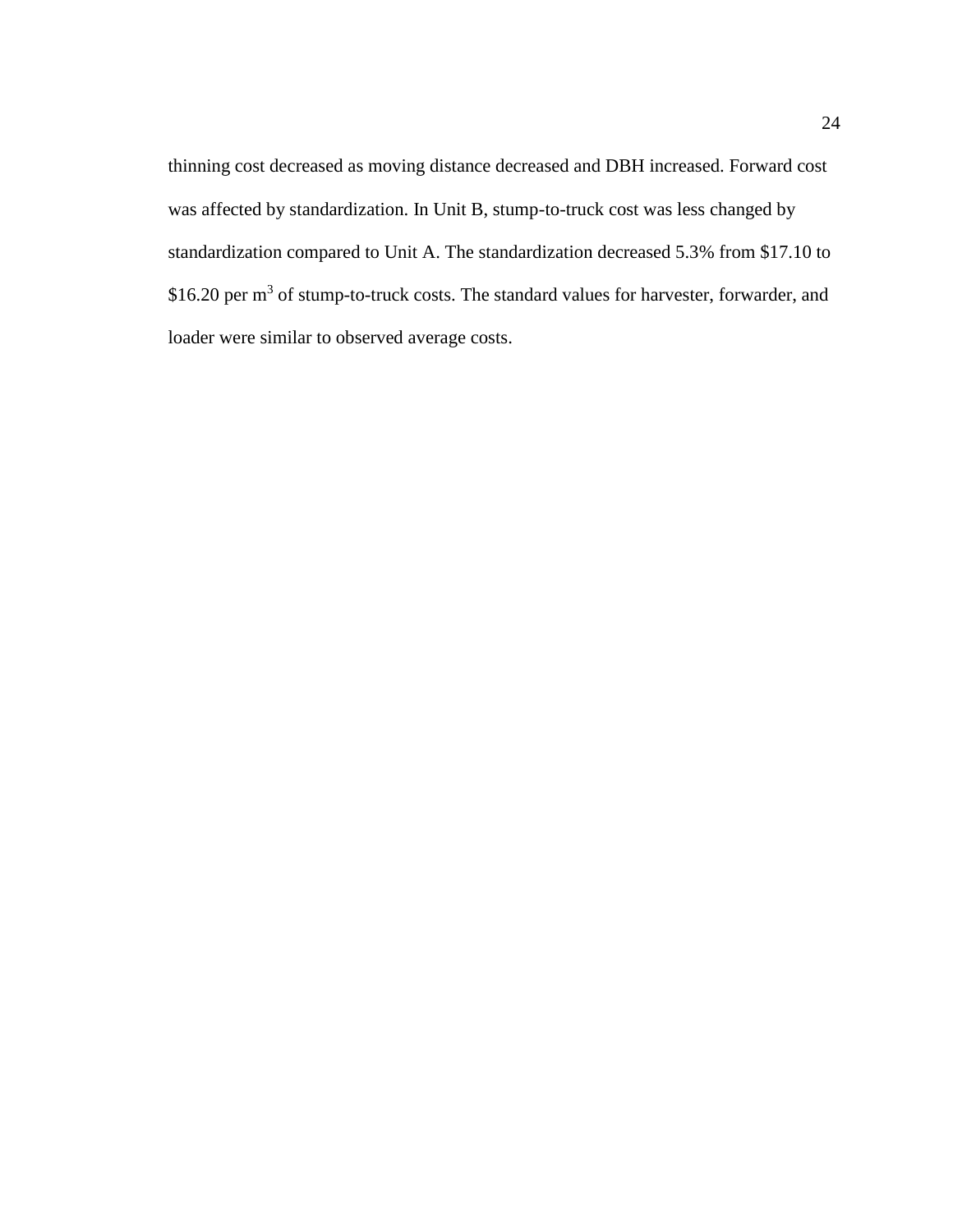# DISCUSSION

<span id="page-33-0"></span>The objective of this study was to evaluate key harvesting and stand variables affecting CTL thinning operations in young third-growth redwood stands, where the trees commonly formed a clump rather than to compare the two units. The results showed that a CTL harvesting system can be efficiently used to thin similar stand conditions in young third-growth redwood stands, where the trees commonly form a clump. Furthermore, the results are valid with appropriate weather condition in the summer and winter seasons.

# Felling and processing operations

<span id="page-33-1"></span>Generally, tree size (Kellogg and Spong 2004), such as DBH was the significant factor affecting productivity in felling and processing operations. The productivity of the harvester increased as the tree DBH increased (Error! Reference source not found.). However, compared with the result of Unit A, the productivity of the harvester in Unit B decreased when felling trees over 40 cm of DBH. Due to the different machine power and head size, the harvester head dropped and re-grabbed large trees several times while processing. This increased time consumption for processing resulted in decreased productivity.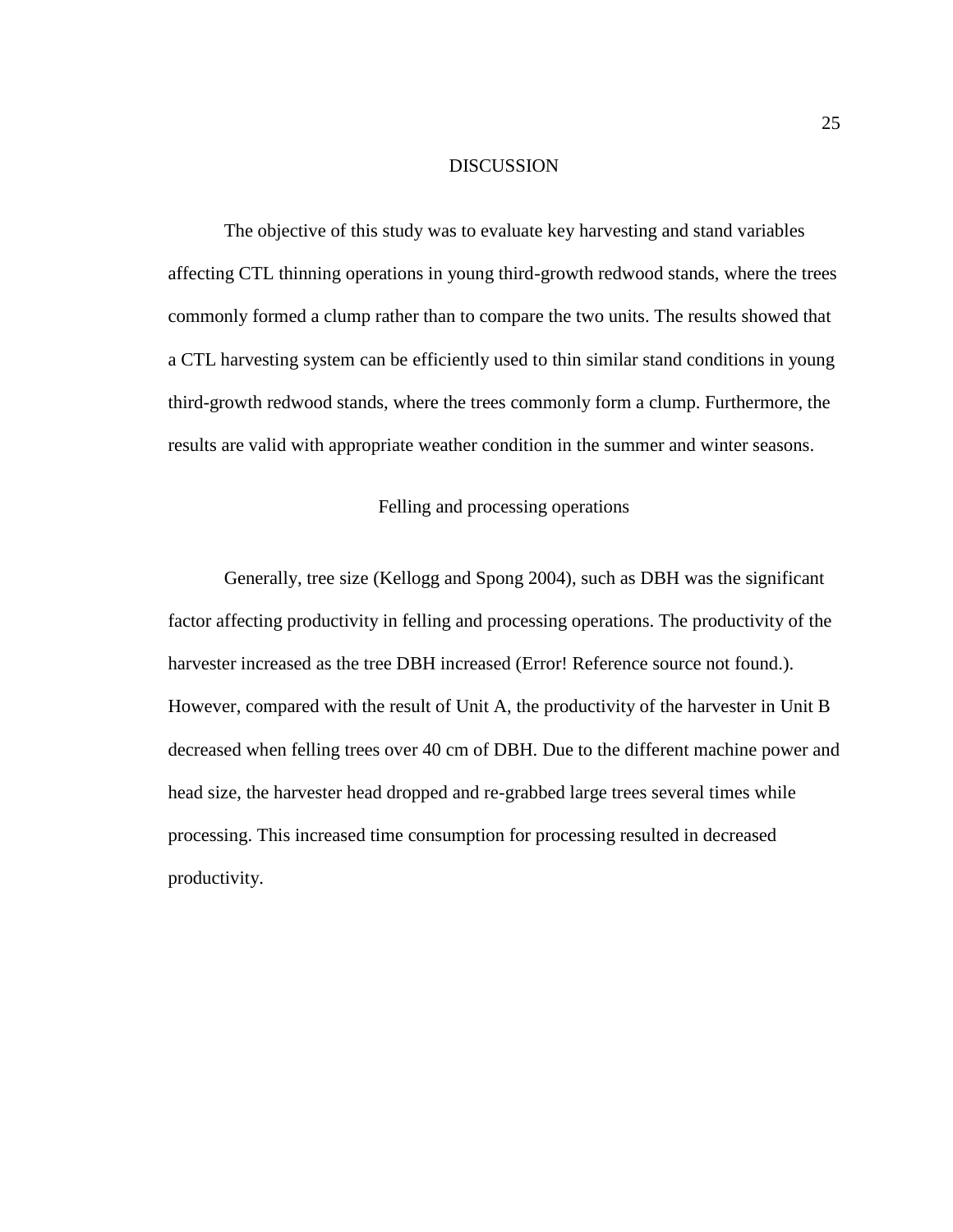

<span id="page-34-0"></span>

Distance between harvested trees was also an important factor that influenced the productivity of felling and processing operations (Ghaffariyan et al. 2013). The relationship between distance and productivity was based on the time study data for harvesters (**[Figure 2](#page-34-0)**). These results indicate that time consumption for moving decreased when the initial stand was dense and the number of harvested trees increased (Tufts 1997). Due to the fact that an average of six stems were gathered in the old stump, the harvester usually felled and processed trees without moving any distance which resulted in a low average move distance. studies and the productivity of  $\frac{3}{2}$ <br>
and the productive machine hour.<br>
The productive machine hour.<br>
Figure 2. Predicted thinning productivity (m<sup>3</sup>PMH) of the harvester relate to tree size in<br>
DBH (cm) and move dis

The specific characteristics of redwood, which formed a clump from the old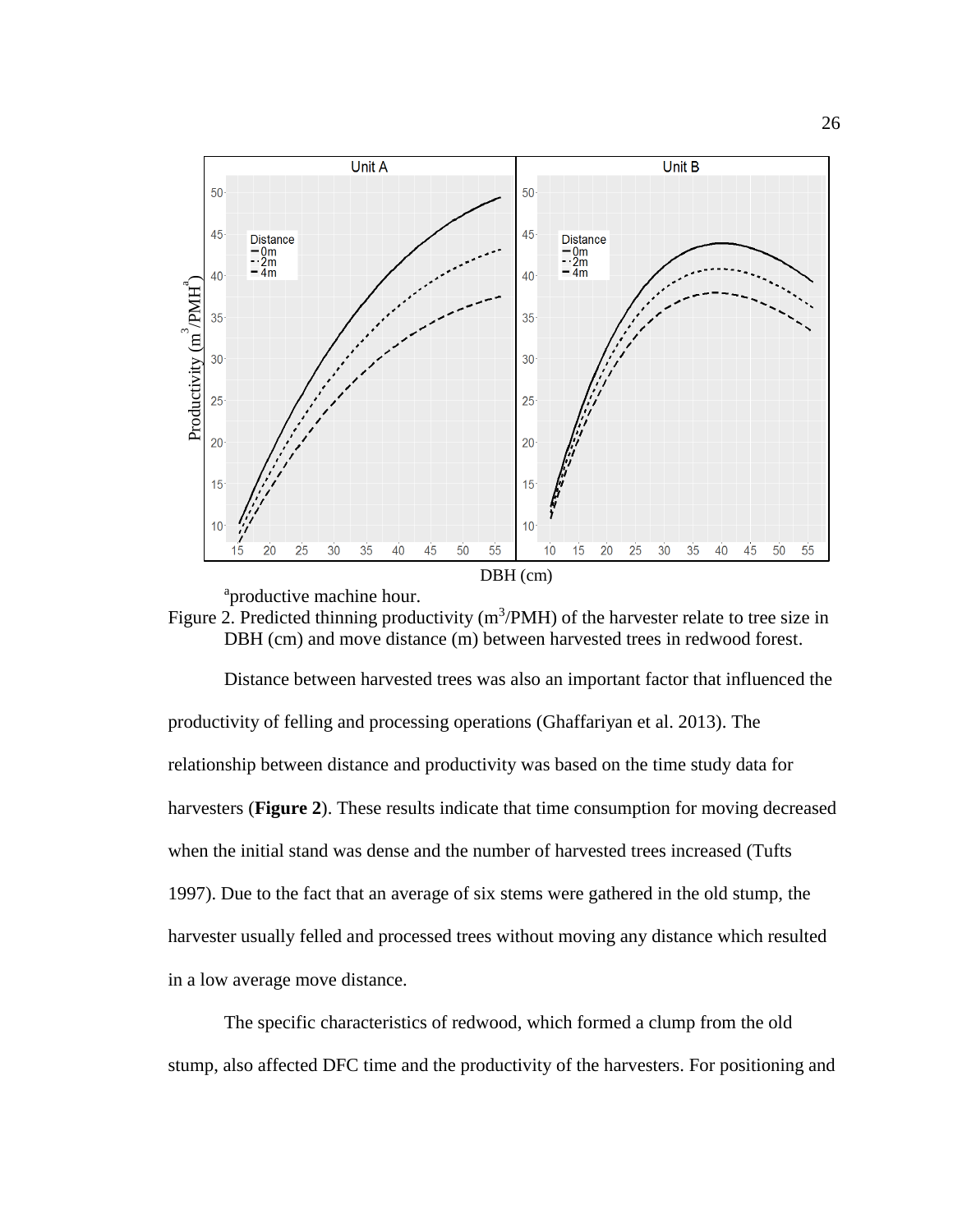felling the clump stands, the harvester heads generally consumed 1.2 and 2.4 seconds more than those of individual stands. The main reason was due to the fact that stems from the same stump were gathered close. This resulted in a lack of space for the harvest head to get into position. The operators usually spent time for penetrating inside and repositioning head when felling clump stands. This increased the total time results in lower productivity than individual stands (**[Figure 3](#page-36-0)**). However, in Unit B, the productivity of processing individual stands decreases when tree size is over 30 cm DBH and also lower than clump stands. This difference can be explained by the different machine sizes and operator skill. Individual stands, such as Sitka spruce and Douglas fir, have more thick and dense branches than redwood has. As the tree size increases, the size of branches in individual trees increases. Due to these branches in individual stands, the harvester head rolled over the stem several times to remove these branches, which increased the total DFC time. These result indicated that the denser the number of stems and the larger stem size and more composition of clump stands, the lower the average productivity of the harvester.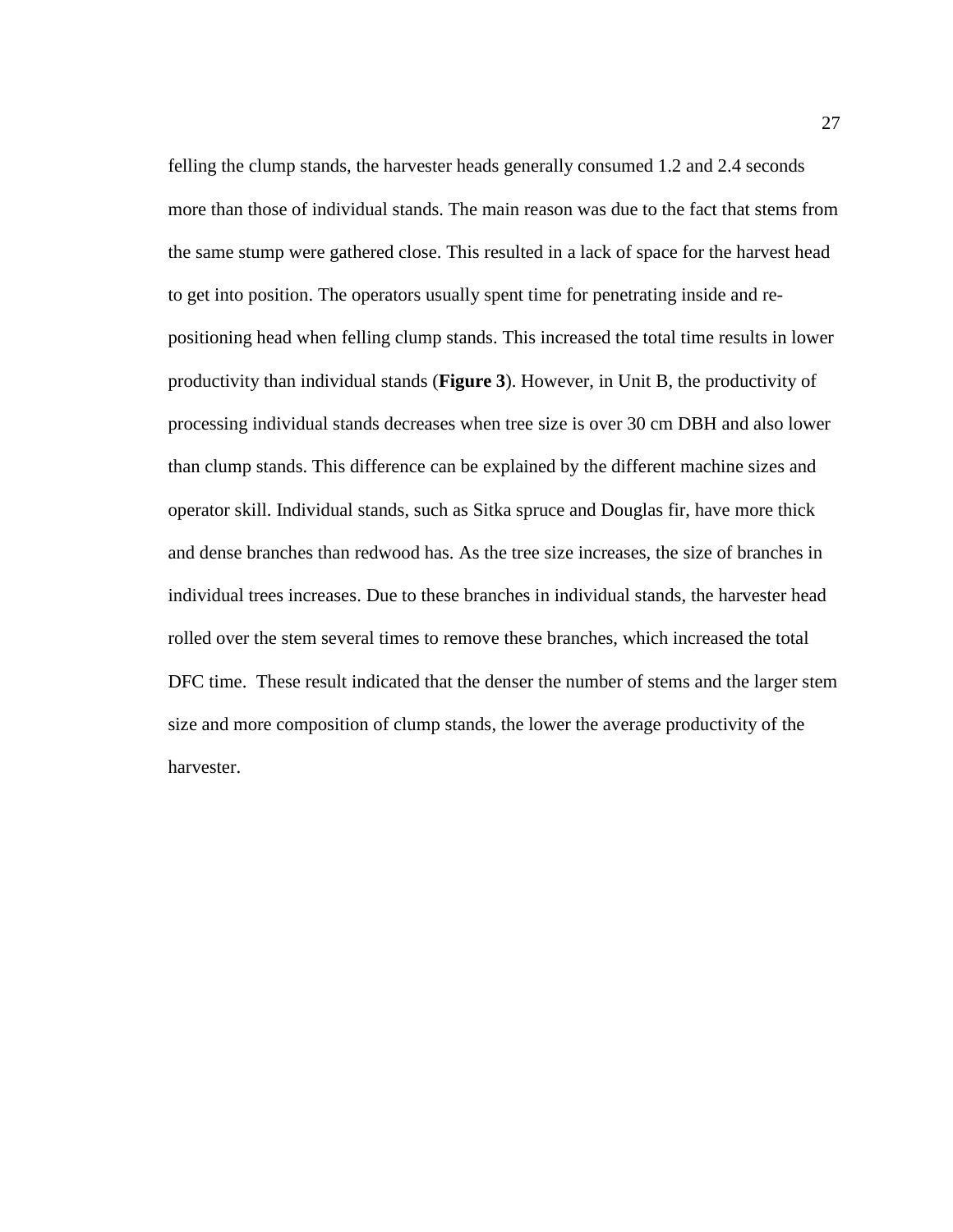

<sup>a</sup>productive machine hour.

<span id="page-36-0"></span>

The number of logs produced from each stem was the only factor that influenced productivity of the harvester in Unit B. These results can be explained by the operator's skill and experience. Human factors such as operator skill could affect productivity (Purfürst and Erler 2011). The harvester operator took time to decide how many logs top produce per stem. This study did not conduct a human factor, thus future research should include this factor.

Processing of tree-top and brushing are important factors in determining productivity of felling and processing operations even though, brushing time could not have a relationship with measured stand information (Spinelli et al. 2002). To reduce soil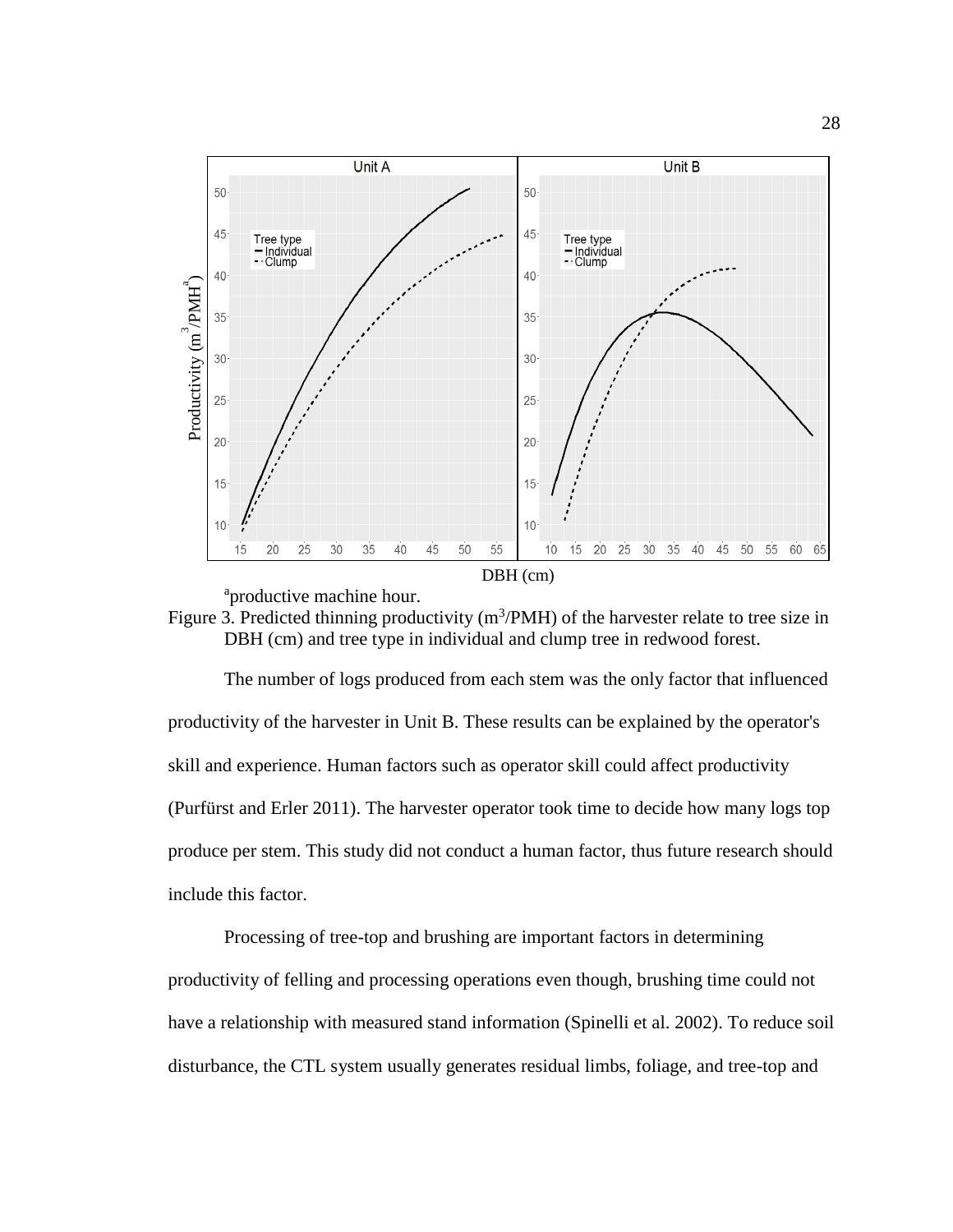put those over the operating trail while processing trees in harvester operation (Labelle and Jaeger 2011). Processing of tree-tops and brushing accounted for 33% of DFC time with an average of 19.3 seconds in Unit A, while, 27% of DFC time with 16.3 seconds was processing of top and brushing in Unit B. This difference can be explained by the need to generate more slash on the trail during winter operations. Because the purpose was to reduce the vertical continuity of vegetative fuels and the horizontal continuity of tree crowns in Unit A, the harvester concentrated more time for processing of tree-top and brushing on the ground than the harvester used in Unit B.

The productivity of felling and processing operations in this study was comparable to the mean productivity in previous studies. The productivity in this study was 28.8 and 35.6 m<sup>3</sup>/PMH for average log volume with 0.46 and 0.59 m<sup>3</sup> per stem for each unit, respectively. Apăfăian et al. (2017) observed 26.5 m<sup>3</sup>/PMH for 0.36 m<sup>3</sup> per stem in a Norway spruce clear-cutting. Tufts (1997) studied Ponsse HS-15 harvester and observed 34.6 m<sup>3</sup>/PMH for stem volume from 0.04 to 0.59 m<sup>3</sup> in pine stands at central Alabama. Kellogg and Bettinger (1994) observed in a range of 30.3 to 34.4  $\text{m}^3/\text{PMH}$  for stem volume of 0.41 and 0.51  $m<sup>3</sup>$  per tree. The productivity of this study was higher than the productivity of a harvester in hardwood forests. Li et al.  $(2006)$  found 9.2 m<sup>3</sup>/PMH for trees with 0.42 m<sup>3</sup> stem volume. A productivity of 14.0 m<sup>3</sup>/PMH for 0.20 m<sup>3</sup> per stem was reported by Suchomel et al. (2011) in oak stands. LeDoux and Huyler (2001) also found in a range of 11.1 to 14.8 m<sup>3</sup>/PMH for the average of 0.16 m<sup>3</sup> and 0.31 m<sup>3</sup> per tree volume in mixed hardwood and softwood stands. However, Ghaffariyan et al. (2013)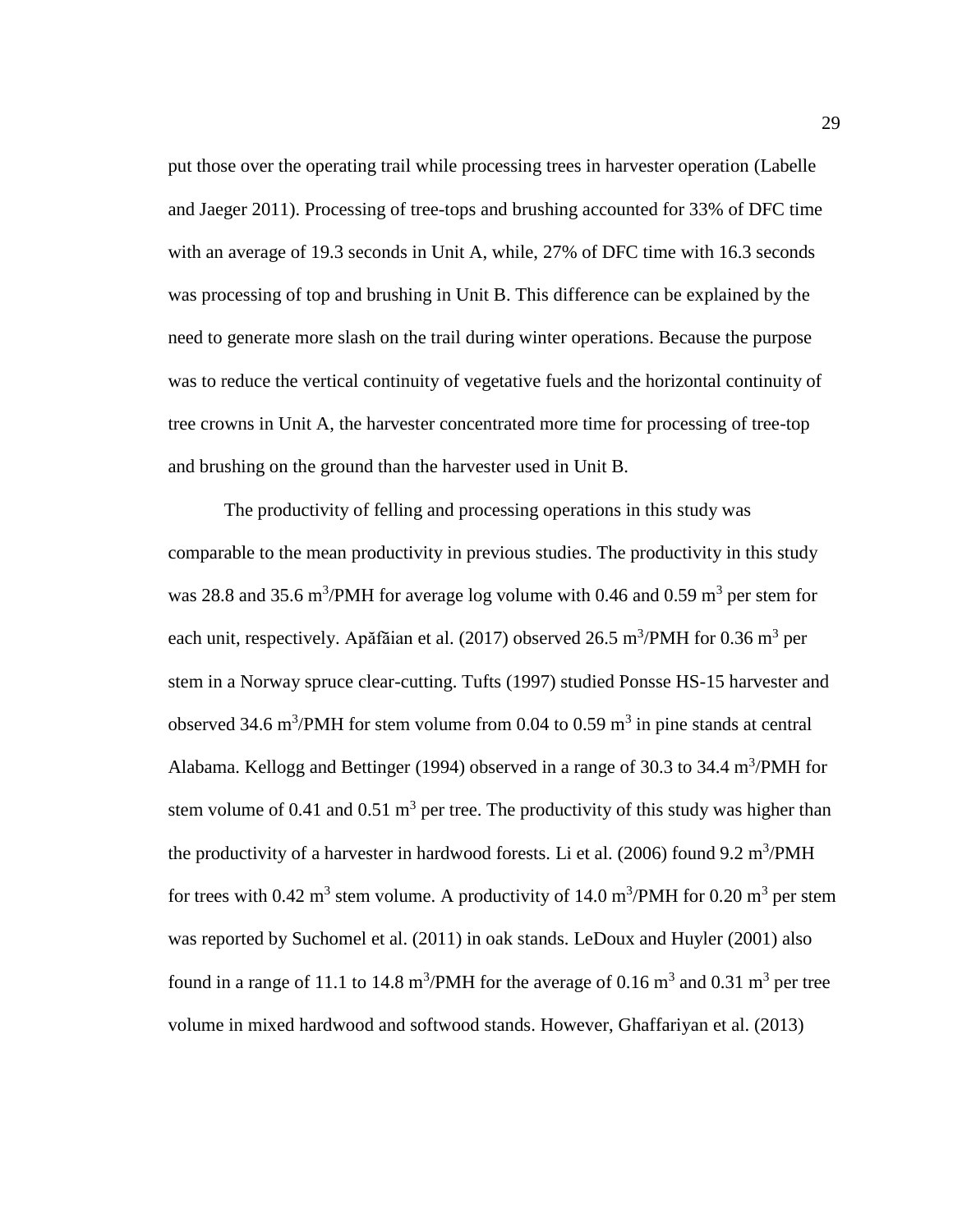<span id="page-38-0"></span>observed that the productivity of the harvester was  $56.7 \text{ m}^3/\text{h}$ . This difference can be explained by their large average tree size of 68 cm DBH.

# Forwarding operations

The productivity of the forwarders was significantly affected by the number of logs per load and travel distance in this study, and similar to previous study (Wang et al. 2005; Adebayo et al. 2007). The productivity increased with more number of logs per turn and shorter travel distance (**[Figure 4](#page-38-1)**). The number of logs were positively related to the productivity, whereas, travel distance negatively correlated.



<sup>a</sup>productive machine hour.

<span id="page-38-1"></span><sup>b</sup>travel loading distance at Unit A; travel full distance at Unit B. Figure 4. Predicted thinning productivity  $(m^3/PMH)$  of the forwarder relate to travel distance (m) and number of logs in redwood forest.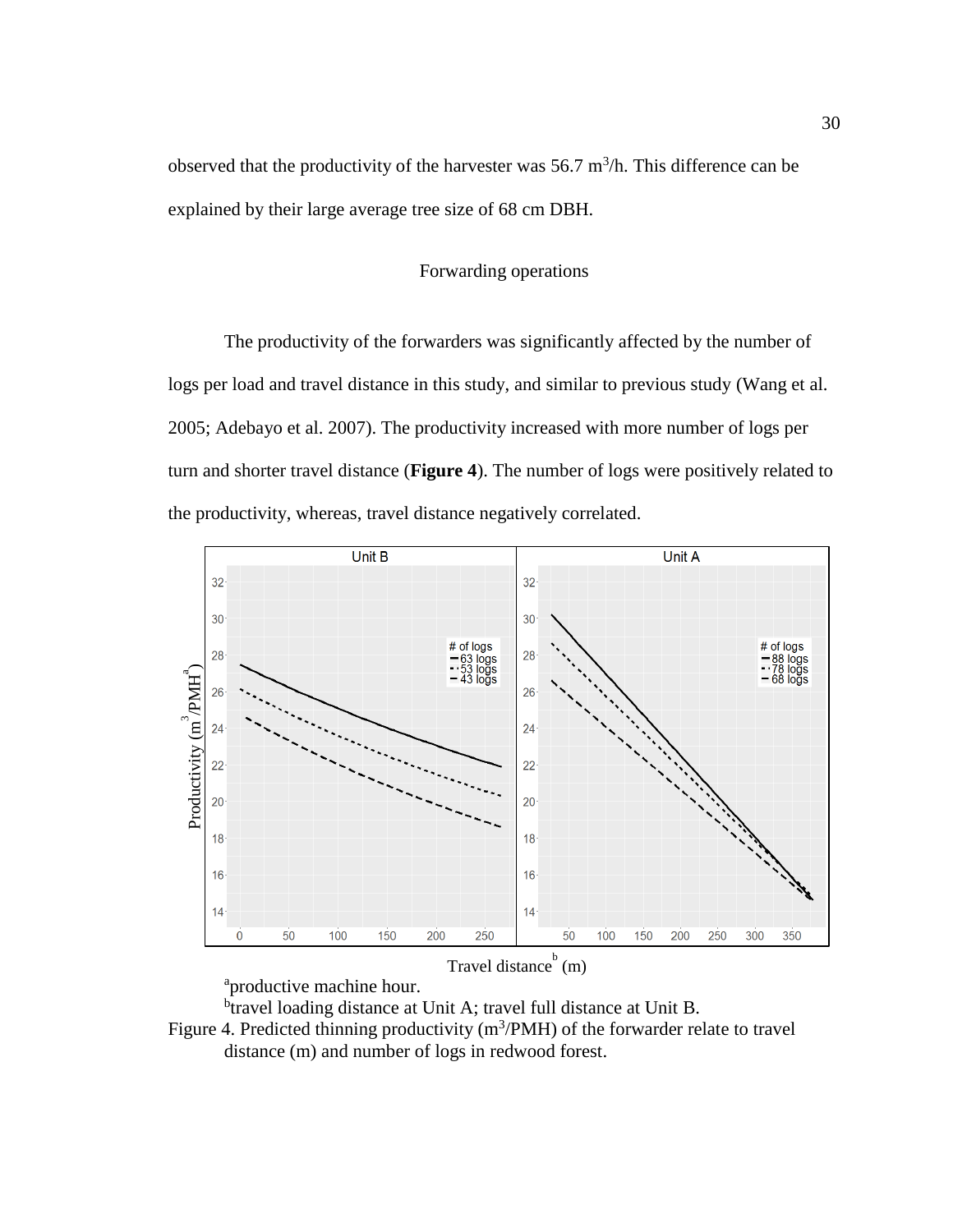The productivity of forwarding operations was in a range of 22.4 to 23.3  $\text{m}^3/\text{PMH}$ for the average volume of  $0.26 \text{ m}^3$  per log. The productivity of this study was comparable to the productivity of forwarder in previous studies. Wang et al. (2005) found in a range of 20.0 to 29.0 m<sup>3</sup>/PMH for hardwood stands. In thinning of conifer stands, a productivity of 10.2 to 14.5  $\text{m}^3/\text{PMH}$  was observed by Kellogg and Bettinger (1994) for 5.4 m sawlogs and 6.1 m pulpwood.

The harvester in this study could process 28% more volume than the forwarder could forward to the landing. This allowed the harvester to work comfortably ahead of the forwarder, increasing the space between working areas and, therefore, increased the operating safety and creating a productivity efficiency.

## Stump-to-truck costs

<span id="page-39-0"></span>The stump-to-truck cost for Unit A was slightly higher  $(\$5.70/m^3)$  than the cost at Unit B. This difference can be explained by differences in machine costs for each harvester and productivities of each machine. Due to the fact that bigger machines have higher purchase price and all associated costs, the harvesting costs are increasing with larger machines under similar stand conditions. The hourly machine cost for harvester (\$229.50/PMH) in Unit B was less than the cost of a harvester (\$290.80/PMH) at Unit A because the purchase price for Unit B harvester was about 26% less than those price for Unit A harvester.

The stump-to-truck costs of this study were comparable to the costs of previous. Adebayo et al. (2007) found the stump-to-truck costs in a range from \$11.70 to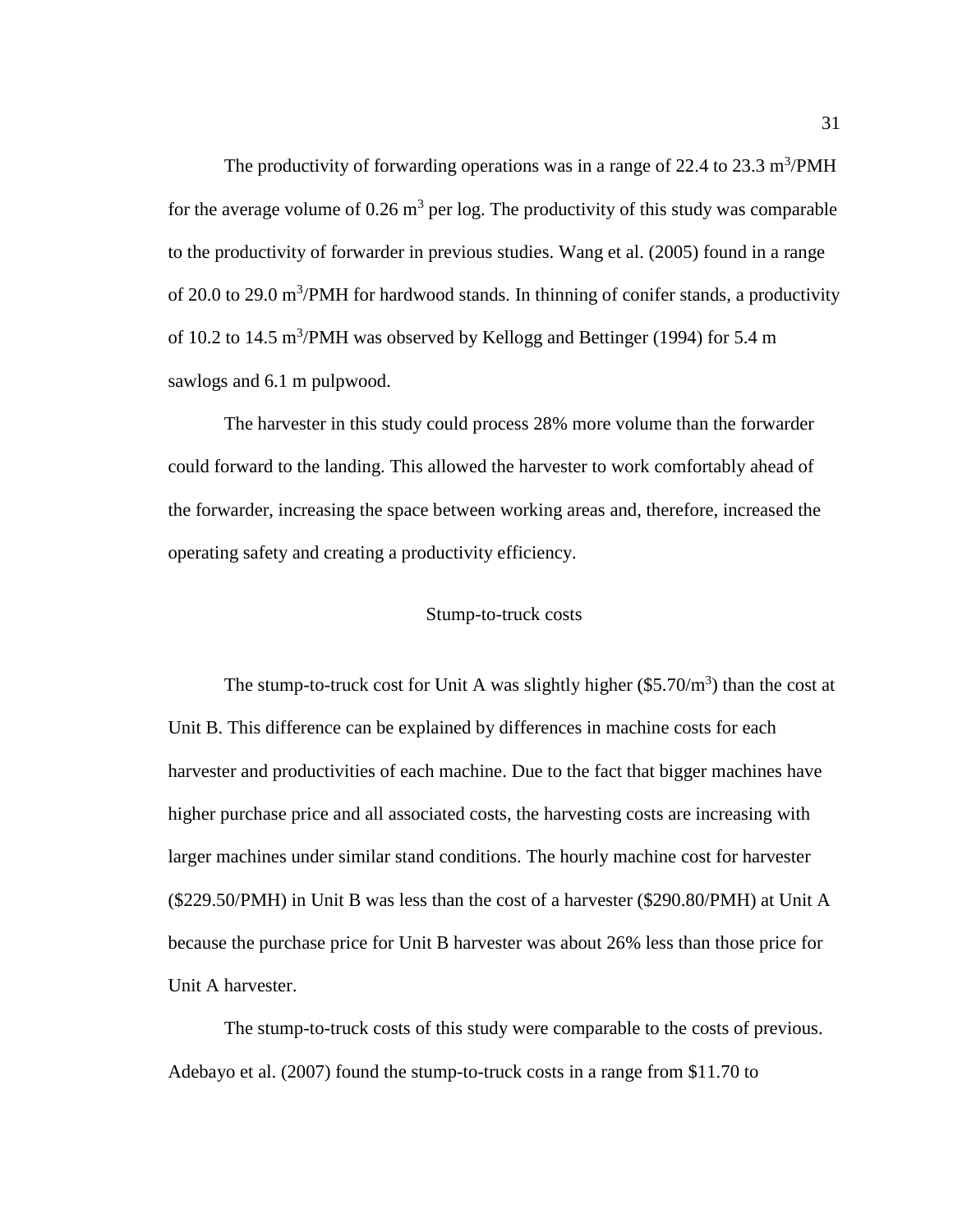$$12.50/m<sup>3</sup>$ . This difference was due to the fact that its average productivity was higher than the one found in this paper. Kellogg and Bettinger (1994) observed the stump-tolanding cost of  $$12.50/m<sup>3</sup>$  which is lower than the one found in this paper (ranged from \$15.20 to \$19.30/ $m<sup>3</sup>$ ). This difference can be explained by its lower machine cost for each machine, even though the average productivities of this paper was similar or higher than those in their paper.

This research has proved just like the studies of other authors that stem size and travel distance affect the productivity of the harvester and forwarder (Kellogg and Bettinger 1994; Li et al. 2006; Adebayo et al. 2007). The results of this study confirmed the hypotheses that thinning clump trees have significant influences on the productivity in the young third-growth redwood plantations.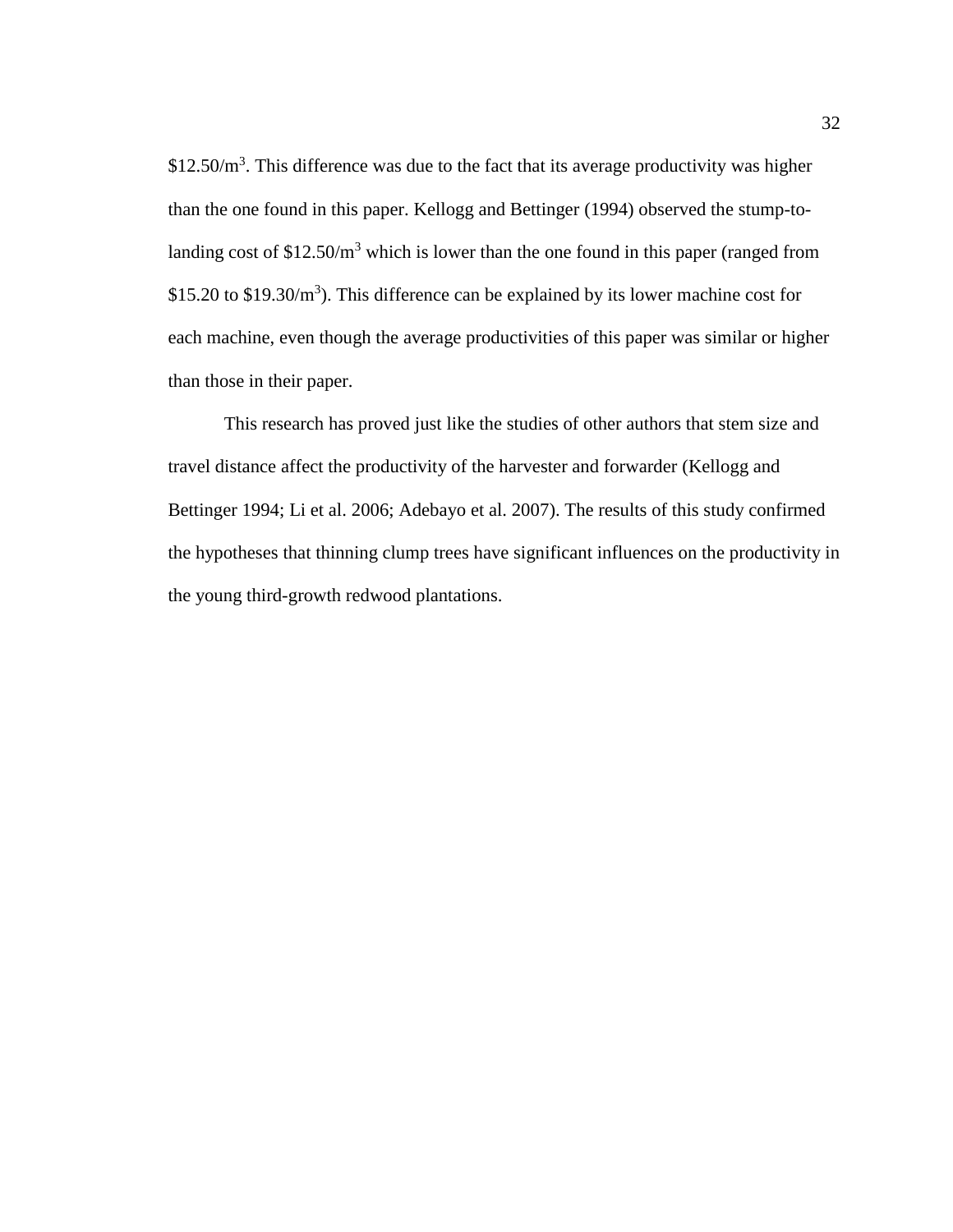## **CONCLUSIONS**

<span id="page-41-0"></span>This study evaluated thinning productivity and costs of CTL harvesting systems which has been introducing for the first time in redwood forests in northern California. Historically, this system was not used in logging operations in this regions because the size of the redwoods was too large to be harvested. The study results indicated that this system could be an effective thinning tools in young third-growth redwoods and in summer and winter seasons. Thinning productivity and costs of CTL systems are affected by stand and harvesting variables. The harvester productivity and cost are influenced by tree size (DBH), distance, number of logs per stem, clump, and number of top processing. The productivity and cost of forwarders depend on the travel distance and number of logs per turn. Reducing the operational delays by applying an appropriate plan would improve the productivity and lower the thinning costs of each machine.

Future research is needed to include the effect of other factors not investigated in this study. Using an individual loader for loading logs onto the truck was less productive than using a forwarder without loader (Adebayo et al. 2007). Because this was not part of study, future research can compare the effect of machine combination which includes individual loader on cost and productivity of CTL harvesting. Also effect of fuel reduction harvesting should be included in future study.

It is anticipated that land managers can refer to the results of this study to predict productivity and costs for the CTL harvesting system in similar stand conditions in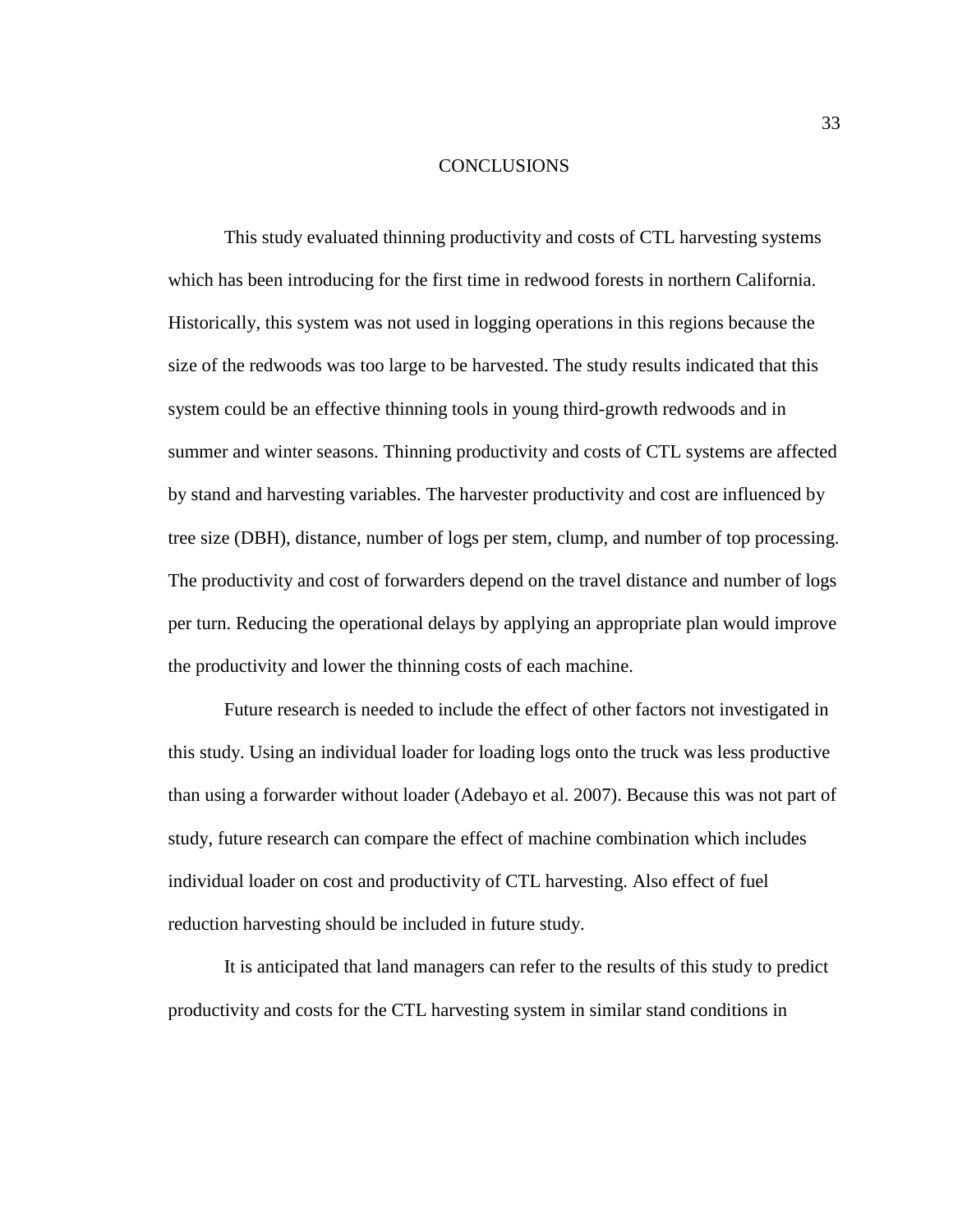northern California. Furthermore, this study provides logging contractors with detailed information on equipment productivity and thinning costs with the CTL system.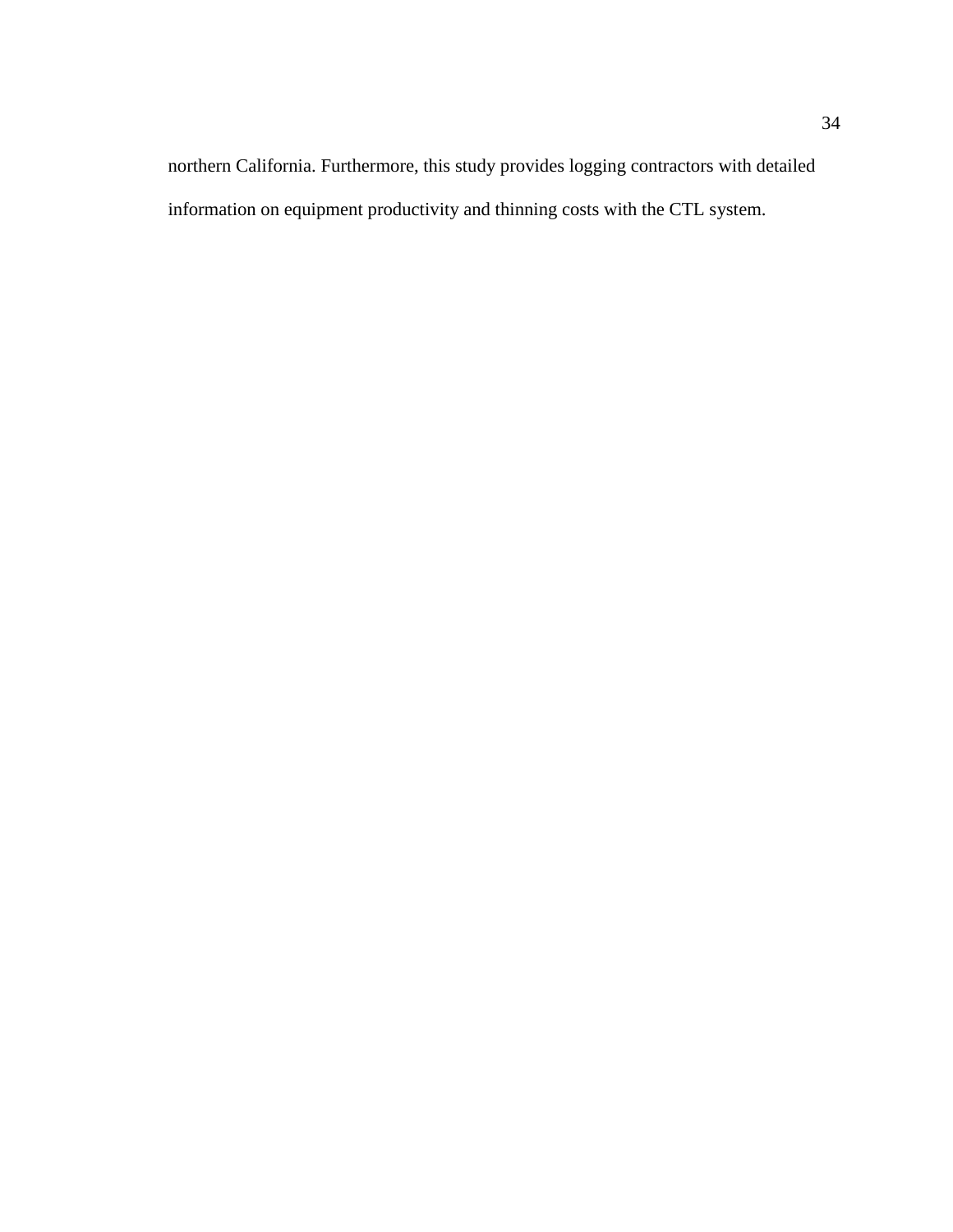#### REFERENCES OR LITERATURE CITED

- <span id="page-43-0"></span>Adebayo, Adebola B., Han-Sup Han, and Leonard Johnson. 2007. "Productivity and Cost of Cut-to-Length and Whole-Tree Harvesting in a Mixed-Conifer Stand." *Forest Products Journal* 57 (6): 59–69.
- Apăfăian, Andrei Ioan, Andrea Rosario Proto, and Stelian Alexandru Borz. 2017. "Performance of a Mid-Sized Harvester-Forwarder System in Integrated Harvesting of Sawmill, Pulpwood and Firewood." *Annals of Forest Research* 60 (2): 227–41.
- Bettinger, Pete, and Loren D. Kellogg. 1993. "Residual Stand Damage from Cut-to-Length Thinning of Second-Growth Timber in the Cascade Range of Western Oregon." *Forest Products Journal* 43 (11,12): 59.
- Brinker, Richard W., Douglas Miller, Bryce J. Stokes, and Bobby L. Lanford. 1989. "Machine Rates for Selected Forest Harvesting Machines." Circular 296. Aubrun, Alabama: Alabama Agricultural Experiment Station, Auburn University.
- California Department of Forestry and Fire Protection. 1990. "A Review of Redwood Harvesting Another Look--1990 - Google Search." Sacramento, CA: California Department of Forestry and Fire Protection.
- Eriksson, Mattias, and Ola Lindroos. 2014. "Productivity of Harvesters and Forwarders in CTL Operations in Northern Sweden Based on Large Follow-up Datasets." *International Journal of Forest Engineering* 25 (3): 179–200.
- Fox, John, and Sanford Weisberg. 2011. *An {R} Companion to Applied Regression*. Second. Thousand Oaks, CA: Sage.
- Ghaffariyan, Mohammad Reza, Ramin Naghdi, Ismael Ghajar, and Mehrdad Nikooy. 2013. "Time Prediction Models and Cost Evaluation of Cut-To-Length (CTL) Harvesting Method in a Mountainous Forest." *Small-Scale Forestry* 12 (2): 181– 192.
- Hartsough, Bruce R., Erik S. Drews, Joseph F. McNeel, Thomas A. Durston, and Bryce J. Stokes. 1997. "Comparison of Mechanized Systems for Thinning Ponderosa Pine and Mixed Conifer Stands." *Forest Products Journal* 47 (11/12): 59–68.
- Jarmer, C., and Loren D. Kellogg. 1991. "Delimber/Skyline Tower: A Reasonable Choice in Northwest." *For. Ind.* 118 (1): 24–26.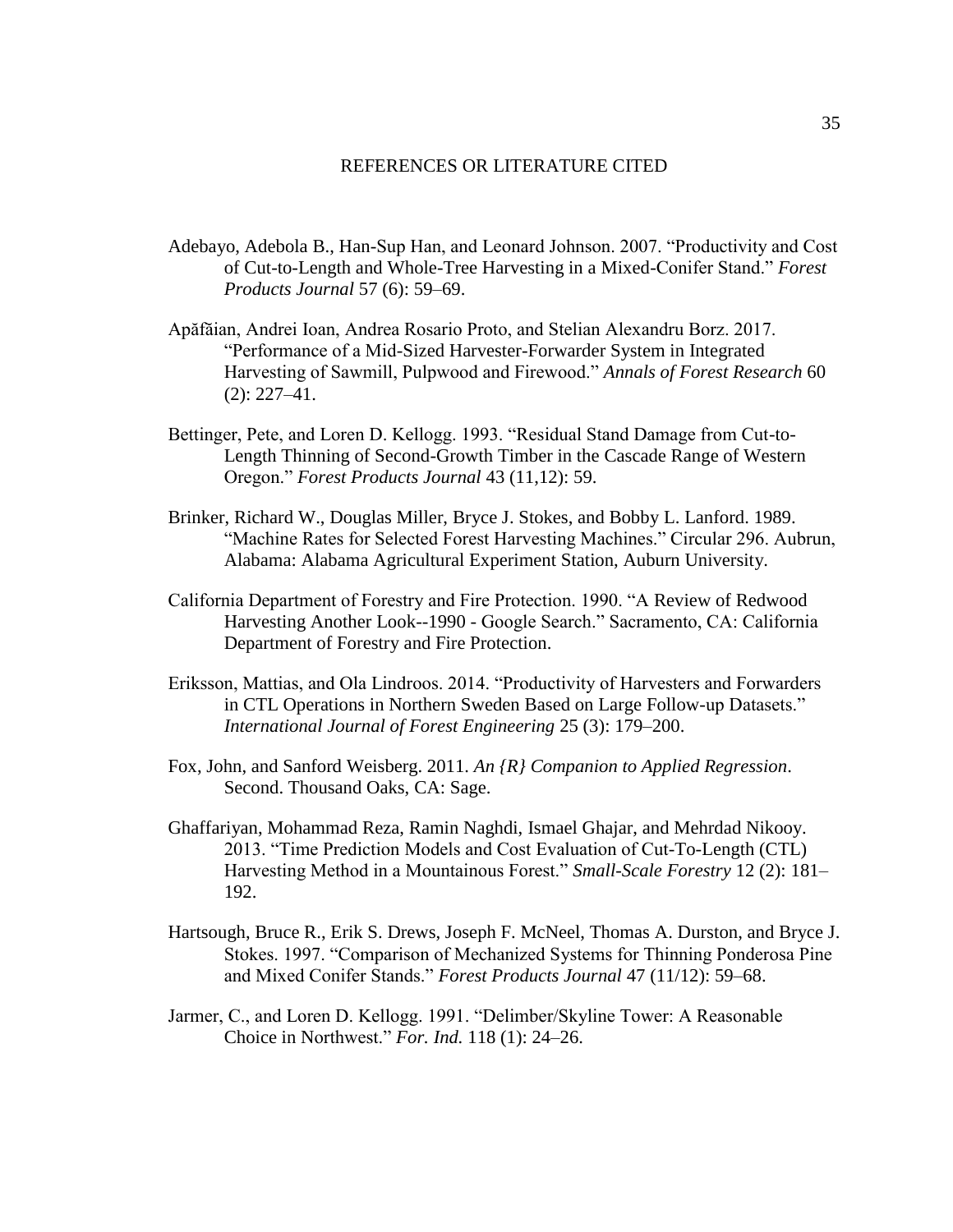- Kellogg, Loren D., and Pete Bettinger. 1994. "Thinning Productivity and Cost for a Mechanized Cut-to-Length System in the Northwest Pacific Coast Region of the USA." *International Journal of Forest Engineering* 5 (2): 43–54.
- Kellogg, Loren D., Pete Bettinger, Steve Robe, and Alan Steffert. 1992. "Mechanized Harvesting: A Compendium of Research." Covallis, OR: Forest Research Laboratory, Oregon State University.
- Kellogg, Loren D., and Ben Spong. 2004. "Production and Costs of Cut-to-Length Thinning : Experience from the Willamette Young Stand Project." Research Contrubution 47. Covallis, OR: Forest Research Laboratory, Oregon State University. http://id.loc.gov/vocabulary/iso639-2/eng.
- Labelle, Eric R., and Dirk Jaeger. 2011. "Soil Compaction Caused by Cut-to-Length Forest Operations and Possible Short-Term Natural Rehabilitation of Soil Density." *Soil Science Society of America Journal* 75 (6): 2314–29.
- Lanford, Bobby L., and Bryce J. Stokes. 1995. "Comparison of Two Thinning Systems. Part 1. Stand and Site Impacts." *Forest Products Journal* 45 (11/12): 47–53.
- LeDoux, Chris B., and Niel K. Huyler. 2001. "Comparison of Two Cut-to-Length Harvesting Systems Operating in Eastern Hardwoods." *International Journal of Forest Engineering* 12 (1): 53–60.
- Li, Yaoxiang, Jingxin Wang, Gary Miller, and Joe McNeel. 2006. "Production Economics of Harvesting Small-Diameter Hardwood Stands in Central Appalachia." *Forest Products Journal* 56 (3): 81–86.
- Miyata, Edwin S. 1980. "Determining Fixed and Operating Costs of Logging Equipment." General Technical Report NC-55. U.S. Dept. of Agriculture, Forest Service, North Central Forest Experiment Station.
- Nurminen, Tuomo, Heikki Korpunen, and Jori Uusitalo. 2006. "Time Consumption Analysis of the Mechanized Cut-to-Length Harvesting System." *Silva Fennica* 40 (2): 335–63.
- O'Hara, Kevin L., and John-Pascal Berrill. 2010. "Dynamics of Coast Redwood Sprout Clump Development in Variable Light Environments." *Journal of Forest Research* 15 (2): 131–39.
- Olson, David F., Douglass F. Roy, and Gerald A. Walters. 1990. "Sequoia Sempervirens (D. Don) Endl. Redwood." *Silvics of North America* 1: 541–551.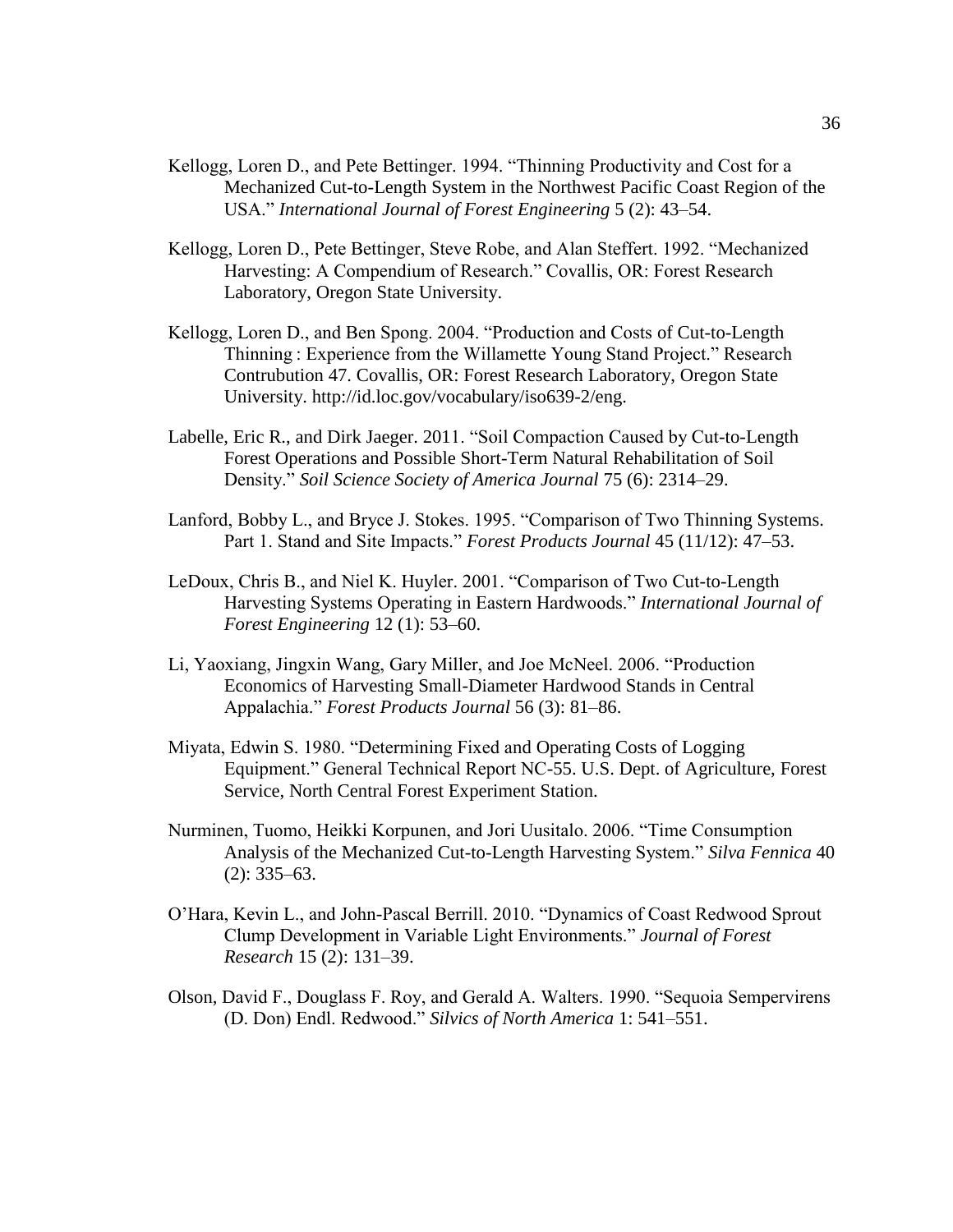- Purfürst, F. Thomas, and Jörn Erler. 2011. "The Human Influence on Productivity in Harvester Operations." *International Journal of Forest Engineering* 22 (2): 15– 22.
- R Core Team. 2014. *R: A Language and Environment for Statistical Computing. Vienna, Austria: R Foundation for Statistical Computing; 2014*. Vienna, Austria.
- Spinelli, Raffaele, Philip M. O. Owende, and Shane M. Ward. 2002. "Productivity and Cost of CTL Harvesting of *Eucalyptus globulus* Stands Using Excavator-Based Harvesters." *Forest Products Journal* 52 (1): 67–77.
- Suchomel, Christian, Gero Becker, and Patrick Pyttel. 2011. "Fully Mechanized Harvesting in Aged Oak Coppice Stands." *Forest Products Journal* 61 (4): 290– 296.
- Tufts, Robert A. 1997. "Productivity and Cost of the Ponsse 15-Series, Cut-to-Length Harvesting System in Southern Pine Plantations." *Forest Products Journal* 47  $(10): 39-46.$
- Venables, William N., and Brian D. Ripley. 2013. *Modern Applied Statistics with S-PLUS*. 4th ed. Springer, NY: Springer Science & Business Media.
- Wang, Jingxin, Chris B. LeDoux, and Yaoxiang Li. 2005. "Simulating Cut-to-Length Harvesting Operations in Appalachian Hardwoods." *International Journal of Forest Engineering* 16 (2): 11–27.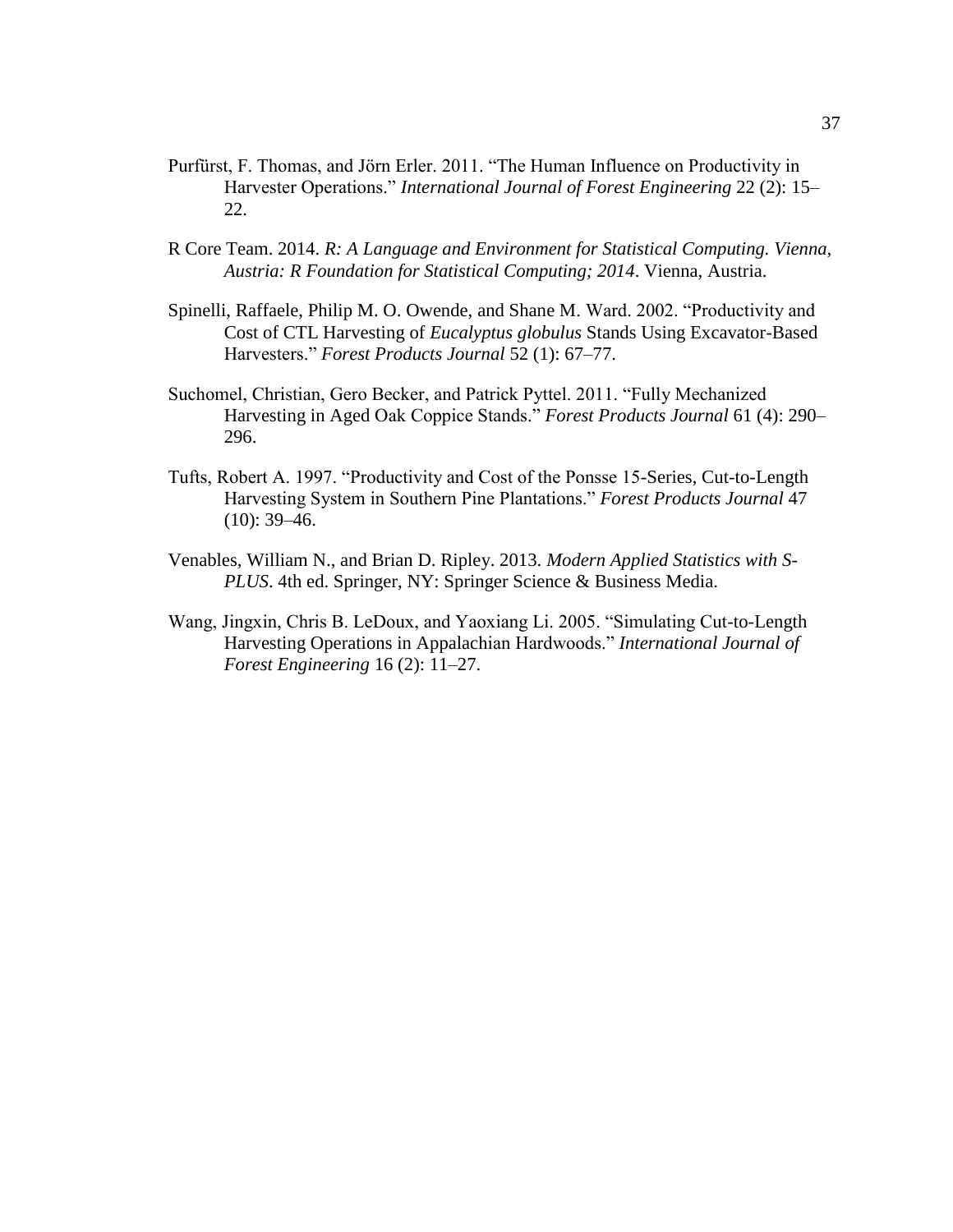# APPENDIX A

|                       | Individual         |                          | Clump              |           |                         |
|-----------------------|--------------------|--------------------------|--------------------|-----------|-------------------------|
|                       | stand <sup>a</sup> |                          | stand <sup>b</sup> |           |                         |
|                       | Average time       | Percent                  | Average time       | Percent   |                         |
| Cycle elements        | (seconds)          | (% )                     | (seconds)          | (% )      | $p$ -value <sup>c</sup> |
| Move                  | 6.8 $(8.7)^d$      | 12.1                     | 4.5(8.2)           | 7.8       | 0.0004                  |
| Fell                  | 13.8(4.7)          | 24.7                     | 19.1(7.8)          | 32.6      | < 0.0001                |
| Process               | 15.2(10.4)         | 27.3                     | 15.8(10.1)         | 27.0      | 0.4399                  |
| Top                   | 5.8(2.6)           | 10.5                     | 5.8(2.5)           | 9.9       | 0.8986                  |
| <b>Brush</b>          | 14.2(23.2)         | 25.4                     | 13.3(20.8)         | 22.7      | 0.5914                  |
| Delays                | 6.5(25.1)          | $\overline{\phantom{a}}$ | 9.8(26.1)          |           | 0.0478                  |
| Average DFC           | 55.8 (29.5)        | 100                      | 58.5 $(27.0)$      | 100       | 0.1999                  |
|                       |                    |                          |                    |           |                         |
| Independent variables | Average            | Range                    | Average            | Range     |                         |
| Distance $(m)$        | 2.5(4.9)           | $0 - 64$                 | 1.7(3.4)           | $0 - 61$  | 0.5864                  |
| $DBHe$ (cm)           | 24.0(7.0)          | $15 - 51$                | 24.7(7.2)          | $15 - 56$ | 0.1533                  |
| $#$ of logs           | 1.5(0.5)           | $1 - 3$                  | 1.7(0.6)           | $1 - 3$   | 0.0003                  |
| # of cuts             | 1.9(1.1)           | $0 - 5$                  | 2.2(1.2)           | $0 - 6$   | 0.0300                  |

<span id="page-46-1"></span><span id="page-46-0"></span>Appendix A: Summary of average harvester cycle elements and independent variables that were collected in individual stand and clump stand in Unit A redwood forest.

<sup>a</sup>sample size = 246 trees.

 $<sup>b</sup>$ sample size = 886 trees.</sup>

 $\text{``two-sample}$  t-test ( $\alpha$ =0.05) between individual trees and clump trees.

dvalues in () indicate standard deviation.

<sup>e</sup>diameter at breast height.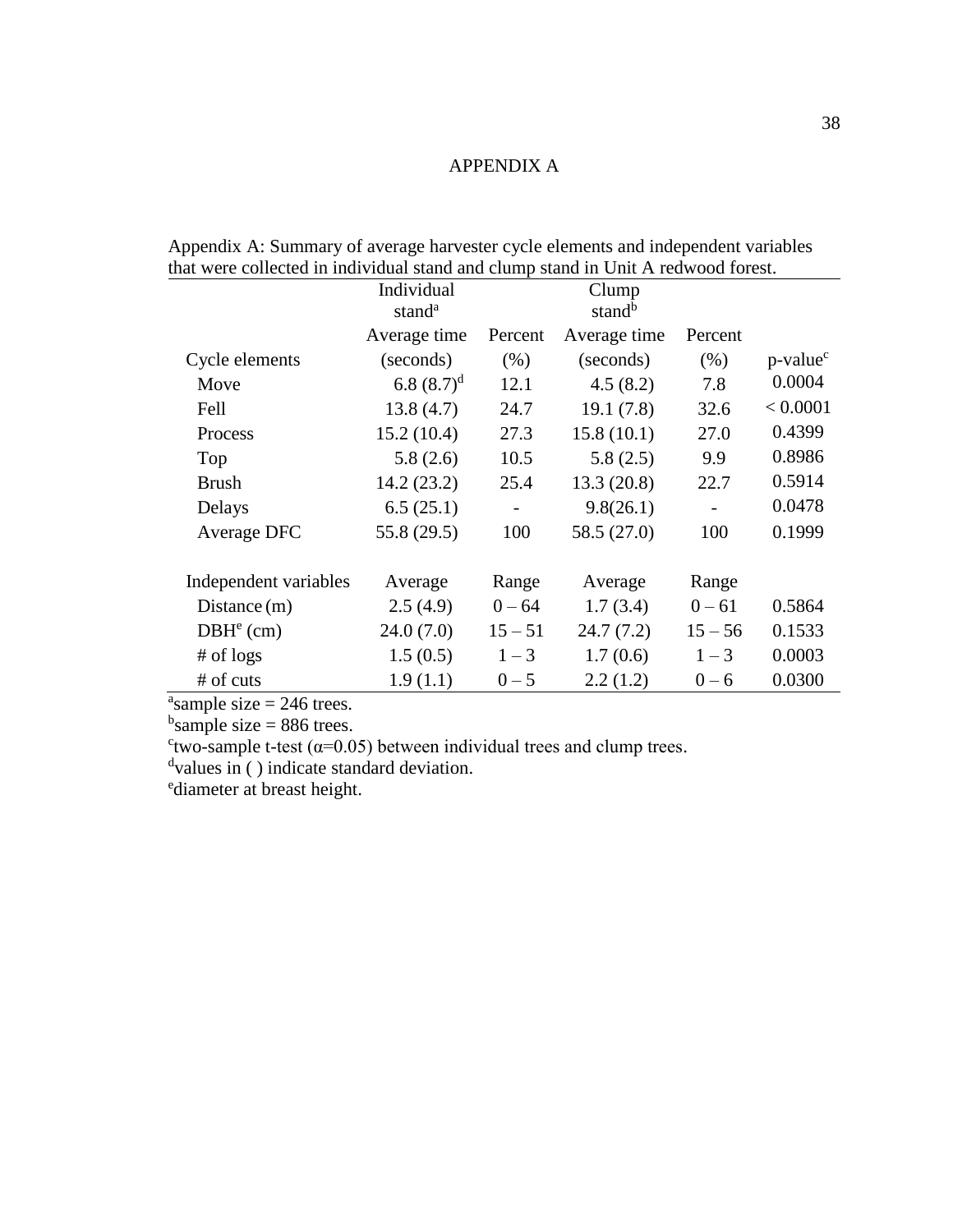# APPENDIX B

|                          | Individual         |                          | Clump              |           |                         |
|--------------------------|--------------------|--------------------------|--------------------|-----------|-------------------------|
|                          | stand <sup>a</sup> |                          | stand <sup>b</sup> |           |                         |
|                          | Average time       | Percent                  | Average time       | Percent   |                         |
| Cycle elements           | (seconds)          | (% )                     | (seconds)          | (% )      | $p$ -value <sup>c</sup> |
| Move                     | 4.3 $(11.1)^d$     | 7.5                      | 3.6(11.7)          | 5.9       | 0.1949                  |
| Fell                     | 14.8(6.9)          | 25.6                     | 18.5(8.5)          | 30.6      | < 0.0001                |
| Process                  | 20.7(25.0)         | 35.8                     | 23.3(21.3)         | 38.6      | 0.0301                  |
| Top                      | 5.2(2.9)           | 9.0                      | 4.9(2.6)           | 8.2       | 0.0796                  |
| <b>Brush</b>             | 12.7(23.0)         | 22.1                     | 10.1(20.4)         | 16.7      | 0.0198                  |
| Delays                   | 8.6(37.4)          | $\overline{\phantom{a}}$ | 9.5(42.0)          |           | 0.6755                  |
| Average DFC              | 57.7 (40.6)        | 100                      | 60.4(33.5)         | 100       | 0.1666                  |
|                          |                    |                          |                    |           |                         |
| Independent variables    | Average            | Range                    | Average            | Range     | p-value                 |
| Distance (m)             | 1.7(5.4)           | $0 - 74$                 | 1.3(6.6)           | $0 - 156$ | 0.2870                  |
| 23.1(7.4)<br>$DBHe$ (cm) |                    | $10 - 64$                | 24.9(6.5)          | $13 - 48$ | < 0.0001                |
| $#$ of logs              | 2.0(0.8)           | $1 - 4$                  | 1.8(0.7)           | $1 - 5$   | 0.0008                  |
| # of cuts                | 1.5(0.9)           | $0 - 6$                  | 1.5(1.0)           | $0 - 5$   | 0.2094                  |

<span id="page-47-1"></span><span id="page-47-0"></span>Appendix B: Summary of average harvester cycle elements and independent variables that were collected in individual stand and clump stand in Unit B redwood forest.

 $a<sub>s</sub>$  ample size = 688 trees.

 $<sup>b</sup>$ sample size = 798 trees.</sup>

 $\text{``two-sample}$  t-test ( $\alpha$ =0.05) between individual trees and clump trees.

dvalues in () indicate standard deviation.

<sup>e</sup>diameter at breast height.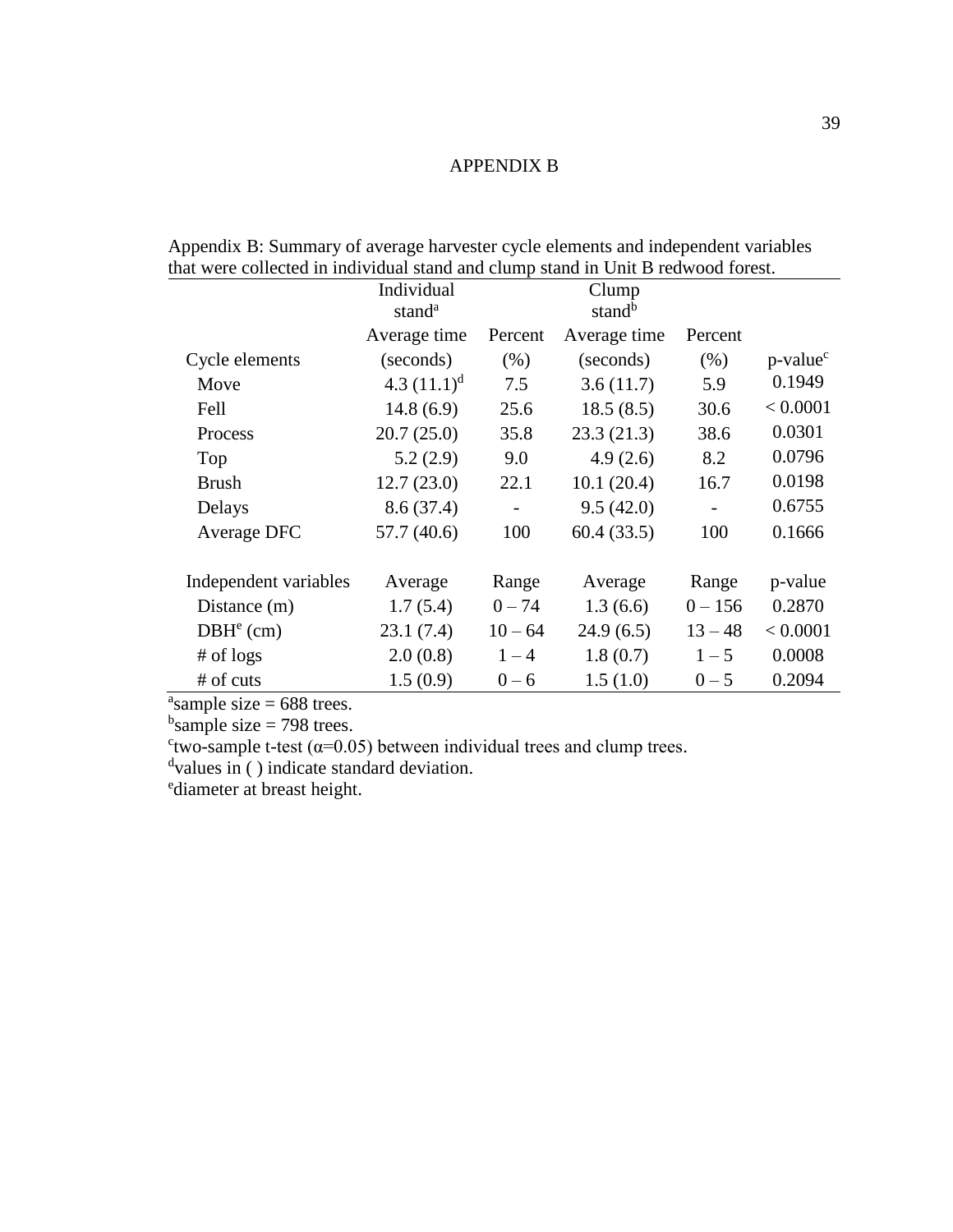# APPENDIX C

<span id="page-48-1"></span><span id="page-48-0"></span>Appendix C: Relative importance to the total cycle time for each of variables that are included in the regression models for harvester and forwarder.